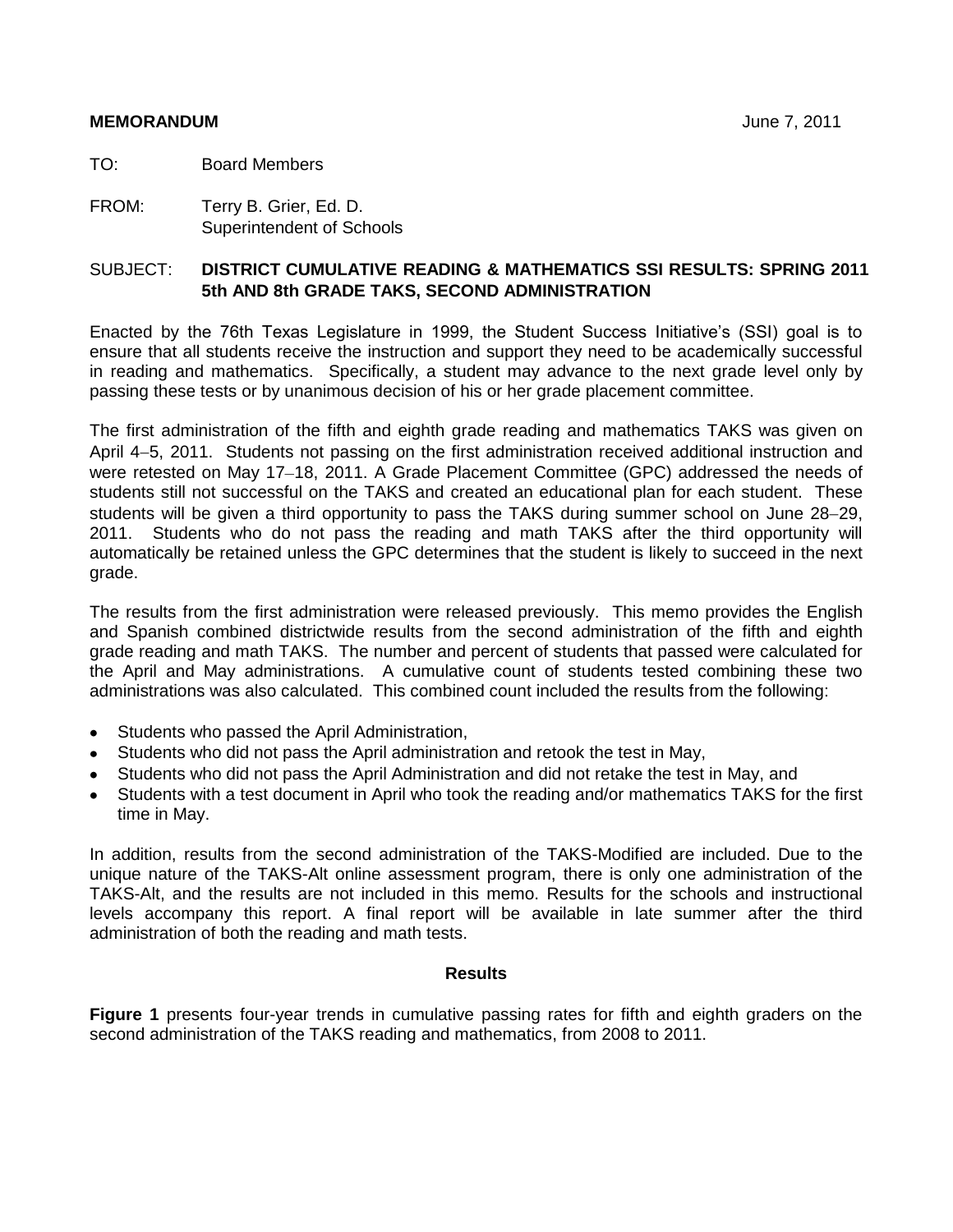

In **Tables 1–4**, the results from the spring 2011 English and Spanish TAKS are combined and presented as the percentage of students passing reading and mathematics in grades five and eight. Rates from the April and May administrations are presented along with a cumulative passing rate.

|  |  |  | Table 1: Number Taking and Percent Met Standard Results on English and Spanish TAKS |  |  |  |
|--|--|--|-------------------------------------------------------------------------------------|--|--|--|
|  |  |  | Fifth-Grade Reading: April, May, and Cumulative Results in 2011                     |  |  |  |

|                     |                 | <b>April Administration</b>   |                 | <b>May Administration</b>     |                 | Cumulative*                   |
|---------------------|-----------------|-------------------------------|-----------------|-------------------------------|-----------------|-------------------------------|
|                     | <b>N</b> Tested | % met TAKS<br><b>Standard</b> | <b>N</b> Tested | % met TAKS<br><b>Standard</b> | <b>N</b> Tested | % met TAKS<br><b>Standard</b> |
| <b>All Students</b> | 13,946          | 84                            | 2,229           | 41                            | 13,981          | 90                            |
| African American    | 3,350           | 84                            | 505             | 50                            | 3,362           | 92                            |
| Am. Ind./Alaskan    | 28              | 89                            | 3               | $\star$                       | 28              | 89                            |
| Asian American      | 397             | 96                            | 16              | 69                            | 399             | 98                            |
| Hispanic/Latino     | 8,918           | 81                            | 1,651           | 38                            | 8,934           | 88                            |
| Hawaiian/Pac.       | 15              | 93                            | 1               | $\star$                       | 15              | 93                            |
| White               | 1,118           | 96                            | 47              | 53                            | 1,123           | 98                            |
| Two or More         | 104             | 96                            | 3               | $\star$                       | 104             | 99                            |
| Econ. Disady.       | 11,399          | 81                            | 2,076           | 41                            | 11,428          | 89                            |
| <b>LEP</b>          | 4,035           | 70                            | 1,224           | 32                            | 4,058           | 79                            |
| Special Ed.         | 510             | 65                            | 170             | 39                            | 510             | 79                            |

\* Cumulative based on April cohort

\*\* Source: TEA Summary Data Sheets; TAKS and TAKS-Accommodated results.

When a cumulative rate for both the April and May administrations was calculated based on the  $\bullet$ April cohort, the results indicated that, of the 13,981 HISD fifth-grade students tested, 90 percent passed the reading TAKS and met the state-mandated requirements of the SSI. **This leaves 1,384 students needing to pass this test in summer school to be eligible for promotion**.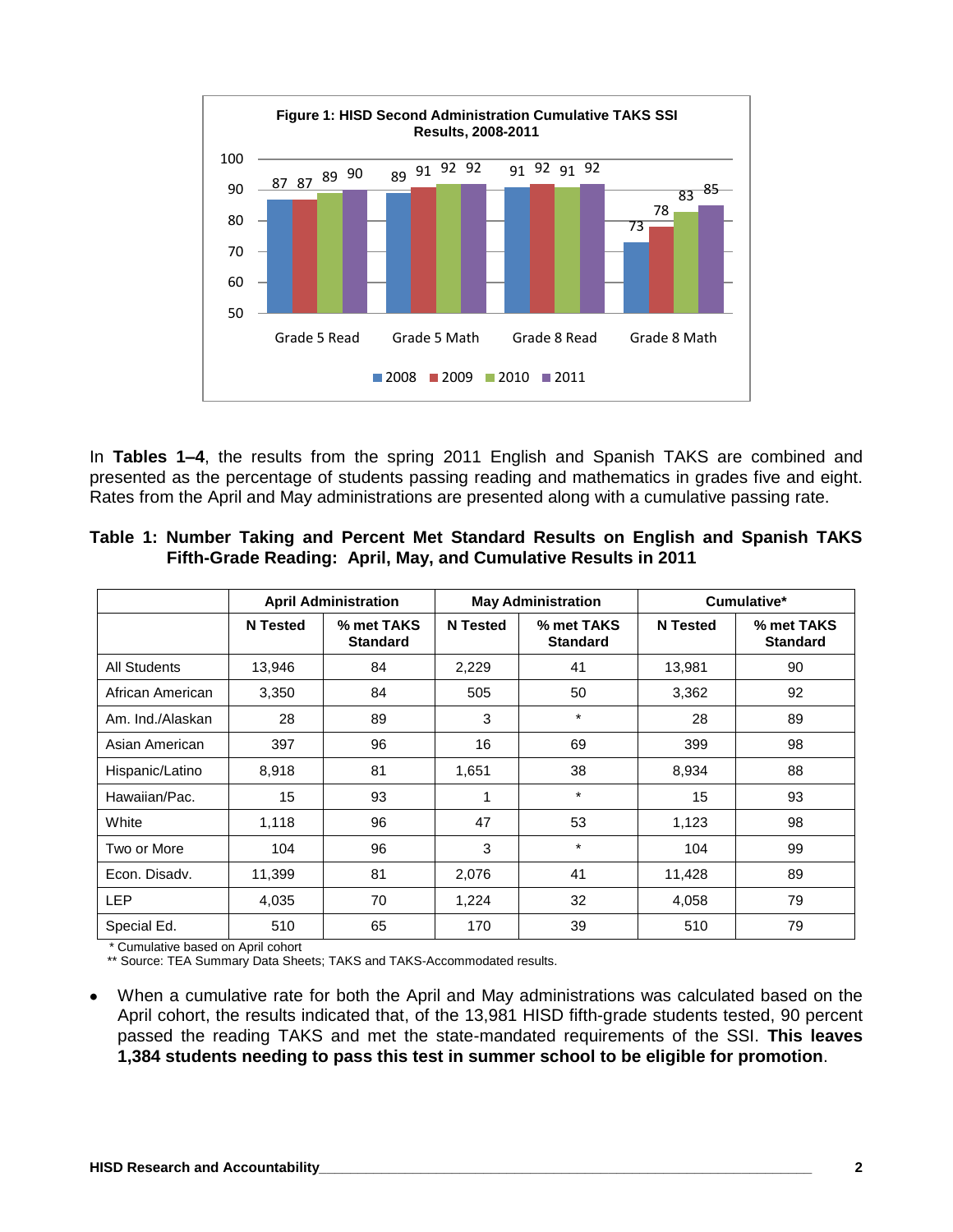#### **Table 2: Number Taking and Percent Met Standard Results on English and Spanish TAKS Fifth-Grade Mathematics: April, May, and Cumulative Results in 2011**

|                  |                 | <b>April Administration</b>   |                 | <b>May Administration</b>     |                 | Cumulative*                   |
|------------------|-----------------|-------------------------------|-----------------|-------------------------------|-----------------|-------------------------------|
|                  | <b>N</b> Tested | % met TAKS<br><b>Standard</b> | <b>N</b> Tested | % met TAKS<br><b>Standard</b> | <b>N</b> Tested | % met TAKS<br><b>Standard</b> |
| All Students     | 14,022          | 86                            | 1,925           | 45                            | 14,055          | 92                            |
| African American | 3,355           | 80                            | 652             | 46                            | 3,371           | 88                            |
| Am. Ind./Alaskan | 28              | 96                            | 1               | $\star$                       | 28              | 100                           |
| Asian American   | 400             | 99                            | 7               | 43                            | 401             | 99                            |
| Hispanic/Latino  | 8,981           | 87                            | 1,193           | 46                            | 8,996           | 92                            |
| Hawaiian/Pac.    | 15              | 93                            | 1               | $\star$                       | 15              | 93                            |
| White            | 1,123           | 95                            | 58              | 38                            | 1,124           | 96                            |
| Two or More      | 104             | 91                            | 6               | 67                            | 104             | 95                            |
| Econ. Disadv.    | 11,465          | 85                            | 1,728           | 46                            | 11,496          | 91                            |
| <b>LEP</b>       | 4,071           | 81                            | 763             | 42                            | 4,093           | 89                            |
| Special Ed.      | 584             | 65                            | 195             | 52                            | 585             | 83                            |

\* Cumulative based on April cohort

\*\* Source: TEA Summary Data Sheets; TAKS and TAKS-Accommodated results.

When a cumulative rate for the April and May administrations was calculated based on the April cohort, the results indicated that, of the 14,055 HISD fifth-grade students tested, 92 percent passed the mathematics TAKS and met the state-mandated requirements of the SSI. **This leaves 1,130 students needing to pass this test in summer school to be eligible for promotion**.

|  |  |  |                                                     |  |  | Table 3: Number Taking and Percent Met Standard Results on English TAKS Eighth-Grade |  |
|--|--|--|-----------------------------------------------------|--|--|--------------------------------------------------------------------------------------|--|
|  |  |  | Reading: April, May, and Cumulative Results in 2011 |  |  |                                                                                      |  |

|                     |                 | <b>April Administration</b>   |                 | <b>May Administration</b>     |                 | Cumulative*                   |
|---------------------|-----------------|-------------------------------|-----------------|-------------------------------|-----------------|-------------------------------|
|                     | <b>N</b> Tested | % met TAKS<br><b>Standard</b> | <b>N</b> Tested | % met TAKS<br><b>Standard</b> | <b>N</b> Tested | % met TAKS<br><b>Standard</b> |
| <b>All Students</b> | 11,408          | 87                            | 1,440           | 43                            | 11,459          | 92                            |
| African American    | 2,988           | 85                            | 418             | 38                            | 2,998           | 90                            |
| Am. Ind./Alaskan    | 32              | 84                            | $\overline{4}$  | $\star$                       | 32              | 94                            |
| Asian American      | 385             | 97                            | 12              | 42                            | 385             | 98                            |
| Hispanic/Latino     | 6,935           | 85                            | 966             | 44                            | 6,972           | 91                            |
| Hawaiian/Pac.       | 22              | 77                            | 4               | $\star$                       | 22              | 82                            |
| White               | 947             | 97                            | 30              | 53                            | 951             | 98                            |
| Two or More         | 82              | 96                            | 3               | $\star$                       | 82              | 100                           |
| Econ. Disadv.       | 8,930           | 85                            | 1,300           | 42                            | 8,973           | 90                            |
| <b>LEP</b>          | 1,290           | 60                            | 500             | 34                            | 1,308           | 73                            |
| Special Ed.         | 567             | 55                            | 218             | 28                            | 568             | 66                            |

\* Cumulative based on April cohort

\*\* Source: TEA Summary Data Sheets; TAKS and TAKS-Accommodated results.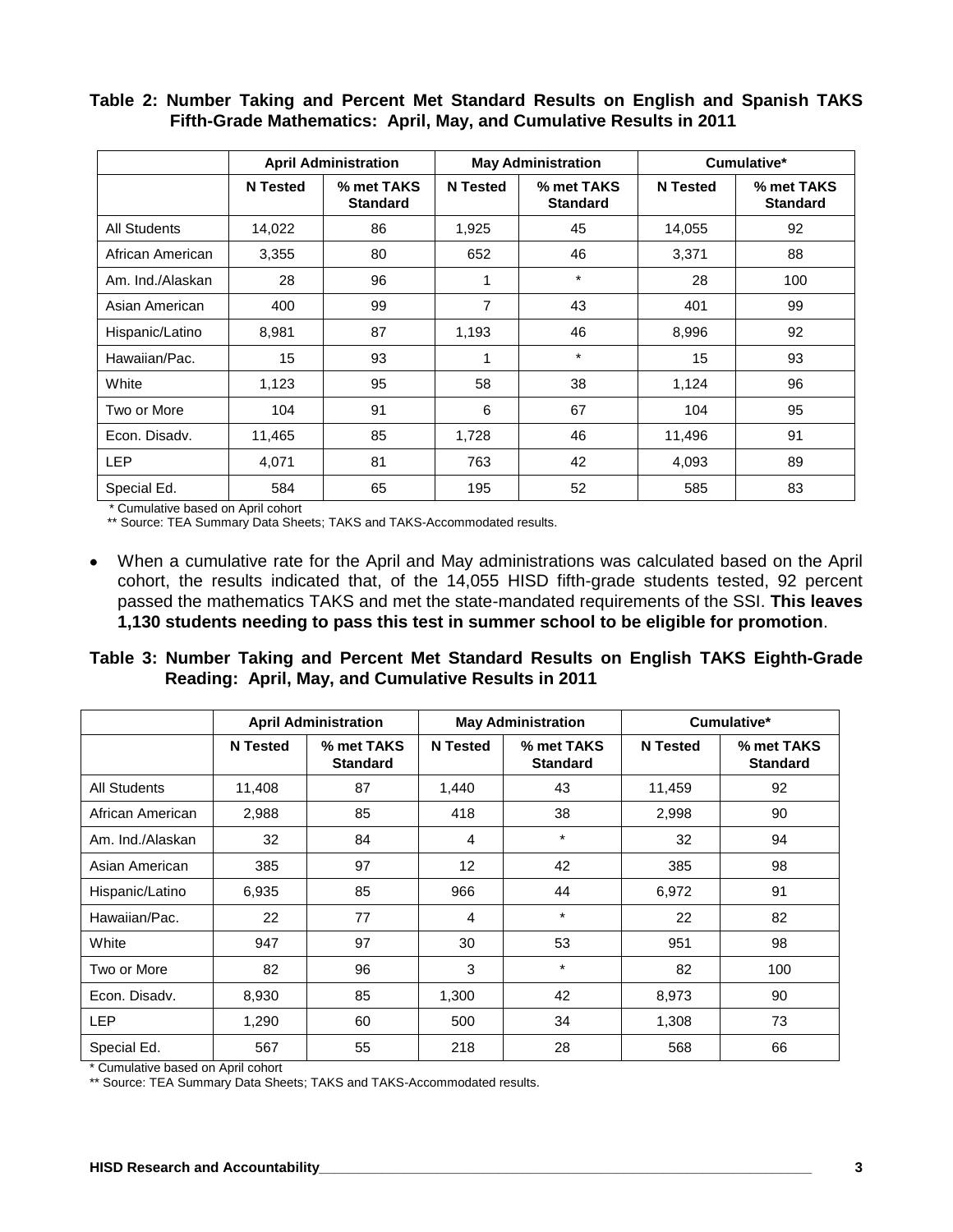When a cumulative rate for the April and May administrations was calculated based on the April cohort, the results indicated that, of the 11,459 HISD students assessed in grade eight, 92 percent passed the reading TAKS. **The remaining 953 students must pass the reading TAKS in summer school to be eligible for promotion.**

|                     |                 | <b>April Administration</b>   |                 | <b>May Administration</b>     |                 | Cumulative*                   |
|---------------------|-----------------|-------------------------------|-----------------|-------------------------------|-----------------|-------------------------------|
|                     | <b>N</b> Tested | % met TAKS<br><b>Standard</b> | <b>N</b> Tested | % met TAKS<br><b>Standard</b> | <b>N</b> Tested | % met TAKS<br><b>Standard</b> |
| <b>All Students</b> | 11.387          | 78                            | 2,332           | 37                            | 11,436          | 85                            |
| African American    | 2,963           | 69                            | 836             | 33                            | 2,978           | 78                            |
| Am. Ind./Alaskan    | 30              | 70                            | 8               | 25                            | 30              | 77                            |
| Asian American      | 383             | 97                            | 14              | 57                            | 384             | 98                            |
| Hispanic/Latino     | 6,944           | 79                            | 1,366           | 38                            | 6,974           | 87                            |
| Hawaiian/Pac.       | 22              | 82                            | $\overline{2}$  | $\star$                       | 22              | 82                            |
| White               | 946             | 90                            | 90              | 47                            | 949             | 94                            |
| Two or More         | 82              | 89                            | 9               | 56                            | 82              | 95                            |
| Econ. Disadv.       | 8,910           | 76                            | 1,995           | 36                            | 8,954           | 84                            |
| <b>LEP</b>          | 1,306           | 63                            | 470             | 29                            | 1,322           | 73                            |
| Special Ed.         | 546             | 40                            | 282             | 21                            | 548             | 51                            |

**Table 4: Number Taking and Percent Met Standard Results on English TAKS Eighth-Grade Mathematics: April, May, and Cumulative Results in 2011**

\* Cumulative based on April cohort

\*\* Source: TEA Summary Data Sheets; TAKS and TAKS-Accommodated results.

When a cumulative rate for the combining of data from both the April and May administrations was calculated based on the April cohort, the results indicated that, of the 11,436 HISD students assessed in grade eight, 85 percent passed the mathematics TAKS. **The remaining 1,664 students must pass the mathematics TAKS in summer school to be eligible for promotion.**

**Tables 5 6** present the results from 2010 and 2011 English TAKS-M second administration for the fifth grade students in reading and mathematics.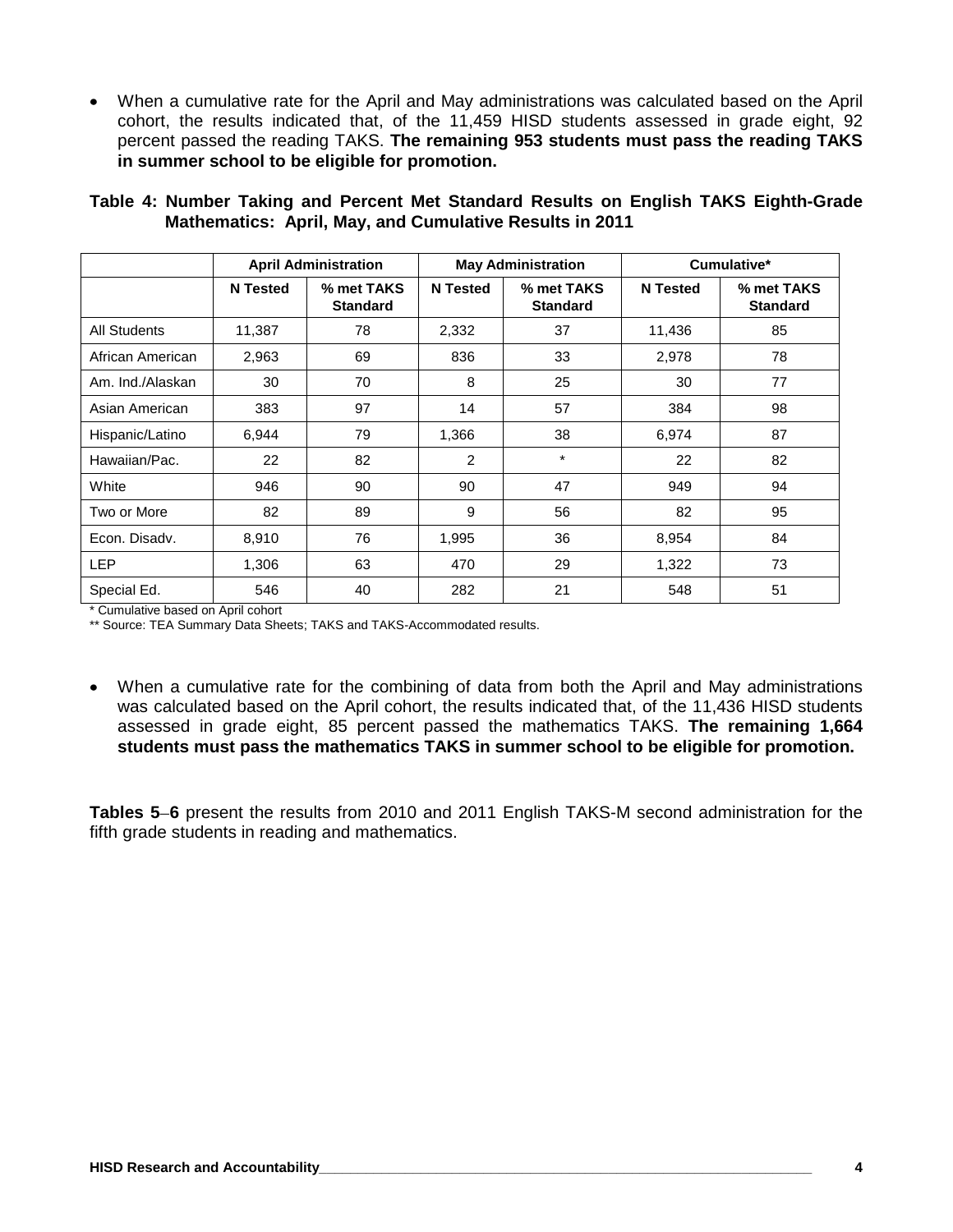#### **Table 5: Percent Met Standard and Commended Performance Results on the TAKS-M Fifth-Grade Reading and Mathematics: Second Administration, 2010 and 2011**

|                     | <b>N</b> Tested | <b>N</b> Tested | <b>Percent</b><br>Passing | Percent<br>Passing | Percent<br>Commended | Percent<br>Commended |
|---------------------|-----------------|-----------------|---------------------------|--------------------|----------------------|----------------------|
|                     | 2010            | 2011            | 2010                      | 2011               | 2010                 | 2011                 |
|                     |                 |                 | Reading                   |                    |                      |                      |
| <b>All Students</b> | 128             | 81              | 68                        | 73                 | 10                   | 5                    |
| Econ. Disad.        | 115             | 77              | 68                        | 74                 | 10                   | 5                    |
|                     |                 |                 | <b>Mathematics</b>        |                    |                      |                      |
| <b>All Students</b> | 157             | 135             | 55                        | 63                 | 12                   | 10                   |
| Econ. Disad.        | 143             | 120             | 55                        | 64                 | 11                   | 9                    |

#### **Table 6: Percent Met Standard and Commended Performance Results on the TAKS-M Eighth-Grade Reading and Mathematics: Second Administration, 2010 and 2011**

|                     | <b>N</b> Tested | <b>N</b> Tested | <b>Percent</b><br><b>Passing</b> | Percent<br>Passing | <b>Percent</b><br>Commended | <b>Percent</b><br>Commended |
|---------------------|-----------------|-----------------|----------------------------------|--------------------|-----------------------------|-----------------------------|
|                     | 2010            | 2011            | 2010                             | 2011               | 2010                        | 2011                        |
|                     |                 |                 | Reading                          |                    |                             |                             |
| <b>All Students</b> | 149             | 155             | 52                               | 54                 | 6                           | 8                           |
| Econ. Disad.        | 130             | 137             | 52                               | 53                 | 6                           | 7                           |
|                     |                 |                 | <b>Mathematics</b>               |                    |                             |                             |
| <b>All Students</b> | 307             | 280             | 40                               | 38                 | 5                           | 5                           |
| Econ. Disad.        | 263             | 244             | 40                               | 38                 | 5                           | 5                           |

#### **Apollo 20 Cumulative Eighth Grade TAKS Scores**

**Figures 2 and 3** present four-year trend data on the TAKS SSI grade 8 reading and math for HISD's Apollo schools. Compared to 2010, the overall cumulative passing rates at Apollo 20 schools on the eighth-grade reading exam increased for all campuses except for Ryan Middle School (see Figure 2). For mathematics performance, Apollo campuses reported mixed results from 2010 to 2011, with Attucks and Fondren middle schools experiencing decreases in cumulative performance and Dowling, Key, and Ryan reporting gains from 2010 to 2011 (see Figure 3).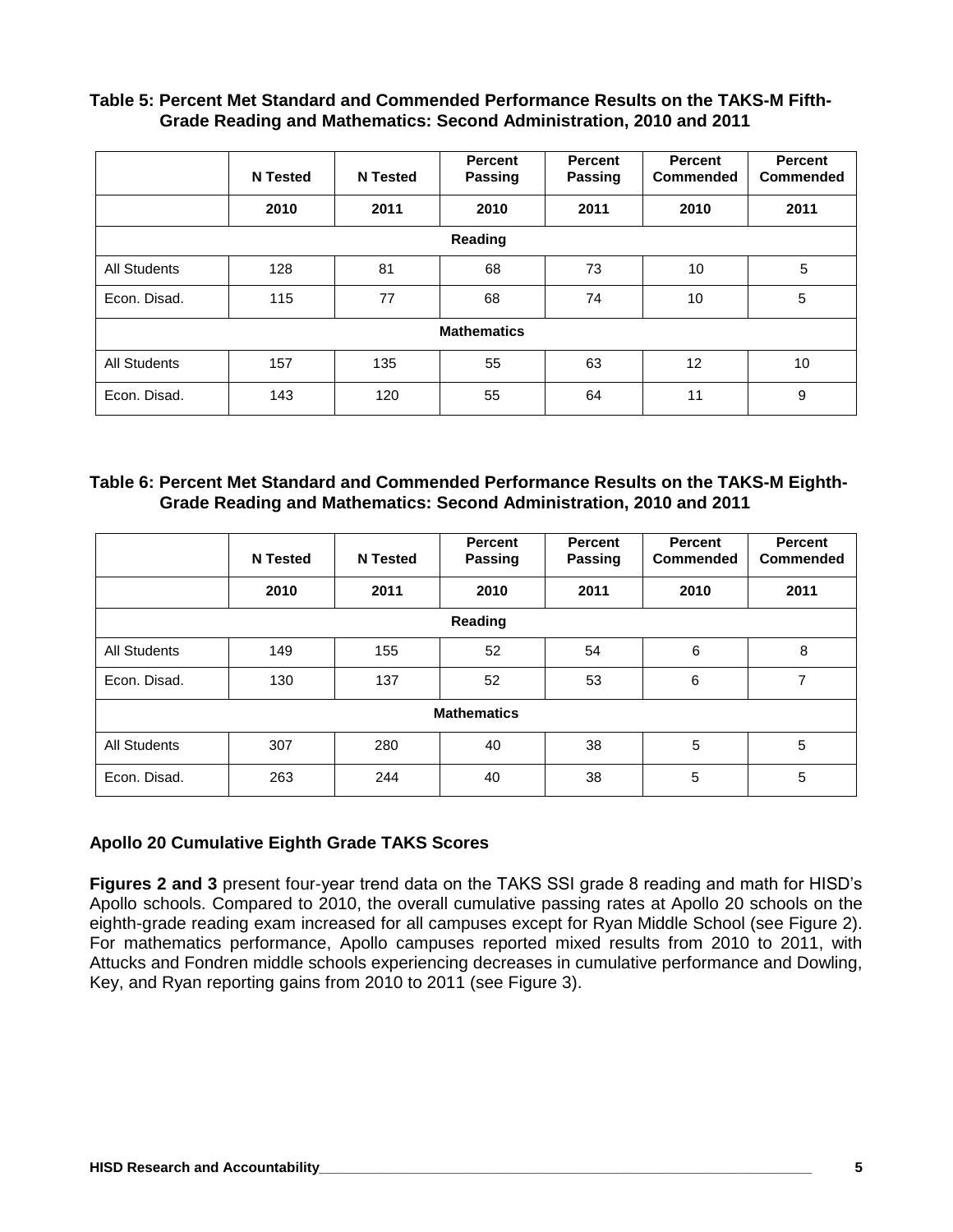



A complete campus listing of the TAKS results for the first and second administrations and combined passing rates is provided in **Appendix A**. Should you have any questions or require any further information, please contact me or Carla Stevens in the Department of Research and Accountability, at 713-556-6700.

Tury B. Quien

cc: Superintendent's Direct Reports School Improvement Officers **Principals** Kim Hall Sowmya Kumar Matilda Orozco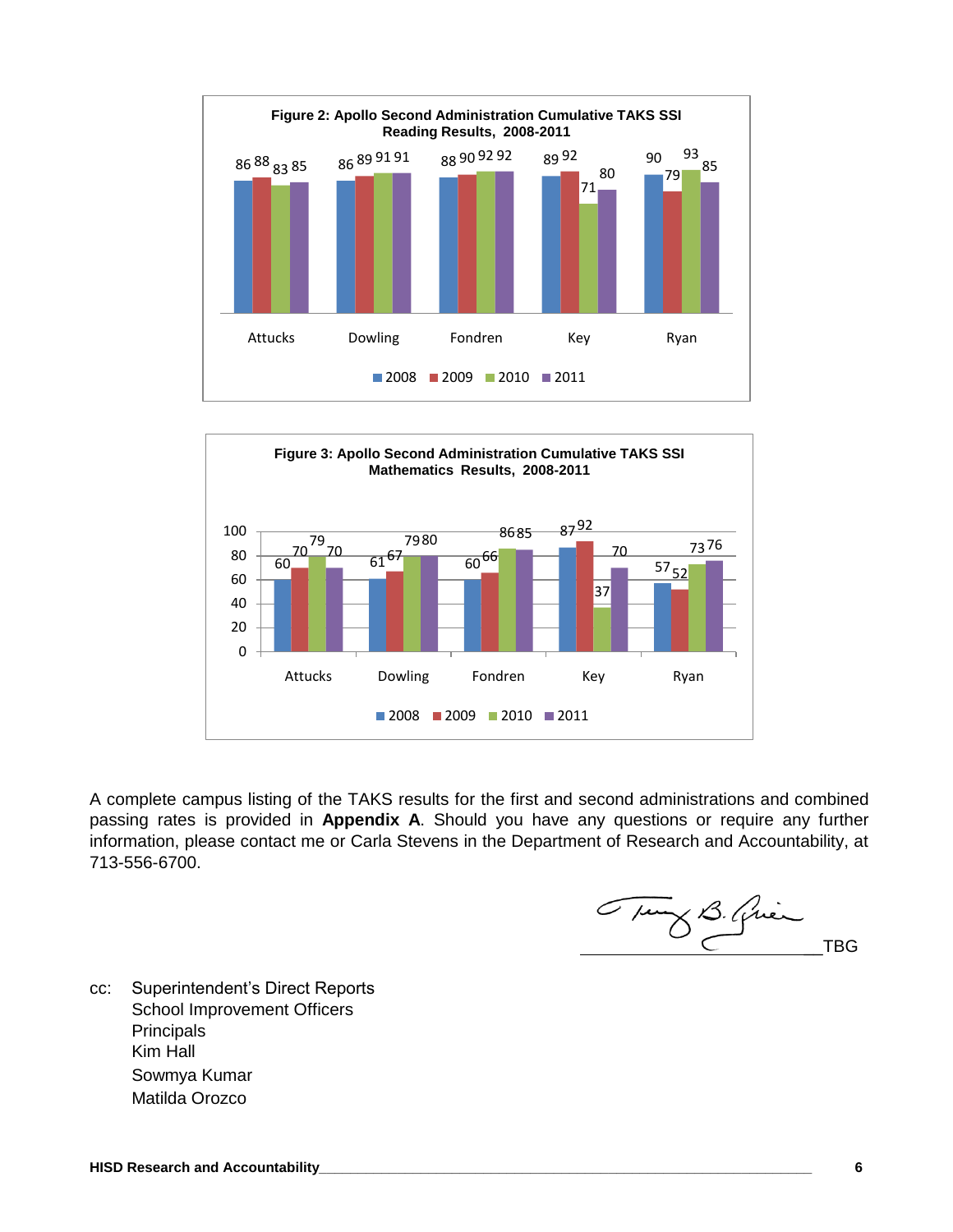### **Student Success Initiative Cumulative Reading and Mathematics Test Results-First and Second Administrations 2011**

|                                           |       |                |                                               | <b>First Administration</b>                          | <b>Second Administration</b>                            |                                                                | Combined**                                              |                                                              |                                                                       |                                                       |  |
|-------------------------------------------|-------|----------------|-----------------------------------------------|------------------------------------------------------|---------------------------------------------------------|----------------------------------------------------------------|---------------------------------------------------------|--------------------------------------------------------------|-----------------------------------------------------------------------|-------------------------------------------------------|--|
| <b>Campus</b>                             | Grade | <b>Subject</b> | Number of<br><b>Students</b><br><b>Tested</b> | <b>Percent Met</b><br><b>TAKS</b><br><b>Standard</b> | <b>Number</b><br>of<br><b>Students</b><br><b>Tested</b> | <b>Percent</b><br><b>Met</b><br><b>TAKS</b><br><b>Standard</b> | <b>Number</b><br>of<br><b>Students</b><br><b>Tested</b> | 2011<br><b>Percent</b><br><b>Met TAKS</b><br><b>Standard</b> | <b>Number</b><br><b>Students</b><br><b>Did Not</b><br><b>Meet Std</b> | 2010<br>Percent<br><b>Met TAKS</b><br><b>Standard</b> |  |
| Houston Independent School District       |       |                |                                               |                                                      |                                                         |                                                                |                                                         |                                                              |                                                                       |                                                       |  |
|                                           | 5     | Reading        | 13,946                                        | 84                                                   | 2,229                                                   | 41                                                             | 13,981                                                  | 90                                                           | 1,384                                                                 | 89                                                    |  |
|                                           | 5     | Math           | 14,022                                        | 86                                                   | 1,925                                                   | 45                                                             | 14,055                                                  | 92                                                           | 1,130                                                                 | 92                                                    |  |
|                                           | 8     | Reading        | 11,408                                        | 87                                                   | 1,440                                                   | 43                                                             | 11,459                                                  | 92                                                           | 953                                                                   | 91                                                    |  |
|                                           | 8     | Math           | 11,387                                        | 78                                                   | 2,332                                                   | 37                                                             | 11,436                                                  | 85                                                           | 1,664                                                                 | 83                                                    |  |
| Louisa May Alcott Elementary School       |       |                |                                               |                                                      |                                                         |                                                                |                                                         |                                                              |                                                                       |                                                       |  |
|                                           | 5     | Reading        | 65                                            | 78                                                   | 13                                                      | 38                                                             | 65                                                      | 86                                                           | $\boldsymbol{9}$                                                      | 81                                                    |  |
|                                           | 5     | Math           | 65                                            | 83                                                   | 11                                                      | 36                                                             | 65                                                      | 89                                                           | $\overline{7}$                                                        | 95                                                    |  |
| Almeda Elementary School                  |       |                |                                               |                                                      |                                                         |                                                                |                                                         |                                                              |                                                                       |                                                       |  |
|                                           | 5     | Reading        | 107                                           | 89                                                   | 12                                                      | 17                                                             | 107                                                     | 91                                                           | 10                                                                    | 92                                                    |  |
|                                           | 5     | Math           | 107                                           | 94                                                   | 5                                                       | 20                                                             | 107                                                     | 95                                                           | 5                                                                     | 95                                                    |  |
| Ralph Anderson Elementary                 |       |                |                                               |                                                      |                                                         |                                                                |                                                         |                                                              |                                                                       |                                                       |  |
|                                           | 5     | Reading        | 95                                            | 85                                                   | 11                                                      | 45                                                             | 95                                                      | 91                                                           | 9                                                                     | 87                                                    |  |
|                                           | 5     | Math           | 95                                            | 91                                                   | $\overline{7}$                                          | $\mathbf 0$                                                    | 95                                                      | 91                                                           | $\boldsymbol{9}$                                                      | 92                                                    |  |
| Jewel Askew Elementary School             |       |                |                                               |                                                      |                                                         |                                                                |                                                         |                                                              |                                                                       |                                                       |  |
|                                           | 5     | Reading        | 109                                           | 91                                                   | 10                                                      | 30                                                             | 109                                                     | 94                                                           | $\overline{7}$                                                        | 91                                                    |  |
|                                           | 5     | Math           | 109                                           | 94                                                   | $\,6$                                                   | 33                                                             | 109                                                     | 95                                                           | 5                                                                     | 88                                                    |  |
| <b>Charles Atherton Elementary School</b> |       |                |                                               |                                                      |                                                         |                                                                |                                                         |                                                              |                                                                       |                                                       |  |
|                                           | 5     | Reading        | 44                                            | 82                                                   | $\,8\,$                                                 | 75                                                             | 44                                                      | 95                                                           | $\overline{2}$                                                        | 88                                                    |  |
|                                           | 5     | Math           | 44                                            | 84                                                   | $\overline{7}$                                          | 100                                                            | 44                                                      | 100                                                          | $\overline{0}$                                                        | 93                                                    |  |
| <b>Charles Barrick Elementary School</b>  |       |                |                                               |                                                      |                                                         |                                                                |                                                         |                                                              |                                                                       |                                                       |  |
|                                           | 5     | Reading        | 105                                           | 72                                                   | 26                                                      | 23                                                             | 105                                                     | 78                                                           | 23                                                                    | 75                                                    |  |
|                                           | 5     | Math           | 104                                           | 84                                                   | 16                                                      | 38                                                             | 104                                                     | 89                                                           | 11                                                                    | 88                                                    |  |
| Mamie Bastian Elementary School           | 5     | Reading        |                                               |                                                      |                                                         | 100                                                            |                                                         |                                                              |                                                                       |                                                       |  |
|                                           | 5     | Math           | 94                                            | 79                                                   | 18                                                      |                                                                | 94                                                      | 98                                                           | $\overline{2}$                                                        | 92                                                    |  |
|                                           |       |                | 94                                            | 86                                                   | 11                                                      | 100                                                            | 94                                                      | 98                                                           | $\overline{2}$                                                        | 89                                                    |  |
| Kate Bell Elementary School               | 5     | Reading        | 107                                           | 79                                                   | 22                                                      | 41                                                             | 107                                                     | 87                                                           | 14                                                                    | 91                                                    |  |
|                                           | 5     | Math           | 107                                           | 80                                                   | 21                                                      | 62                                                             | 107                                                     | 93                                                           | 8                                                                     | 94                                                    |  |
|                                           |       |                |                                               |                                                      |                                                         |                                                                |                                                         |                                                              |                                                                       |                                                       |  |

\* Fewer than 5 students tested \*\* Based on first administration cohort

Data may not match summary sheets; TEA file from June 3, 2011, prior to data corrections.

**HISD Research and Accountability Appendix A-1**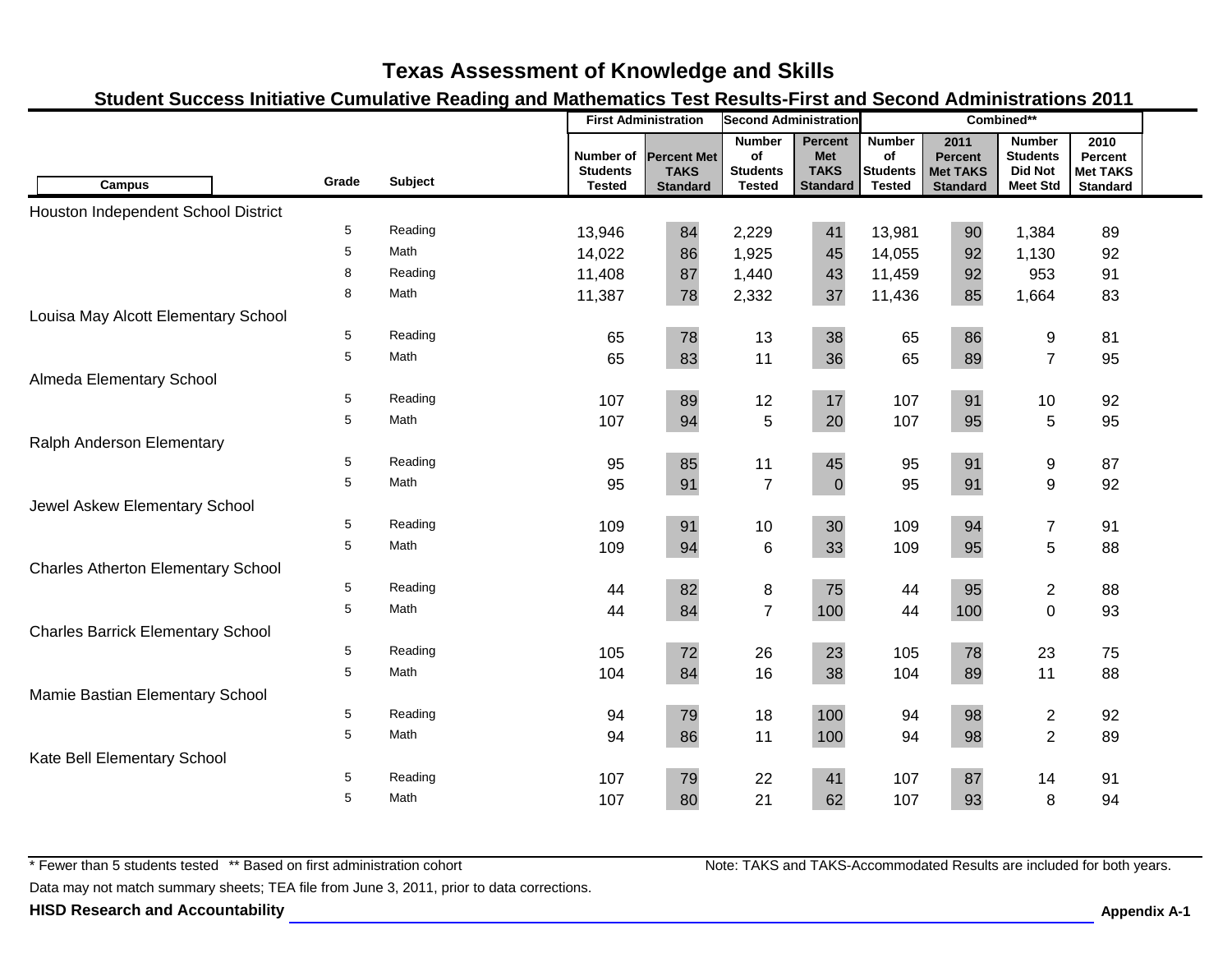### **Student Success Initiative Cumulative Reading and Mathematics Test Results-First and Second Administrations 2011**

| <b>Number</b><br>Percent<br><b>Number</b><br>2011<br>2010<br><b>Number</b><br><b>Students</b><br>Number of<br><b>Percent Met</b><br>of<br><b>Met</b><br>of<br><b>Percent</b><br>Percent<br><b>TAKS</b><br><b>Did Not</b><br><b>Students</b><br><b>TAKS</b><br><b>Students</b><br><b>Students</b><br><b>Met TAKS</b><br><b>Met TAKS</b><br>Grade<br>Subject<br><b>Campus</b><br><b>Standard</b><br><b>Tested</b><br><b>Meet Std</b><br><b>Tested</b><br><b>Standard</b><br><b>Tested</b><br><b>Standard</b><br><b>Standard</b><br>Roy P. Benavídez Elementary School<br>5<br>Reading<br>68<br>26<br>112<br>76<br>111<br>35<br>27<br>76<br>5<br>Math<br>110<br>77<br>24<br>21<br>110<br>82<br>20<br>85<br>Joyce Benbrook Elementary School<br>Reading<br>81<br>83<br>5<br>$\boldsymbol{9}$<br>11<br>58<br>10<br>95<br>58<br>5<br>5<br>Math<br>86<br>$\,8\,$<br>38<br>59<br>92<br>94<br>59<br>James Berry Elementary School<br>5<br>Reading<br>83<br>77<br>29<br>60<br>14<br>60<br>10<br>71<br>5<br>$\overline{7}$<br>88<br>Math<br>59<br>43<br>59<br>93<br>4<br>88<br><b>Edward Blackshear Elementary School</b><br>5<br>Reading<br>61<br>21<br>14<br>67<br>18<br>89<br>54<br>54<br>5<br>57<br>65<br>84<br>Math<br>54<br>23<br>17<br>54<br>19<br>James Bonham Elementary School<br>5<br>Reading<br>66<br>24<br>68<br>33<br>93<br>41<br>104<br>5<br>Math<br>93<br>63<br>44<br>104<br>31<br>32<br>70<br>Melinda Bonner Elementary School<br>5<br>Reading<br>80<br>13<br>83<br>24<br>120<br>21<br>75<br>120<br>5<br>Math<br>87<br>16<br>93<br>9<br>93<br>120<br>44<br>120<br><b>Braeburn Elementary School</b><br>67<br>27<br>5<br>Reading<br>128<br>76<br>128<br>31<br>80<br>41<br>5<br>Math<br>26<br>128<br>128<br>79<br>62<br>91<br>11<br>93<br><b>Briargrove Elementary School</b><br>5<br>Reading<br>93<br>22<br>94<br>121<br>9<br>121<br>$\overline{7}$<br>94<br>5<br>13<br>Math<br>89<br>31<br>$\mathsf g$<br>121<br>121<br>93<br>93<br><b>Briarmeadow Charter Elementary School</b><br>5<br>Reading<br>95<br>98<br>$\overline{\mathbf{c}}$<br>100<br>44<br>44<br>$\mathbf{1}$<br>5<br>Math<br>98<br>$\overline{1}$<br>100<br>44<br>$\boldsymbol{0}$<br>100<br>44<br><b>Briarmeadow Charter Middle School</b><br>8<br>Reading<br>100<br>100<br>100<br>42<br>42<br>0<br>0 |  |  | <b>First Administration</b> |  | <b>Second Administration</b> |  | Combined** |  |  |  |  |
|----------------------------------------------------------------------------------------------------------------------------------------------------------------------------------------------------------------------------------------------------------------------------------------------------------------------------------------------------------------------------------------------------------------------------------------------------------------------------------------------------------------------------------------------------------------------------------------------------------------------------------------------------------------------------------------------------------------------------------------------------------------------------------------------------------------------------------------------------------------------------------------------------------------------------------------------------------------------------------------------------------------------------------------------------------------------------------------------------------------------------------------------------------------------------------------------------------------------------------------------------------------------------------------------------------------------------------------------------------------------------------------------------------------------------------------------------------------------------------------------------------------------------------------------------------------------------------------------------------------------------------------------------------------------------------------------------------------------------------------------------------------------------------------------------------------------------------------------------------------------------------------------------------------------------------------------------------------------------------------------------------------------------------------------------------------------------------------------------------------------------------------------------------------------------------------------------------------------------------------------------------------------------|--|--|-----------------------------|--|------------------------------|--|------------|--|--|--|--|
|                                                                                                                                                                                                                                                                                                                                                                                                                                                                                                                                                                                                                                                                                                                                                                                                                                                                                                                                                                                                                                                                                                                                                                                                                                                                                                                                                                                                                                                                                                                                                                                                                                                                                                                                                                                                                                                                                                                                                                                                                                                                                                                                                                                                                                                                            |  |  |                             |  |                              |  |            |  |  |  |  |
|                                                                                                                                                                                                                                                                                                                                                                                                                                                                                                                                                                                                                                                                                                                                                                                                                                                                                                                                                                                                                                                                                                                                                                                                                                                                                                                                                                                                                                                                                                                                                                                                                                                                                                                                                                                                                                                                                                                                                                                                                                                                                                                                                                                                                                                                            |  |  |                             |  |                              |  |            |  |  |  |  |
|                                                                                                                                                                                                                                                                                                                                                                                                                                                                                                                                                                                                                                                                                                                                                                                                                                                                                                                                                                                                                                                                                                                                                                                                                                                                                                                                                                                                                                                                                                                                                                                                                                                                                                                                                                                                                                                                                                                                                                                                                                                                                                                                                                                                                                                                            |  |  |                             |  |                              |  |            |  |  |  |  |
|                                                                                                                                                                                                                                                                                                                                                                                                                                                                                                                                                                                                                                                                                                                                                                                                                                                                                                                                                                                                                                                                                                                                                                                                                                                                                                                                                                                                                                                                                                                                                                                                                                                                                                                                                                                                                                                                                                                                                                                                                                                                                                                                                                                                                                                                            |  |  |                             |  |                              |  |            |  |  |  |  |
|                                                                                                                                                                                                                                                                                                                                                                                                                                                                                                                                                                                                                                                                                                                                                                                                                                                                                                                                                                                                                                                                                                                                                                                                                                                                                                                                                                                                                                                                                                                                                                                                                                                                                                                                                                                                                                                                                                                                                                                                                                                                                                                                                                                                                                                                            |  |  |                             |  |                              |  |            |  |  |  |  |
|                                                                                                                                                                                                                                                                                                                                                                                                                                                                                                                                                                                                                                                                                                                                                                                                                                                                                                                                                                                                                                                                                                                                                                                                                                                                                                                                                                                                                                                                                                                                                                                                                                                                                                                                                                                                                                                                                                                                                                                                                                                                                                                                                                                                                                                                            |  |  |                             |  |                              |  |            |  |  |  |  |
|                                                                                                                                                                                                                                                                                                                                                                                                                                                                                                                                                                                                                                                                                                                                                                                                                                                                                                                                                                                                                                                                                                                                                                                                                                                                                                                                                                                                                                                                                                                                                                                                                                                                                                                                                                                                                                                                                                                                                                                                                                                                                                                                                                                                                                                                            |  |  |                             |  |                              |  |            |  |  |  |  |
|                                                                                                                                                                                                                                                                                                                                                                                                                                                                                                                                                                                                                                                                                                                                                                                                                                                                                                                                                                                                                                                                                                                                                                                                                                                                                                                                                                                                                                                                                                                                                                                                                                                                                                                                                                                                                                                                                                                                                                                                                                                                                                                                                                                                                                                                            |  |  |                             |  |                              |  |            |  |  |  |  |
|                                                                                                                                                                                                                                                                                                                                                                                                                                                                                                                                                                                                                                                                                                                                                                                                                                                                                                                                                                                                                                                                                                                                                                                                                                                                                                                                                                                                                                                                                                                                                                                                                                                                                                                                                                                                                                                                                                                                                                                                                                                                                                                                                                                                                                                                            |  |  |                             |  |                              |  |            |  |  |  |  |
|                                                                                                                                                                                                                                                                                                                                                                                                                                                                                                                                                                                                                                                                                                                                                                                                                                                                                                                                                                                                                                                                                                                                                                                                                                                                                                                                                                                                                                                                                                                                                                                                                                                                                                                                                                                                                                                                                                                                                                                                                                                                                                                                                                                                                                                                            |  |  |                             |  |                              |  |            |  |  |  |  |
|                                                                                                                                                                                                                                                                                                                                                                                                                                                                                                                                                                                                                                                                                                                                                                                                                                                                                                                                                                                                                                                                                                                                                                                                                                                                                                                                                                                                                                                                                                                                                                                                                                                                                                                                                                                                                                                                                                                                                                                                                                                                                                                                                                                                                                                                            |  |  |                             |  |                              |  |            |  |  |  |  |
|                                                                                                                                                                                                                                                                                                                                                                                                                                                                                                                                                                                                                                                                                                                                                                                                                                                                                                                                                                                                                                                                                                                                                                                                                                                                                                                                                                                                                                                                                                                                                                                                                                                                                                                                                                                                                                                                                                                                                                                                                                                                                                                                                                                                                                                                            |  |  |                             |  |                              |  |            |  |  |  |  |
|                                                                                                                                                                                                                                                                                                                                                                                                                                                                                                                                                                                                                                                                                                                                                                                                                                                                                                                                                                                                                                                                                                                                                                                                                                                                                                                                                                                                                                                                                                                                                                                                                                                                                                                                                                                                                                                                                                                                                                                                                                                                                                                                                                                                                                                                            |  |  |                             |  |                              |  |            |  |  |  |  |
|                                                                                                                                                                                                                                                                                                                                                                                                                                                                                                                                                                                                                                                                                                                                                                                                                                                                                                                                                                                                                                                                                                                                                                                                                                                                                                                                                                                                                                                                                                                                                                                                                                                                                                                                                                                                                                                                                                                                                                                                                                                                                                                                                                                                                                                                            |  |  |                             |  |                              |  |            |  |  |  |  |
|                                                                                                                                                                                                                                                                                                                                                                                                                                                                                                                                                                                                                                                                                                                                                                                                                                                                                                                                                                                                                                                                                                                                                                                                                                                                                                                                                                                                                                                                                                                                                                                                                                                                                                                                                                                                                                                                                                                                                                                                                                                                                                                                                                                                                                                                            |  |  |                             |  |                              |  |            |  |  |  |  |
|                                                                                                                                                                                                                                                                                                                                                                                                                                                                                                                                                                                                                                                                                                                                                                                                                                                                                                                                                                                                                                                                                                                                                                                                                                                                                                                                                                                                                                                                                                                                                                                                                                                                                                                                                                                                                                                                                                                                                                                                                                                                                                                                                                                                                                                                            |  |  |                             |  |                              |  |            |  |  |  |  |
|                                                                                                                                                                                                                                                                                                                                                                                                                                                                                                                                                                                                                                                                                                                                                                                                                                                                                                                                                                                                                                                                                                                                                                                                                                                                                                                                                                                                                                                                                                                                                                                                                                                                                                                                                                                                                                                                                                                                                                                                                                                                                                                                                                                                                                                                            |  |  |                             |  |                              |  |            |  |  |  |  |
|                                                                                                                                                                                                                                                                                                                                                                                                                                                                                                                                                                                                                                                                                                                                                                                                                                                                                                                                                                                                                                                                                                                                                                                                                                                                                                                                                                                                                                                                                                                                                                                                                                                                                                                                                                                                                                                                                                                                                                                                                                                                                                                                                                                                                                                                            |  |  |                             |  |                              |  |            |  |  |  |  |
|                                                                                                                                                                                                                                                                                                                                                                                                                                                                                                                                                                                                                                                                                                                                                                                                                                                                                                                                                                                                                                                                                                                                                                                                                                                                                                                                                                                                                                                                                                                                                                                                                                                                                                                                                                                                                                                                                                                                                                                                                                                                                                                                                                                                                                                                            |  |  |                             |  |                              |  |            |  |  |  |  |
|                                                                                                                                                                                                                                                                                                                                                                                                                                                                                                                                                                                                                                                                                                                                                                                                                                                                                                                                                                                                                                                                                                                                                                                                                                                                                                                                                                                                                                                                                                                                                                                                                                                                                                                                                                                                                                                                                                                                                                                                                                                                                                                                                                                                                                                                            |  |  |                             |  |                              |  |            |  |  |  |  |
|                                                                                                                                                                                                                                                                                                                                                                                                                                                                                                                                                                                                                                                                                                                                                                                                                                                                                                                                                                                                                                                                                                                                                                                                                                                                                                                                                                                                                                                                                                                                                                                                                                                                                                                                                                                                                                                                                                                                                                                                                                                                                                                                                                                                                                                                            |  |  |                             |  |                              |  |            |  |  |  |  |
|                                                                                                                                                                                                                                                                                                                                                                                                                                                                                                                                                                                                                                                                                                                                                                                                                                                                                                                                                                                                                                                                                                                                                                                                                                                                                                                                                                                                                                                                                                                                                                                                                                                                                                                                                                                                                                                                                                                                                                                                                                                                                                                                                                                                                                                                            |  |  |                             |  |                              |  |            |  |  |  |  |
|                                                                                                                                                                                                                                                                                                                                                                                                                                                                                                                                                                                                                                                                                                                                                                                                                                                                                                                                                                                                                                                                                                                                                                                                                                                                                                                                                                                                                                                                                                                                                                                                                                                                                                                                                                                                                                                                                                                                                                                                                                                                                                                                                                                                                                                                            |  |  |                             |  |                              |  |            |  |  |  |  |
|                                                                                                                                                                                                                                                                                                                                                                                                                                                                                                                                                                                                                                                                                                                                                                                                                                                                                                                                                                                                                                                                                                                                                                                                                                                                                                                                                                                                                                                                                                                                                                                                                                                                                                                                                                                                                                                                                                                                                                                                                                                                                                                                                                                                                                                                            |  |  |                             |  |                              |  |            |  |  |  |  |
|                                                                                                                                                                                                                                                                                                                                                                                                                                                                                                                                                                                                                                                                                                                                                                                                                                                                                                                                                                                                                                                                                                                                                                                                                                                                                                                                                                                                                                                                                                                                                                                                                                                                                                                                                                                                                                                                                                                                                                                                                                                                                                                                                                                                                                                                            |  |  |                             |  |                              |  |            |  |  |  |  |
|                                                                                                                                                                                                                                                                                                                                                                                                                                                                                                                                                                                                                                                                                                                                                                                                                                                                                                                                                                                                                                                                                                                                                                                                                                                                                                                                                                                                                                                                                                                                                                                                                                                                                                                                                                                                                                                                                                                                                                                                                                                                                                                                                                                                                                                                            |  |  |                             |  |                              |  |            |  |  |  |  |
|                                                                                                                                                                                                                                                                                                                                                                                                                                                                                                                                                                                                                                                                                                                                                                                                                                                                                                                                                                                                                                                                                                                                                                                                                                                                                                                                                                                                                                                                                                                                                                                                                                                                                                                                                                                                                                                                                                                                                                                                                                                                                                                                                                                                                                                                            |  |  |                             |  |                              |  |            |  |  |  |  |
|                                                                                                                                                                                                                                                                                                                                                                                                                                                                                                                                                                                                                                                                                                                                                                                                                                                                                                                                                                                                                                                                                                                                                                                                                                                                                                                                                                                                                                                                                                                                                                                                                                                                                                                                                                                                                                                                                                                                                                                                                                                                                                                                                                                                                                                                            |  |  |                             |  |                              |  |            |  |  |  |  |
|                                                                                                                                                                                                                                                                                                                                                                                                                                                                                                                                                                                                                                                                                                                                                                                                                                                                                                                                                                                                                                                                                                                                                                                                                                                                                                                                                                                                                                                                                                                                                                                                                                                                                                                                                                                                                                                                                                                                                                                                                                                                                                                                                                                                                                                                            |  |  |                             |  |                              |  |            |  |  |  |  |
|                                                                                                                                                                                                                                                                                                                                                                                                                                                                                                                                                                                                                                                                                                                                                                                                                                                                                                                                                                                                                                                                                                                                                                                                                                                                                                                                                                                                                                                                                                                                                                                                                                                                                                                                                                                                                                                                                                                                                                                                                                                                                                                                                                                                                                                                            |  |  |                             |  |                              |  |            |  |  |  |  |
| $\overline{2}$<br>42<br>8<br>Math<br>42<br>95<br>100<br>$\overline{0}$<br>100                                                                                                                                                                                                                                                                                                                                                                                                                                                                                                                                                                                                                                                                                                                                                                                                                                                                                                                                                                                                                                                                                                                                                                                                                                                                                                                                                                                                                                                                                                                                                                                                                                                                                                                                                                                                                                                                                                                                                                                                                                                                                                                                                                                              |  |  |                             |  |                              |  |            |  |  |  |  |

\* Fewer than 5 students tested \*\* Based on first administration cohort

Data may not match summary sheets; TEA file from June 3, 2011, prior to data corrections.

**HISD Research and Accountability Appendix A-2**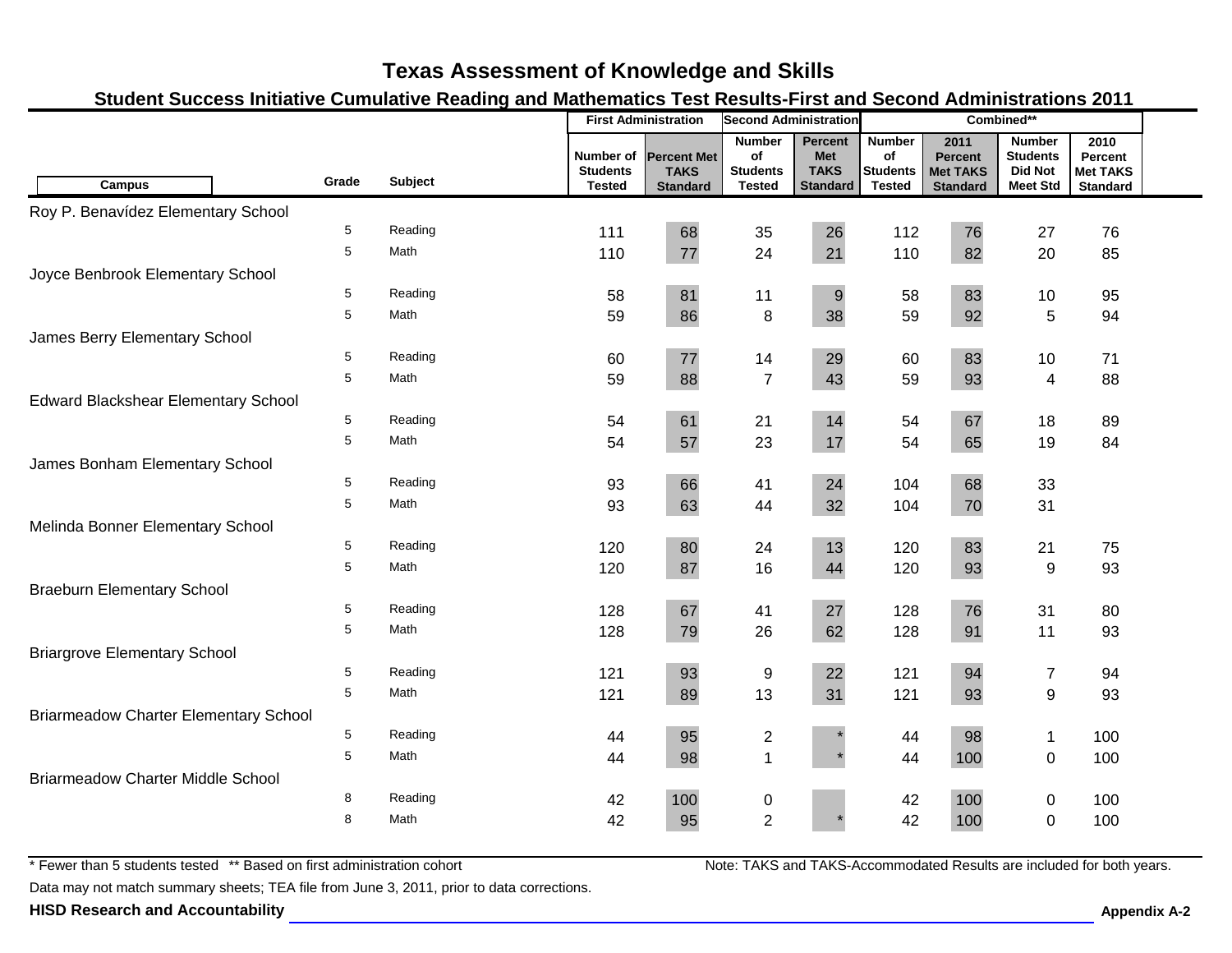### **Student Success Initiative Cumulative Reading and Mathematics Test Results-First and Second Administrations 2011**

|                                          |       |                |                                               | <b>First Administration</b>                          | <b>Second Administration</b>                            |                                                         |                                                         |                                                              | Combined**                                                            |                                                       |  |
|------------------------------------------|-------|----------------|-----------------------------------------------|------------------------------------------------------|---------------------------------------------------------|---------------------------------------------------------|---------------------------------------------------------|--------------------------------------------------------------|-----------------------------------------------------------------------|-------------------------------------------------------|--|
| <b>Campus</b>                            | Grade | <b>Subject</b> | Number of<br><b>Students</b><br><b>Tested</b> | <b>Percent Met</b><br><b>TAKS</b><br><b>Standard</b> | <b>Number</b><br>of<br><b>Students</b><br><b>Tested</b> | Percent<br><b>Met</b><br><b>TAKS</b><br><b>Standard</b> | <b>Number</b><br>of<br><b>Students</b><br><b>Tested</b> | 2011<br><b>Percent</b><br><b>Met TAKS</b><br><b>Standard</b> | <b>Number</b><br><b>Students</b><br><b>Did Not</b><br><b>Meet Std</b> | 2010<br>Percent<br><b>Met TAKS</b><br><b>Standard</b> |  |
| <b>Andrew Briscoe Elementary</b>         |       |                |                                               |                                                      |                                                         |                                                         |                                                         |                                                              |                                                                       |                                                       |  |
|                                          | 5     | Reading        | 52                                            | 87                                                   | $\overline{7}$                                          | 43                                                      | 52                                                      | 92                                                           | 4                                                                     | 76                                                    |  |
|                                          | 5     | Math           | 52                                            | 100                                                  | $\mathbf 0$                                             |                                                         | 52                                                      | 100                                                          | $\mathbf 0$                                                           | 100                                                   |  |
| <b>Brookline Elementary School</b>       |       |                |                                               |                                                      |                                                         |                                                         |                                                         |                                                              |                                                                       |                                                       |  |
|                                          | 5     | Reading        | 121                                           | 80                                                   | 23                                                      | 39                                                      | 121                                                     | 88                                                           | 15                                                                    | 91                                                    |  |
|                                          | 5     | Math           | 121                                           | 94                                                   | $\,6$                                                   | 67                                                      | 121                                                     | 98                                                           | 3                                                                     | 96                                                    |  |
| <b>Robert Browning Elementary School</b> |       |                |                                               |                                                      |                                                         |                                                         |                                                         |                                                              |                                                                       |                                                       |  |
|                                          | 5     | Reading        | 69                                            | 83                                                   | 12                                                      | 50                                                      | 69                                                      | 91                                                           | 6                                                                     | 94                                                    |  |
|                                          | 5     | Math           | 69                                            | 97                                                   | $\overline{2}$                                          |                                                         | 69                                                      | 100                                                          | $\mathbf 0$                                                           | 94                                                    |  |
| <b>Blanche Bruce Elementary School</b>   |       |                |                                               |                                                      |                                                         |                                                         |                                                         |                                                              |                                                                       |                                                       |  |
|                                          | 5     | Reading        | 75                                            | 75                                                   | 19                                                      | 47                                                      | 75                                                      | 87                                                           | 10                                                                    | 90                                                    |  |
|                                          | 5     | Math           | 76                                            | 80                                                   | 15                                                      | 27                                                      | 76                                                      | 86                                                           | 11                                                                    | 89                                                    |  |
| Luther Burbank Elementary School         |       |                |                                               |                                                      |                                                         |                                                         |                                                         |                                                              |                                                                       |                                                       |  |
|                                          | 5     | Reading        | 127                                           | 68                                                   | 39                                                      | 41                                                      | 127                                                     | 80                                                           | 25                                                                    | 85                                                    |  |
|                                          | 5     | Math           | 129                                           | 69                                                   | 37                                                      | 57                                                      | 129                                                     | 85                                                           | 19                                                                    | 91                                                    |  |
| David Burnet Elementary School           |       |                |                                               |                                                      |                                                         |                                                         |                                                         |                                                              |                                                                       |                                                       |  |
|                                          | 5     | Reading        | 73                                            | 82                                                   | 13                                                      | 31                                                      | 73                                                      | 88                                                           | $\boldsymbol{9}$                                                      | 85                                                    |  |
|                                          | 5     | Math           | 74                                            | 84                                                   | 12                                                      | $\mathbf 0$                                             | 74                                                      | 84                                                           | 12                                                                    | 94                                                    |  |
| James Burrus Elementary School           |       |                |                                               |                                                      |                                                         |                                                         |                                                         |                                                              |                                                                       |                                                       |  |
|                                          | 5     | Reading        | 40                                            | 98                                                   | 1                                                       |                                                         | 40                                                      | 100                                                          | 0                                                                     | 97                                                    |  |
|                                          | 5     | Math           | 41                                            | 95                                                   | $\overline{2}$                                          |                                                         | 41                                                      | 98                                                           | $\mathbf{1}$                                                          | 97                                                    |  |
| Barbara Bush Elementary School           |       |                |                                               |                                                      |                                                         |                                                         |                                                         |                                                              |                                                                       |                                                       |  |
|                                          | 5     | Reading        | 91                                            | 99                                                   | $\mathbf 1$                                             |                                                         | 91                                                      | 100                                                          | $\mathbf 0$                                                           | 100                                                   |  |
|                                          | 5     | Math           | 91                                            | 100                                                  | $\mathbf 0$                                             |                                                         | 91                                                      | 100                                                          | $\pmb{0}$                                                             | 100                                                   |  |
| <b>Rufus Cage Elementary School</b>      |       |                |                                               |                                                      |                                                         |                                                         |                                                         |                                                              |                                                                       |                                                       |  |
|                                          | 5     | Reading        | 75                                            | 85                                                   | 12                                                      | 42                                                      | 76                                                      | 91                                                           | $\boldsymbol{7}$                                                      | 89                                                    |  |
|                                          | 5     | Math           | 76                                            | 89                                                   | $\boldsymbol{9}$                                        | 56                                                      | 77                                                      | 95                                                           | 4                                                                     | 96                                                    |  |
| Edna Carrillo Elementary School          |       |                |                                               |                                                      |                                                         |                                                         |                                                         |                                                              |                                                                       |                                                       |  |
|                                          | 5     | Reading        | 86                                            | $77$                                                 | 20                                                      | 25                                                      | 86                                                      | 83                                                           | 15                                                                    | 89                                                    |  |
|                                          | 5     | Math           | 87                                            | 90                                                   | 9                                                       | 11                                                      | 87                                                      | 91                                                           | 8                                                                     | 98                                                    |  |

\* Fewer than 5 students tested \*\* Based on first administration cohort

Data may not match summary sheets; TEA file from June 3, 2011, prior to data corrections.

**HISD Research and Accountability Appendix A-3**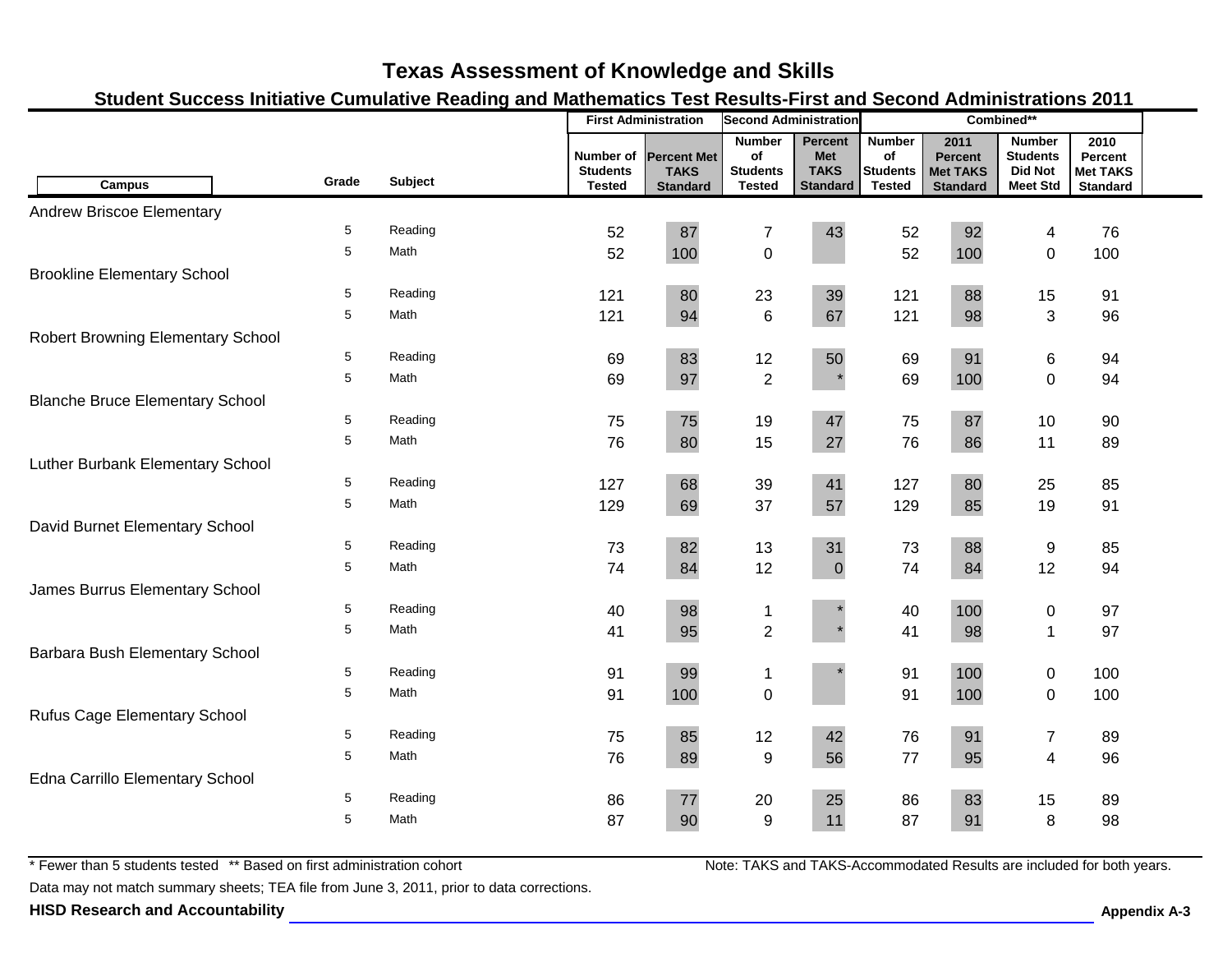### **Student Success Initiative Cumulative Reading and Mathematics Test Results-First and Second Administrations 2011**

|                                         |            |         |                                               | <b>First Administration</b>                          | <b>Second Administration</b>                            |                                                         |                                                         |                                                              | Combined**                                                            |                                                       |  |
|-----------------------------------------|------------|---------|-----------------------------------------------|------------------------------------------------------|---------------------------------------------------------|---------------------------------------------------------|---------------------------------------------------------|--------------------------------------------------------------|-----------------------------------------------------------------------|-------------------------------------------------------|--|
| <b>Campus</b>                           | Grade      | Subject | Number of<br><b>Students</b><br><b>Tested</b> | <b>Percent Met</b><br><b>TAKS</b><br><b>Standard</b> | <b>Number</b><br>of<br><b>Students</b><br><b>Tested</b> | Percent<br><b>Met</b><br><b>TAKS</b><br><b>Standard</b> | <b>Number</b><br>of<br><b>Students</b><br><b>Tested</b> | 2011<br><b>Percent</b><br><b>Met TAKS</b><br><b>Standard</b> | <b>Number</b><br><b>Students</b><br><b>Did Not</b><br><b>Meet Std</b> | 2010<br>Percent<br><b>Met TAKS</b><br><b>Standard</b> |  |
| John Codwell Elementary School          |            |         |                                               |                                                      |                                                         |                                                         |                                                         |                                                              |                                                                       |                                                       |  |
|                                         | 5          | Reading | 80                                            | 84                                                   | 12                                                      | 58                                                      | 80                                                      | 93                                                           | 6                                                                     | 90                                                    |  |
|                                         | 5          | Math    | 80                                            | 88                                                   | 8                                                       | 75                                                      | 80                                                      | 95                                                           | 4                                                                     | 97                                                    |  |
| Al Condit Elementary School             |            |         |                                               |                                                      |                                                         |                                                         |                                                         |                                                              |                                                                       |                                                       |  |
|                                         | 5          | Reading | 106                                           | 97                                                   | $\overline{c}$                                          |                                                         | 107                                                     | 98                                                           | $\overline{c}$                                                        | 100                                                   |  |
|                                         | 5          | Math    | 108                                           | 98                                                   | $\mathbf{1}$                                            |                                                         | 108                                                     | 99                                                           | $\mathbf{1}$                                                          | 99                                                    |  |
| Felix Cook Jr. Elementary School        |            |         |                                               |                                                      |                                                         |                                                         |                                                         |                                                              |                                                                       |                                                       |  |
|                                         | 5          | Reading | 101                                           | 88                                                   | 11                                                      | 73                                                      | 101                                                     | 96                                                           | 4                                                                     | 97                                                    |  |
|                                         | 5          | Math    | 101                                           | 84                                                   | 15                                                      | 93                                                      | 101                                                     | 98                                                           | $\overline{2}$                                                        | 95                                                    |  |
| <b>Ethel Coop Elementary School</b>     |            |         |                                               |                                                      |                                                         |                                                         |                                                         |                                                              |                                                                       |                                                       |  |
|                                         | 5          | Reading | 93                                            | 73                                                   | 23                                                      | 35                                                      | 93                                                      | 82                                                           | 17                                                                    | 95                                                    |  |
|                                         | 5          | Math    | 95                                            | 82                                                   | 15                                                      | 53                                                      | 95                                                      | 91                                                           | $\boldsymbol{9}$                                                      | 95                                                    |  |
| John Cornelius Elementary School        |            |         |                                               |                                                      |                                                         |                                                         |                                                         |                                                              |                                                                       |                                                       |  |
|                                         | 5          | Reading | 129                                           | 91                                                   | 12                                                      | 50                                                      | 129                                                     | 95                                                           | 6                                                                     | 100                                                   |  |
|                                         | 5          | Math    | 130                                           | 92                                                   | 10                                                      | 50                                                      | 130                                                     | 96                                                           | 5                                                                     | 100                                                   |  |
| Joseph Crawford Elementary School       |            |         |                                               |                                                      |                                                         |                                                         |                                                         |                                                              |                                                                       |                                                       |  |
|                                         | 5          | Reading | 21                                            | 81                                                   | 4                                                       |                                                         | 21                                                      | 90                                                           | $\overline{\mathbf{c}}$                                               | 72                                                    |  |
|                                         | 5          | Math    | 22                                            | 68                                                   | $\overline{7}$                                          | 57                                                      | 22                                                      | 86                                                           | 3                                                                     | 95                                                    |  |
| Manuel Crespo Elementary School         |            |         |                                               |                                                      |                                                         |                                                         |                                                         |                                                              |                                                                       |                                                       |  |
|                                         | 5          | Reading | 91                                            | 81                                                   | 17                                                      | 41                                                      | 91                                                      | 89                                                           | 10                                                                    | 83                                                    |  |
|                                         | 5          | Math    | 91                                            | 84                                                   | 15                                                      | 60                                                      | 91                                                      | 93                                                           | 6                                                                     | 93                                                    |  |
| David "Davy" Crockett Elementary School |            |         |                                               |                                                      |                                                         |                                                         |                                                         |                                                              |                                                                       |                                                       |  |
|                                         | $\sqrt{5}$ | Reading | 46                                            | 98                                                   | 1                                                       |                                                         | 46                                                      | 100                                                          | $\pmb{0}$                                                             | 100                                                   |  |
|                                         | $\sqrt{5}$ | Math    | 46                                            | 91                                                   | $\overline{\mathbf{4}}$                                 |                                                         | 46                                                      | 100                                                          | $\pmb{0}$                                                             | 98                                                    |  |
| Leroy Cunningham Elementary School      |            |         |                                               |                                                      |                                                         |                                                         |                                                         |                                                              |                                                                       |                                                       |  |
|                                         | 5          | Reading | 79                                            | 71                                                   | 21                                                      | 19                                                      | 79                                                      | 76                                                           | 19                                                                    | 89                                                    |  |
|                                         | 5          | Math    | 79                                            | 89                                                   | $\boldsymbol{9}$                                        | 44                                                      | 79                                                      | 94                                                           | 5                                                                     | 92                                                    |  |
| Ray Daily Elementary School             |            |         |                                               |                                                      |                                                         |                                                         |                                                         |                                                              |                                                                       |                                                       |  |
|                                         | 5          | Reading | 111                                           | 89                                                   | 12                                                      | 42                                                      | 111                                                     | 94                                                           | $\boldsymbol{7}$                                                      | 92                                                    |  |
|                                         | 5          | Math    | 110                                           | 83                                                   | 19                                                      | 47                                                      | 110                                                     | 91                                                           | 10                                                                    | 86                                                    |  |

\* Fewer than 5 students tested \*\* Based on first administration cohort

Data may not match summary sheets; TEA file from June 3, 2011, prior to data corrections.

**HISD Research and Accountability Appendix A-4**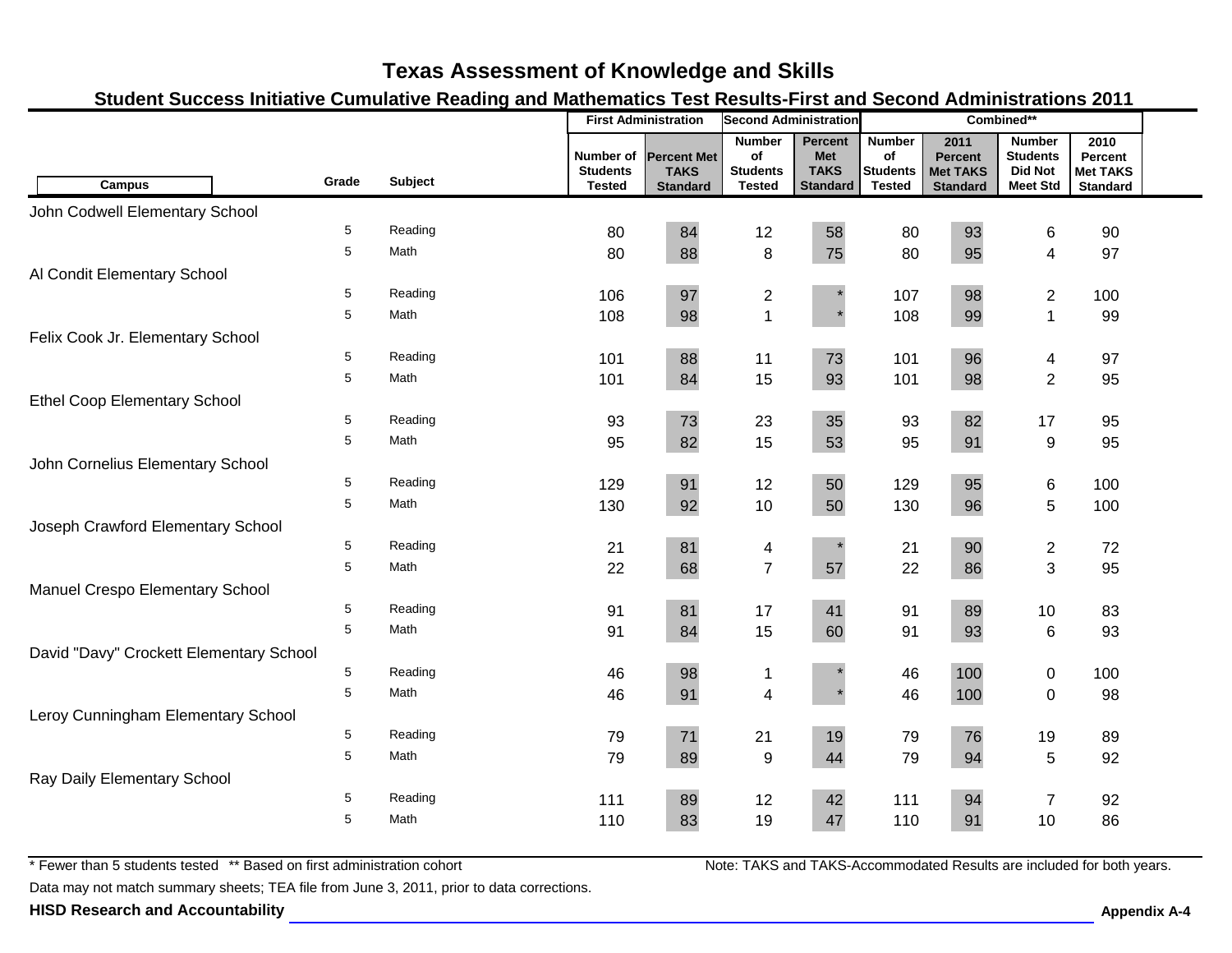### **Student Success Initiative Cumulative Reading and Mathematics Test Results-First and Second Administrations 2011**

|                                        |       |                |                                               | <b>First Administration</b>                          | <b>Second Administration</b>                            |                                                         |                                                         |                                                              | Combined**                                                            |                                                       |  |
|----------------------------------------|-------|----------------|-----------------------------------------------|------------------------------------------------------|---------------------------------------------------------|---------------------------------------------------------|---------------------------------------------------------|--------------------------------------------------------------|-----------------------------------------------------------------------|-------------------------------------------------------|--|
| <b>Campus</b>                          | Grade | <b>Subject</b> | Number of<br><b>Students</b><br><b>Tested</b> | <b>Percent Met</b><br><b>TAKS</b><br><b>Standard</b> | <b>Number</b><br>of<br><b>Students</b><br><b>Tested</b> | Percent<br><b>Met</b><br><b>TAKS</b><br><b>Standard</b> | <b>Number</b><br>of<br><b>Students</b><br><b>Tested</b> | 2011<br><b>Percent</b><br><b>Met TAKS</b><br><b>Standard</b> | <b>Number</b><br><b>Students</b><br><b>Did Not</b><br><b>Meet Std</b> | 2010<br>Percent<br><b>Met TAKS</b><br><b>Standard</b> |  |
| Jaime Dávila Elementary School         |       |                |                                               |                                                      |                                                         |                                                         |                                                         |                                                              |                                                                       |                                                       |  |
|                                        | 5     | Reading        | 94                                            | 67                                                   | 31                                                      | 39                                                      | 94                                                      | 80                                                           | 19                                                                    | 78                                                    |  |
|                                        | 5     | Math           | 94                                            | 56                                                   | 41                                                      | 41                                                      | 94                                                      | 74                                                           | 24                                                                    | 88                                                    |  |
| Lorenzo De Zavala Elementary School    |       |                |                                               |                                                      |                                                         |                                                         |                                                         |                                                              |                                                                       |                                                       |  |
|                                        | 5     | Reading        | 69                                            | 87                                                   | 8                                                       | 75                                                      | 69                                                      | 96                                                           | 3                                                                     | 91                                                    |  |
|                                        | 5     | Math           | 69                                            | 94                                                   | 3                                                       | $\star$                                                 | 69                                                      | 97                                                           | $\overline{2}$                                                        | 95                                                    |  |
| Helen De Chaumes Elementary School     |       |                |                                               |                                                      |                                                         |                                                         |                                                         |                                                              |                                                                       |                                                       |  |
|                                        | 5     | Reading        | 75                                            | 88                                                   | 9                                                       | 11                                                      | 75                                                      | 89                                                           | 8                                                                     | 88                                                    |  |
|                                        | 5     | Math           | 77                                            | 88                                                   | $\boldsymbol{9}$                                        | 78                                                      | 77                                                      | 97                                                           | $\overline{2}$                                                        | 97                                                    |  |
| Julius Dodson Elementary School        |       |                |                                               |                                                      |                                                         |                                                         |                                                         |                                                              |                                                                       |                                                       |  |
|                                        | 5     | Reading        | 58                                            | 91                                                   | 5                                                       | 40                                                      | 58                                                      | 95                                                           | 3                                                                     | 100                                                   |  |
|                                        | 5     | Math           | 59                                            | 83                                                   | 10                                                      | 40                                                      | 59                                                      | 90                                                           | 6                                                                     | 100                                                   |  |
| Matthew Dogan Elementary School        |       |                |                                               |                                                      |                                                         |                                                         |                                                         |                                                              |                                                                       |                                                       |  |
|                                        | 5     | Reading        | 28                                            | 82                                                   | 4                                                       |                                                         | 28                                                      | 93                                                           | $\overline{c}$                                                        | 74                                                    |  |
|                                        | 5     | Math           | 32                                            | 84                                                   | 5                                                       | $\mathbf 0$                                             | 32                                                      | 84                                                           | 5                                                                     | 94                                                    |  |
| Mylie Durham Elementary School         |       |                |                                               |                                                      |                                                         |                                                         |                                                         |                                                              |                                                                       |                                                       |  |
|                                        | 5     | Reading        | 54                                            | 80                                                   | 11                                                      | 45                                                      | 54                                                      | 89                                                           | 6                                                                     | 92                                                    |  |
|                                        | 5     | Math           | 53                                            | 85                                                   | 8                                                       | 50                                                      | 53                                                      | 92                                                           | 4                                                                     | 94                                                    |  |
| John Durkee Elementary School          |       |                |                                               |                                                      |                                                         |                                                         |                                                         |                                                              |                                                                       |                                                       |  |
|                                        | 5     | Reading        | 106                                           | 73                                                   | 27                                                      | 41                                                      | 106                                                     | 83                                                           | 18                                                                    | 79                                                    |  |
|                                        | 5     | Math           | 107                                           | 77                                                   | 24                                                      | 50                                                      | 107                                                     | 88                                                           | 13                                                                    | 87                                                    |  |
| <b>Charles Eliot Elementary School</b> |       |                |                                               |                                                      |                                                         |                                                         |                                                         |                                                              |                                                                       |                                                       |  |
|                                        | 5     | Reading        | 65                                            | 83                                                   | 11                                                      | 27                                                      | 65                                                      | 88                                                           | 8                                                                     | 83                                                    |  |
|                                        | 5     | Math           | 65                                            | 92                                                   | 5                                                       | 60                                                      | 65                                                      | 97                                                           | $\overline{2}$                                                        | 90                                                    |  |
| Horace Elrod Elementary School         |       |                |                                               |                                                      |                                                         |                                                         |                                                         |                                                              |                                                                       |                                                       |  |
|                                        | 5     | Reading        | 59                                            | 81                                                   | 10                                                      | 40                                                      | 59                                                      | 88                                                           | $\overline{7}$                                                        | 80                                                    |  |
|                                        | 5     | Math           | 57                                            | 95                                                   | 3                                                       |                                                         | 58                                                      | 98                                                           | $\mathbf 1$                                                           | 93                                                    |  |
| Ralph Waldo Emerson Elementary School  |       |                |                                               |                                                      |                                                         |                                                         |                                                         |                                                              |                                                                       |                                                       |  |
|                                        | 5     | Reading        | 104                                           | 87                                                   | 13                                                      | 31                                                      | 104                                                     | 90                                                           | 10                                                                    | 88                                                    |  |
|                                        | 5     | Math           | 105                                           | 80                                                   | 20                                                      | 45                                                      | 105                                                     | 89                                                           | 12                                                                    | 92                                                    |  |

\* Fewer than 5 students tested \*\* Based on first administration cohort

Data may not match summary sheets; TEA file from June 3, 2011, prior to data corrections.

**HISD Research and Accountability Appendix A-5**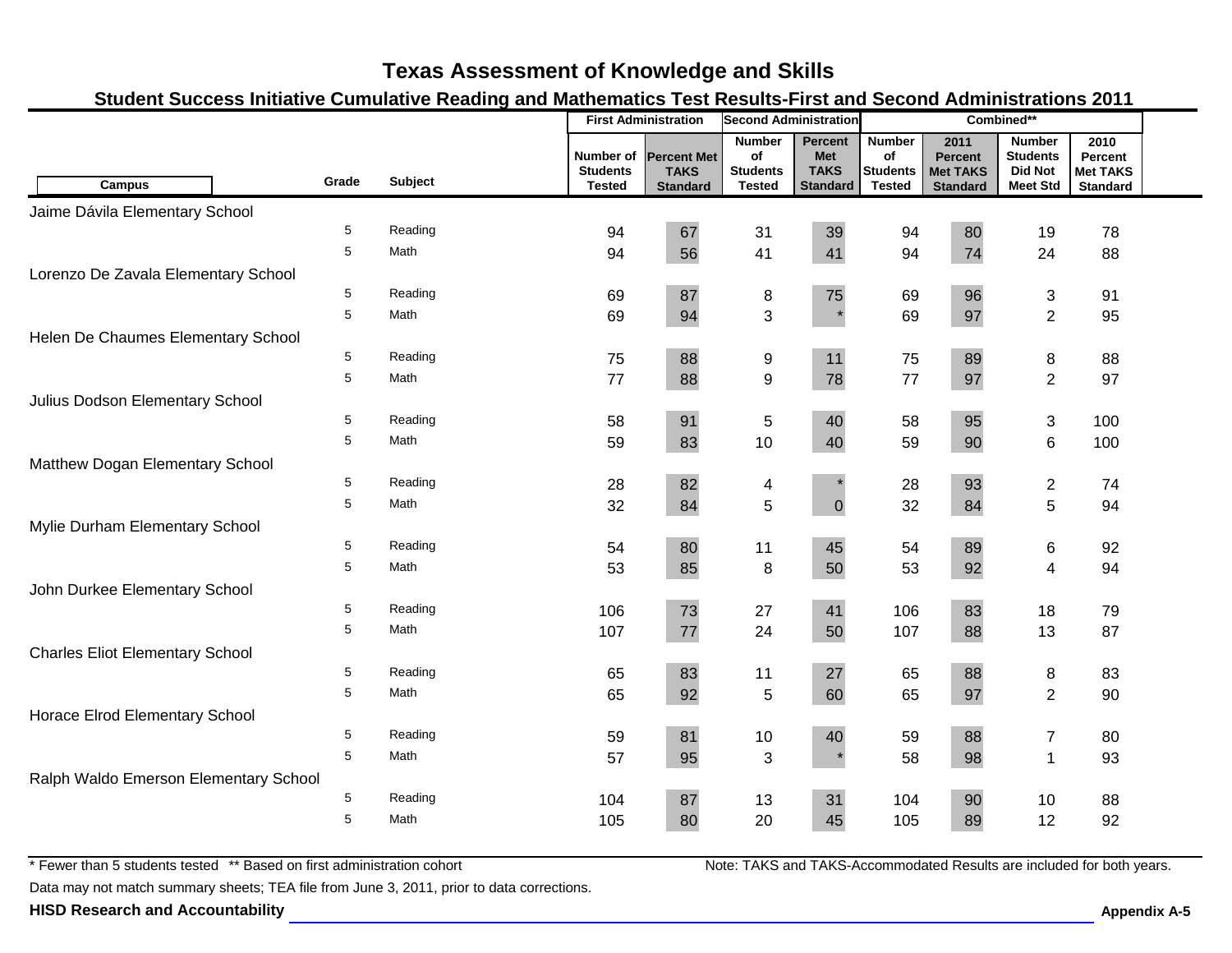### **Student Success Initiative Cumulative Reading and Mathematics Test Results-First and Second Administrations 2011**

|                                        |       |                | <b>First Administration</b><br><b>Second Administration</b> |                                                      | Combined**                                              |                                                         |                                                         |                                                              |                                                                       |                                                       |  |
|----------------------------------------|-------|----------------|-------------------------------------------------------------|------------------------------------------------------|---------------------------------------------------------|---------------------------------------------------------|---------------------------------------------------------|--------------------------------------------------------------|-----------------------------------------------------------------------|-------------------------------------------------------|--|
| <b>Campus</b>                          | Grade | <b>Subject</b> | Number of<br><b>Students</b><br><b>Tested</b>               | <b>Percent Met</b><br><b>TAKS</b><br><b>Standard</b> | <b>Number</b><br>of<br><b>Students</b><br><b>Tested</b> | Percent<br><b>Met</b><br><b>TAKS</b><br><b>Standard</b> | <b>Number</b><br>of<br><b>Students</b><br><b>Tested</b> | 2011<br><b>Percent</b><br><b>Met TAKS</b><br><b>Standard</b> | <b>Number</b><br><b>Students</b><br><b>Did Not</b><br><b>Meet Std</b> | 2010<br>Percent<br><b>Met TAKS</b><br><b>Standard</b> |  |
| Eugene Field Elementary School         |       |                |                                                             |                                                      |                                                         |                                                         |                                                         |                                                              |                                                                       |                                                       |  |
|                                        | 5     | Reading        | 45                                                          | 87                                                   | 6                                                       | 50                                                      | 45                                                      | 93                                                           | 3                                                                     | 96                                                    |  |
|                                        | 5     | Math           | 46                                                          | 89                                                   | 5                                                       | 80                                                      | 46                                                      | 98                                                           | $\mathbf{1}$                                                          | 93                                                    |  |
| Cecile Foerster Elementary School      |       |                |                                                             |                                                      |                                                         |                                                         |                                                         |                                                              |                                                                       |                                                       |  |
|                                        | 5     | Reading        | 53                                                          | 89                                                   | 6                                                       | 50                                                      | 53                                                      | 94                                                           | $\mathfrak{S}$                                                        | 85                                                    |  |
|                                        | 5     | Math           | 55                                                          | 91                                                   | $\overline{\mathbf{4}}$                                 |                                                         | 55                                                      | 91                                                           | 5                                                                     | 89                                                    |  |
| Walter Fondren Elementary School       |       |                |                                                             |                                                      |                                                         |                                                         |                                                         |                                                              |                                                                       |                                                       |  |
|                                        | 5     | Reading        | 45                                                          | 78                                                   | 10                                                      | 60                                                      | 45                                                      | 91                                                           | 4                                                                     | 81                                                    |  |
|                                        | 5     | Math           | 45                                                          | 87                                                   | $\,6\,$                                                 | 17                                                      | 45                                                      | 89                                                           | 5                                                                     | 89                                                    |  |
| Marcellus Foster Elementary School     |       |                |                                                             |                                                      |                                                         |                                                         |                                                         |                                                              |                                                                       |                                                       |  |
|                                        | 5     | Reading        | 60                                                          | 88                                                   | $\boldsymbol{7}$                                        | 71                                                      | 60                                                      | 97                                                           | $\mathbf{2}$                                                          | 93                                                    |  |
|                                        | 5     | Math           | 61                                                          | 89                                                   | $6\phantom{1}$                                          | 83                                                      | 61                                                      | 97                                                           | $\overline{2}$                                                        | 87                                                    |  |
| Benjamin Franklin Elementary School    |       |                |                                                             |                                                      |                                                         |                                                         |                                                         |                                                              |                                                                       |                                                       |  |
|                                        | 5     | Reading        | 68                                                          | 72                                                   | 19                                                      | 37                                                      | 68                                                      | 82                                                           | 12                                                                    | 69                                                    |  |
|                                        | 5     | Math           | 68                                                          | 82                                                   | 12                                                      | 42                                                      | 68                                                      | 90                                                           | $\overline{7}$                                                        | 88                                                    |  |
| <b>Robert Frost Elementary School</b>  |       |                |                                                             |                                                      |                                                         |                                                         |                                                         |                                                              |                                                                       |                                                       |  |
|                                        | 5     | Reading        | 47                                                          | 64                                                   | 16                                                      | 50                                                      | 47                                                      | 81                                                           | 9                                                                     | 69                                                    |  |
|                                        | 5     | Math           | 47                                                          | 62                                                   | 16                                                      | 50                                                      | 47                                                      | 79                                                           | 10                                                                    | 67                                                    |  |
| Mario Gallegos Elementary School       |       |                |                                                             |                                                      |                                                         |                                                         |                                                         |                                                              |                                                                       |                                                       |  |
|                                        | 5     | Reading        | 66                                                          | 83                                                   | 10                                                      | 60                                                      | 66                                                      | 92                                                           | $\,$ 5 $\,$                                                           | 94                                                    |  |
|                                        | 5     | Math           | 66                                                          | 94                                                   | $\overline{\mathbf{4}}$                                 |                                                         | 66                                                      | 97                                                           | $\overline{2}$                                                        | 95                                                    |  |
| Macario García Elementary School       |       |                |                                                             |                                                      |                                                         |                                                         |                                                         |                                                              |                                                                       |                                                       |  |
|                                        | 5     | Reading        | 118                                                         | 74                                                   | 31                                                      | 13                                                      | 118                                                     | 77                                                           | 27                                                                    | 79                                                    |  |
|                                        | 5     | Math           | 120                                                         | 82                                                   | 21                                                      | 52                                                      | 120                                                     | 91                                                           | 11                                                                    | 78                                                    |  |
| <b>Garden Oaks Elementary</b>          |       |                |                                                             |                                                      |                                                         |                                                         |                                                         |                                                              |                                                                       |                                                       |  |
|                                        | 5     | Reading        | 64                                                          | 80                                                   | 12                                                      | 33                                                      | 64                                                      | 86                                                           | 9                                                                     | 88                                                    |  |
|                                        | 5     | Math           | 63                                                          | 78                                                   | 13                                                      | 31                                                      | 63                                                      | 84                                                           | 10                                                                    | 95                                                    |  |
| <b>Garden Villas Elementary School</b> |       |                |                                                             |                                                      |                                                         |                                                         |                                                         |                                                              |                                                                       |                                                       |  |
|                                        | 5     | Reading        | 126                                                         | 87                                                   | 17                                                      | 29                                                      | 126                                                     | 90                                                           | 12                                                                    | 94                                                    |  |
|                                        | 5     | Math           | 128                                                         | 87                                                   | 17                                                      | 35                                                      | 128                                                     | 91                                                           | 11                                                                    | 94                                                    |  |

\* Fewer than 5 students tested \*\* Based on first administration cohort

Data may not match summary sheets; TEA file from June 3, 2011, prior to data corrections.

**HISD Research and Accountability Appendix A-6**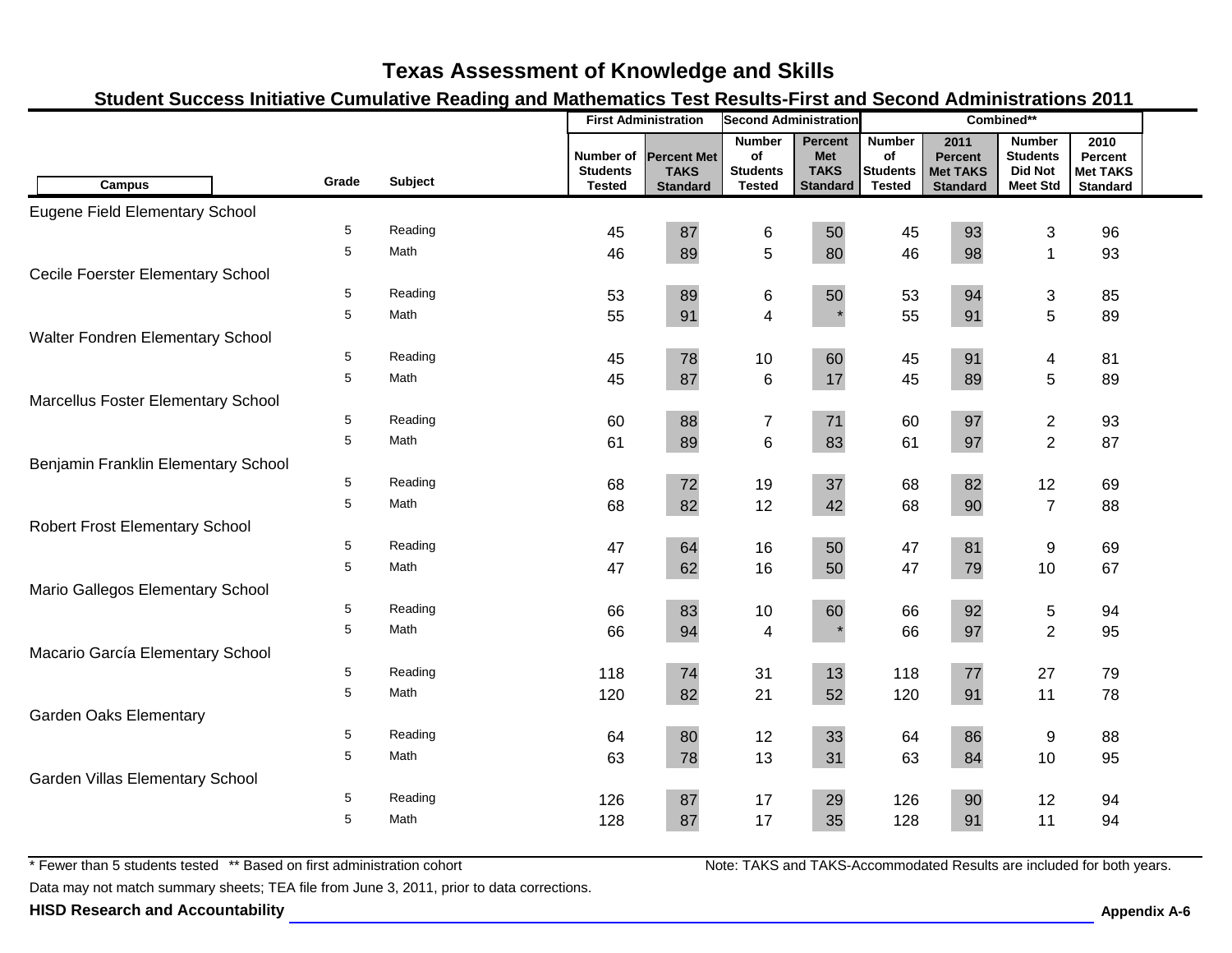### **Student Success Initiative Cumulative Reading and Mathematics Test Results-First and Second Administrations 2011**

|                                                    |       |         |                                               | <b>First Administration</b>                          | <b>Second Administration</b>                            |                                                         |                                                         |                                                              | Combined**                                                            |                                                       |  |
|----------------------------------------------------|-------|---------|-----------------------------------------------|------------------------------------------------------|---------------------------------------------------------|---------------------------------------------------------|---------------------------------------------------------|--------------------------------------------------------------|-----------------------------------------------------------------------|-------------------------------------------------------|--|
| Campus                                             | Grade | Subject | Number of<br><b>Students</b><br><b>Tested</b> | <b>Percent Met</b><br><b>TAKS</b><br><b>Standard</b> | <b>Number</b><br>of<br><b>Students</b><br><b>Tested</b> | <b>Percent</b><br>Met<br><b>TAKS</b><br><b>Standard</b> | <b>Number</b><br>of<br><b>Students</b><br><b>Tested</b> | 2011<br><b>Percent</b><br><b>Met TAKS</b><br><b>Standard</b> | <b>Number</b><br><b>Students</b><br><b>Did Not</b><br><b>Meet Std</b> | 2010<br>Percent<br><b>Met TAKS</b><br><b>Standard</b> |  |
| <b>Golfcrest Elementary School</b>                 |       |         |                                               |                                                      |                                                         |                                                         |                                                         |                                                              |                                                                       |                                                       |  |
|                                                    | 5     | Reading | 97                                            | 79                                                   | 18                                                      | 33                                                      | 97                                                      | 86                                                           | 14                                                                    | 84                                                    |  |
|                                                    | 5     | Math    | 96                                            | 88                                                   | 11                                                      | 27                                                      | 96                                                      | 91                                                           | 9                                                                     | 90                                                    |  |
| Maud Gordon Elementary School                      |       |         |                                               |                                                      |                                                         |                                                         |                                                         |                                                              |                                                                       |                                                       |  |
|                                                    | 5     | Reading | 41                                            | 80                                                   | 8                                                       | 25                                                      | 41                                                      | 85                                                           | 6                                                                     | 75                                                    |  |
|                                                    | 5     | Math    | 41                                            | 68                                                   | 13                                                      | 23                                                      | 41                                                      | 76                                                           | 10                                                                    | 86                                                    |  |
| Lucile Gregg Elementary School                     |       |         |                                               |                                                      |                                                         |                                                         |                                                         |                                                              |                                                                       |                                                       |  |
|                                                    | 5     | Reading | 64                                            | 78                                                   | 14                                                      | 43                                                      | 64                                                      | 88                                                           | 8                                                                     | 80                                                    |  |
|                                                    | 5     | Math    | 64                                            | 86                                                   | 8                                                       | 63                                                      | 64                                                      | 94                                                           | $\overline{4}$                                                        | 93                                                    |  |
| Gregory-Lincoln Education Center Elementary School |       |         |                                               |                                                      |                                                         |                                                         |                                                         |                                                              |                                                                       |                                                       |  |
|                                                    |       | Reading | 44                                            | 84                                                   | 4                                                       |                                                         | 44                                                      | 84                                                           | $\overline{7}$                                                        | 66                                                    |  |
|                                                    | 5     | Math    | 45                                            | 56                                                   | 16                                                      | 19                                                      | 45                                                      | 62                                                           | 17                                                                    | 81                                                    |  |
|                                                    | 8     | Reading | 1                                             |                                                      | $\pmb{0}$                                               |                                                         | $\mathbf 1$                                             |                                                              | $\star$                                                               |                                                       |  |
|                                                    | 8     | Math    | 1                                             |                                                      | $\pmb{0}$                                               |                                                         | $\mathbf{1}$                                            |                                                              | $\star$                                                               |                                                       |  |
| Gregory-Lincoln Education Center Middle School     |       |         |                                               |                                                      |                                                         |                                                         |                                                         |                                                              |                                                                       |                                                       |  |
|                                                    | 8     | Reading | 112                                           | 88                                                   | 13                                                      | 31                                                      | 112                                                     | 92                                                           | 9                                                                     | 92                                                    |  |
|                                                    | 8     | Math    | 112                                           | 63                                                   | 40                                                      | 40                                                      | 112                                                     | 77                                                           | 26                                                                    | 76                                                    |  |
| <b>Buchanan Grimes Elementary School</b>           |       |         |                                               |                                                      |                                                         |                                                         |                                                         |                                                              |                                                                       |                                                       |  |
|                                                    | 5     | Reading | 49                                            | 76                                                   | 11                                                      | 82                                                      | 49                                                      | 94                                                           | $\sqrt{3}$                                                            | 85                                                    |  |
|                                                    | 5     | Math    | 48                                            | 67                                                   | 16                                                      | 81                                                      | 49                                                      | 92                                                           | $\overline{4}$                                                        | 88                                                    |  |
| Virgil Grissom Elementary School                   |       |         |                                               |                                                      |                                                         |                                                         |                                                         |                                                              |                                                                       |                                                       |  |
|                                                    | 5     | Reading | 110                                           | 79                                                   | 22                                                      | 50                                                      | 110                                                     | 89                                                           | 12                                                                    | 85                                                    |  |
|                                                    | 5     | Math    | 110                                           | 80                                                   | 20                                                      | 25                                                      | 110                                                     | 85                                                           | 17                                                                    | 88                                                    |  |
| Jenard Gross Elementary                            |       |         |                                               |                                                      |                                                         |                                                         |                                                         |                                                              |                                                                       |                                                       |  |
|                                                    | 5     | Reading | 135                                           | 76                                                   | 33                                                      | 33                                                      | 135                                                     | 84                                                           | 22                                                                    | 86                                                    |  |
|                                                    | 5     | Math    | 132                                           | 73                                                   | 38                                                      | 21                                                      | 134                                                     | 78                                                           | 30                                                                    | 87                                                    |  |
| John Richardson Harris Elementary School           |       |         |                                               |                                                      |                                                         |                                                         |                                                         |                                                              |                                                                       |                                                       |  |
|                                                    | 5     | Reading | 75                                            | 85                                                   | 11                                                      | 45                                                      | 75                                                      | 92                                                           | 6                                                                     | 84                                                    |  |
|                                                    | 5     | Math    | 77                                            | 88                                                   | $9\,$                                                   | 67                                                      | 77                                                      | 96                                                           | 3                                                                     | 96                                                    |  |

\* Fewer than 5 students tested \*\* Based on first administration cohort

Data may not match summary sheets; TEA file from June 3, 2011, prior to data corrections.

**HISD Research and Accountability Appendix A-7**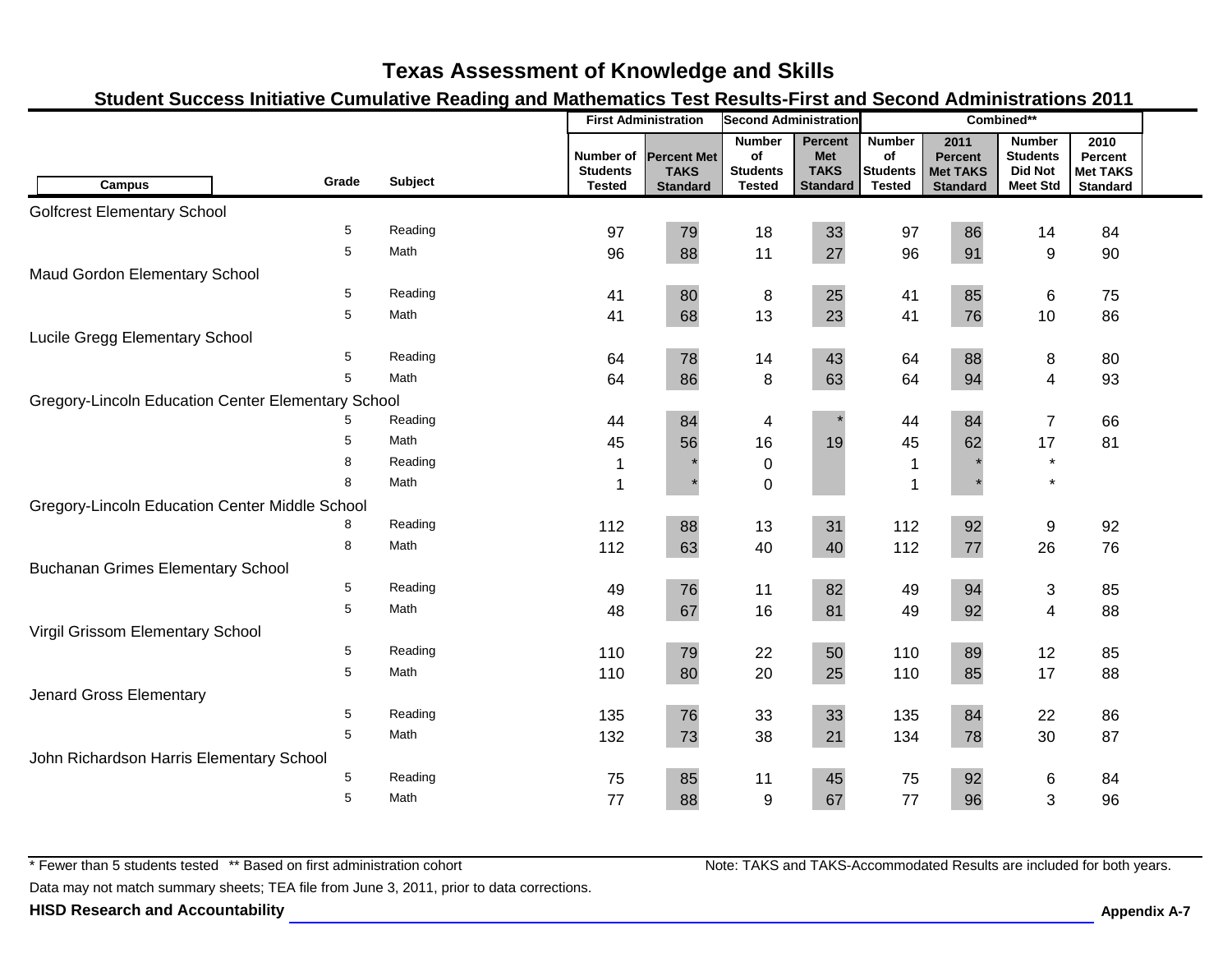### **Student Success Initiative Cumulative Reading and Mathematics Test Results-First and Second Administrations 2011**

|                                            |       |         |                                               | <b>First Administration</b>                          | <b>Second Administration</b>                            |                                                                |                                                         |                                                              | Combined**                                                            |                                                       |  |
|--------------------------------------------|-------|---------|-----------------------------------------------|------------------------------------------------------|---------------------------------------------------------|----------------------------------------------------------------|---------------------------------------------------------|--------------------------------------------------------------|-----------------------------------------------------------------------|-------------------------------------------------------|--|
| <b>Campus</b>                              | Grade | Subject | Number of<br><b>Students</b><br><b>Tested</b> | <b>Percent Met</b><br><b>TAKS</b><br><b>Standard</b> | <b>Number</b><br>of<br><b>Students</b><br><b>Tested</b> | <b>Percent</b><br><b>Met</b><br><b>TAKS</b><br><b>Standard</b> | <b>Number</b><br>of<br><b>Students</b><br><b>Tested</b> | 2011<br><b>Percent</b><br><b>Met TAKS</b><br><b>Standard</b> | <b>Number</b><br><b>Students</b><br><b>Did Not</b><br><b>Meet Std</b> | 2010<br>Percent<br><b>Met TAKS</b><br><b>Standard</b> |  |
| Roland Plunket Harris Elementary School    |       |         |                                               |                                                      |                                                         |                                                                |                                                         |                                                              |                                                                       |                                                       |  |
|                                            | 5     | Reading | 74                                            | 88                                                   | 9                                                       | 89                                                             | 74                                                      | 99                                                           | $\mathbf 1$                                                           | 96                                                    |  |
|                                            | 5     | Math    | 75                                            | 92                                                   | $6\phantom{1}6$                                         | 100                                                            | 75                                                      | 100                                                          | $\mathbf 0$                                                           | 98                                                    |  |
| Victor Hartsfield Elementary School        |       |         |                                               |                                                      |                                                         |                                                                |                                                         |                                                              |                                                                       |                                                       |  |
|                                            | 5     | Reading | 41                                            | 95                                                   | $\overline{c}$                                          |                                                                | 41                                                      | 98                                                           | $\mathbf{1}$                                                          | 96                                                    |  |
|                                            | 5     | Math    | 41                                            | 88                                                   | 5                                                       | 100                                                            | 41                                                      | 100                                                          | $\mathbf 0$                                                           | 98                                                    |  |
| <b>Harvard Elementary School</b>           |       |         |                                               |                                                      |                                                         |                                                                |                                                         |                                                              |                                                                       |                                                       |  |
|                                            | 5     | Reading | 75                                            | 91                                                   | $\overline{7}$                                          | 43                                                             | 75                                                      | 95                                                           | $\overline{4}$                                                        | 97                                                    |  |
|                                            | 5     | Math    | 75                                            | 88                                                   | $\boldsymbol{9}$                                        | 22                                                             | 75                                                      | 91                                                           | $\overline{7}$                                                        | 97                                                    |  |
| James Helms Community Learning Center      |       |         |                                               |                                                      |                                                         |                                                                |                                                         |                                                              |                                                                       |                                                       |  |
|                                            | 5     | Reading | 57                                            | 82                                                   | 10                                                      | 30                                                             | 57                                                      | 88                                                           | $\overline{7}$                                                        | 87                                                    |  |
|                                            | 5     | Math    | 57                                            | 93                                                   | $\overline{\mathbf{4}}$                                 | $\star$                                                        | 57                                                      | 96                                                           | $\overline{2}$                                                        | 90                                                    |  |
| James Pinckney Henderson Elementary School |       |         |                                               |                                                      |                                                         |                                                                |                                                         |                                                              |                                                                       |                                                       |  |
|                                            | 5     | Reading | 80                                            | 96                                                   | 3                                                       |                                                                | 80                                                      | 98                                                           | $\mathbf{2}$                                                          | 97                                                    |  |
|                                            | 5     | Math    | 82                                            | 98                                                   | $\overline{2}$                                          |                                                                | 82                                                      | 98                                                           | $\overline{2}$                                                        | 97                                                    |  |
| Nathaniel Q. Henderson Elementary School   |       |         |                                               |                                                      |                                                         |                                                                |                                                         |                                                              |                                                                       |                                                       |  |
|                                            | 5     | Reading | 35                                            | 97                                                   | $\pmb{0}$                                               |                                                                | 35                                                      | 97                                                           | $\mathbf{1}$                                                          | 100                                                   |  |
|                                            | 5     | Math    | 35                                            | 100                                                  | $\mathbf 0$                                             |                                                                | 35                                                      | 100                                                          | $\pmb{0}$                                                             | 100                                                   |  |
| Gary L. Herod Elementary School            |       |         |                                               |                                                      |                                                         |                                                                |                                                         |                                                              |                                                                       |                                                       |  |
|                                            | 5     | Reading | 106                                           | 90                                                   | 11                                                      | 36                                                             | 106                                                     | 93                                                           | $\overline{7}$                                                        | 97                                                    |  |
|                                            | 5     | Math    | 106                                           | 84                                                   | 17                                                      | 53                                                             | 106                                                     | 92                                                           | 8                                                                     | 96                                                    |  |
| John J. Herrera Elementary School          |       |         |                                               |                                                      |                                                         |                                                                |                                                         |                                                              |                                                                       |                                                       |  |
|                                            | 5     | Reading | 131                                           | 81                                                   | 24                                                      | 25                                                             | 131                                                     | 85                                                           | 19                                                                    | 88                                                    |  |
|                                            | 5     | Math    | 133                                           | 85                                                   | 18                                                      | 39                                                             | 133                                                     | 90                                                           | 13                                                                    | 91                                                    |  |
| <b>Highland Heights Elementary</b>         |       |         |                                               |                                                      |                                                         |                                                                |                                                         |                                                              |                                                                       |                                                       |  |
|                                            | 5     | Reading | 71                                            | 89                                                   | 8                                                       | 63                                                             | 71                                                      | 96                                                           | 3                                                                     | 94                                                    |  |
|                                            | 5     | Math    | 71                                            | 92                                                   | $6\phantom{1}6$                                         | 67                                                             | 71                                                      | 97                                                           | $\overline{2}$                                                        | 96                                                    |  |
| Jean Hines-Caldwell Elementary School      |       |         |                                               |                                                      |                                                         |                                                                |                                                         |                                                              |                                                                       |                                                       |  |
|                                            | 5     | Reading | 94                                            | 97                                                   | 3                                                       |                                                                | 94                                                      | 99                                                           | 1                                                                     | 86                                                    |  |
|                                            | 5     | Math    | 96                                            | 95                                                   | 5                                                       | 100                                                            | 96                                                      | 100                                                          | $\overline{0}$                                                        | 90                                                    |  |
|                                            |       |         |                                               |                                                      |                                                         |                                                                |                                                         |                                                              |                                                                       |                                                       |  |

\* Fewer than 5 students tested \*\* Based on first administration cohort

Data may not match summary sheets; TEA file from June 3, 2011, prior to data corrections.

**HISD Research and Accountability Appendix A-8**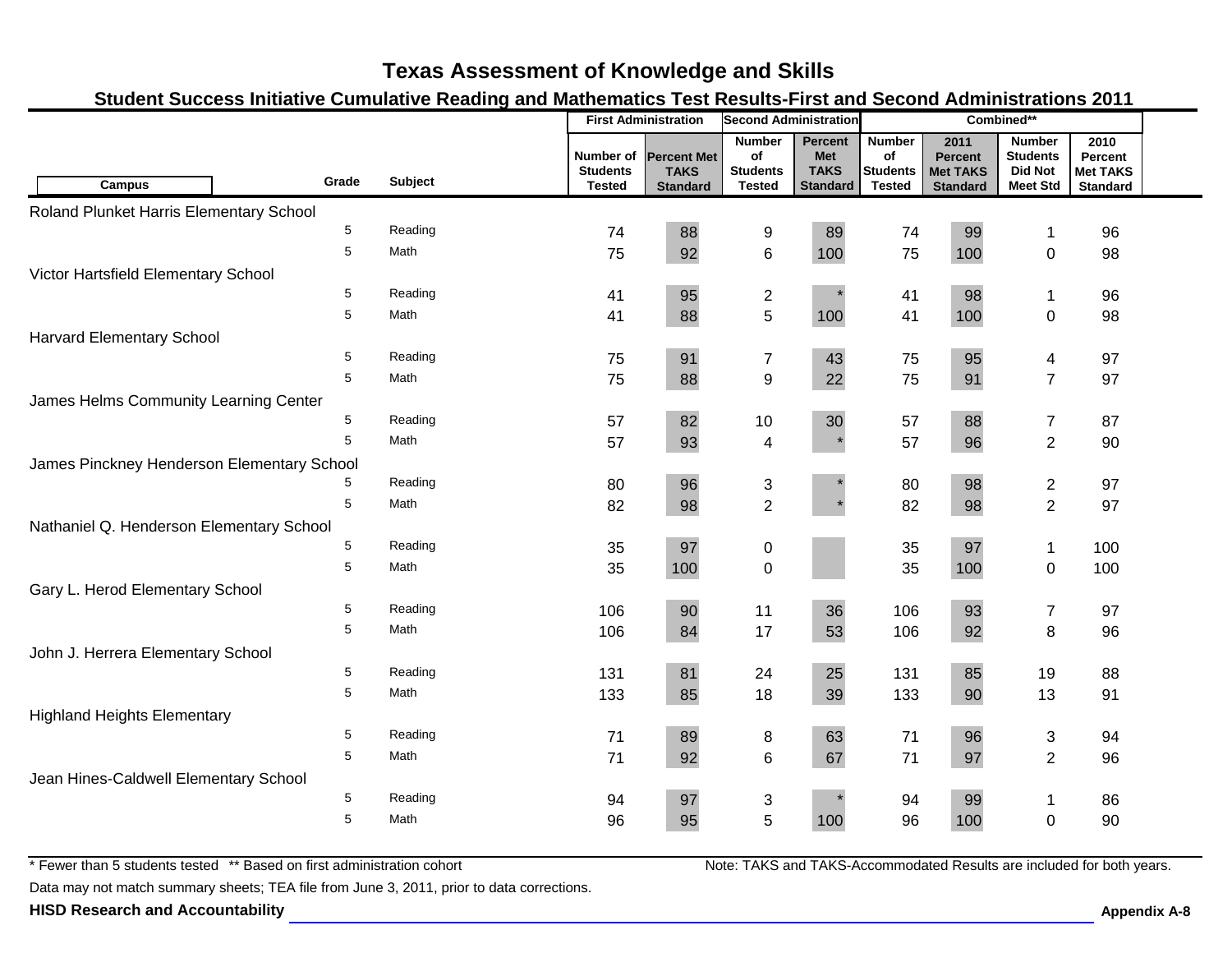### **Student Success Initiative Cumulative Reading and Mathematics Test Results-First and Second Administrations 2011**

|                                    |             |                | <b>First Administration</b><br><b>Second Administration</b> |                                                      | Combined**                                              |                                                                |                                                         |                                                              |                                                                       |                                                       |  |
|------------------------------------|-------------|----------------|-------------------------------------------------------------|------------------------------------------------------|---------------------------------------------------------|----------------------------------------------------------------|---------------------------------------------------------|--------------------------------------------------------------|-----------------------------------------------------------------------|-------------------------------------------------------|--|
| <b>Campus</b>                      | Grade       | <b>Subject</b> | Number of<br><b>Students</b><br><b>Tested</b>               | <b>Percent Met</b><br><b>TAKS</b><br><b>Standard</b> | <b>Number</b><br>of<br><b>Students</b><br><b>Tested</b> | <b>Percent</b><br><b>Met</b><br><b>TAKS</b><br><b>Standard</b> | <b>Number</b><br>of<br><b>Students</b><br><b>Tested</b> | 2011<br><b>Percent</b><br><b>Met TAKS</b><br><b>Standard</b> | <b>Number</b><br><b>Students</b><br><b>Did Not</b><br><b>Meet Std</b> | 2010<br>Percent<br><b>Met TAKS</b><br><b>Standard</b> |  |
| William P. Hobby Elementary School |             |                |                                                             |                                                      |                                                         |                                                                |                                                         |                                                              |                                                                       |                                                       |  |
|                                    | 5           | Reading        | 111                                                         | 96                                                   | 3                                                       |                                                                | 111                                                     | 98                                                           | $\overline{\mathbf{c}}$                                               | 83                                                    |  |
|                                    | 5           | Math           | 114                                                         | 94                                                   | $\overline{7}$                                          | 43                                                             | 115                                                     | 96                                                           | 5                                                                     | 89                                                    |  |
| Paul Horn Elementary School        |             |                |                                                             |                                                      |                                                         |                                                                |                                                         |                                                              |                                                                       |                                                       |  |
|                                    | 5           | Reading        | 82                                                          | 99                                                   | -1                                                      |                                                                | 82                                                      | 100                                                          | $\pmb{0}$                                                             | 99                                                    |  |
|                                    | 5           | Math           | 81                                                          | 99                                                   | $\overline{1}$                                          |                                                                | 81                                                      | 99                                                           | $\mathbf{1}$                                                          | 100                                                   |  |
| Houston Gardens Elementary School  |             |                |                                                             |                                                      |                                                         |                                                                |                                                         |                                                              |                                                                       |                                                       |  |
|                                    | 5           | Reading        | 52                                                          | 88                                                   | $\sqrt{5}$                                              | 40                                                             | 52                                                      | 92                                                           | 4                                                                     | 80                                                    |  |
|                                    | 5           | Math           | 50                                                          | 86                                                   | $6\phantom{1}$                                          | 17                                                             | 50                                                      | 88                                                           | 6                                                                     | 90                                                    |  |
| Rollin Isaacs Elementary School    |             |                |                                                             |                                                      |                                                         |                                                                |                                                         |                                                              |                                                                       |                                                       |  |
|                                    | 5           | Reading        | 49                                                          | 67                                                   | 14                                                      | 21                                                             | 49                                                      | 73                                                           | 13                                                                    | 86                                                    |  |
|                                    | 5           | Math           | 50                                                          | 72                                                   | 13                                                      | 54                                                             | 50                                                      | 86                                                           | $\overline{7}$                                                        | 89                                                    |  |
| Peter Janowski Elementary School   |             |                |                                                             |                                                      |                                                         |                                                                |                                                         |                                                              |                                                                       |                                                       |  |
|                                    | 5           | Reading        | 71                                                          | 75                                                   | 18                                                      | $\,6$                                                          | 71                                                      | 76                                                           | 17                                                                    | 79                                                    |  |
|                                    | 5           | Math           | 71                                                          | 85                                                   | 11                                                      | 55                                                             | 71                                                      | 93                                                           | 5                                                                     | 83                                                    |  |
| Thomas Jefferson Elementary School |             |                |                                                             |                                                      |                                                         |                                                                |                                                         |                                                              |                                                                       |                                                       |  |
|                                    | $\,$ 5 $\,$ | Reading        | 68                                                          | 88                                                   | $\bf 8$                                                 | 100                                                            | 68                                                      | 100                                                          | $\pmb{0}$                                                             | 79                                                    |  |
|                                    | 5           | Math           | 68                                                          | 97                                                   | $\overline{2}$                                          |                                                                | 68                                                      | 100                                                          | $\pmb{0}$                                                             | 98                                                    |  |
| Kashmere Gardens Elementary School |             |                |                                                             |                                                      |                                                         |                                                                |                                                         |                                                              |                                                                       |                                                       |  |
|                                    | 5           | Reading        | 45                                                          | 84                                                   | $\boldsymbol{7}$                                        | 29                                                             | 45                                                      | 89                                                           | 5                                                                     | 86                                                    |  |
|                                    | 5           | Math           | 45                                                          | 82                                                   | 8                                                       | 25                                                             | 45                                                      | 87                                                           | 6                                                                     | 100                                                   |  |
| Anna Kelso Elementary School       |             |                |                                                             |                                                      |                                                         |                                                                |                                                         |                                                              |                                                                       |                                                       |  |
|                                    | 5           | Reading        | 61                                                          | 57                                                   | 26                                                      | 58                                                             | 61                                                      | 82                                                           | 11                                                                    | 65                                                    |  |
|                                    | 5           | Math           | 61                                                          | 51                                                   | 30                                                      | 67                                                             | 61                                                      | 84                                                           | 10                                                                    | 66                                                    |  |
| John F. Kennedy Elementary School  |             |                |                                                             |                                                      |                                                         |                                                                |                                                         |                                                              |                                                                       |                                                       |  |
|                                    | 5           | Reading        | 100                                                         | 98                                                   | $\overline{c}$                                          |                                                                | 100                                                     | 100                                                          | 0                                                                     | 99                                                    |  |
|                                    | 5           | Math           | 98                                                          | 95                                                   | $\overline{4}$                                          |                                                                | 98                                                      | 99                                                           | $\mathbf 1$                                                           | 98                                                    |  |
| James Ketelsen Elementary School   |             |                |                                                             |                                                      |                                                         |                                                                |                                                         |                                                              |                                                                       |                                                       |  |
|                                    | 5           | Reading        | 84                                                          | 86                                                   | 12                                                      | 58                                                             | 84                                                      | 94                                                           | $\,$ 5 $\,$                                                           | 92                                                    |  |
|                                    | 5           | Math           | 86                                                          | 87                                                   | 11                                                      | 27                                                             | 86                                                      | 91                                                           | 8                                                                     | 91                                                    |  |

\* Fewer than 5 students tested \*\* Based on first administration cohort

Data may not match summary sheets; TEA file from June 3, 2011, prior to data corrections.

**HISD Research and Accountability Appendix A-9**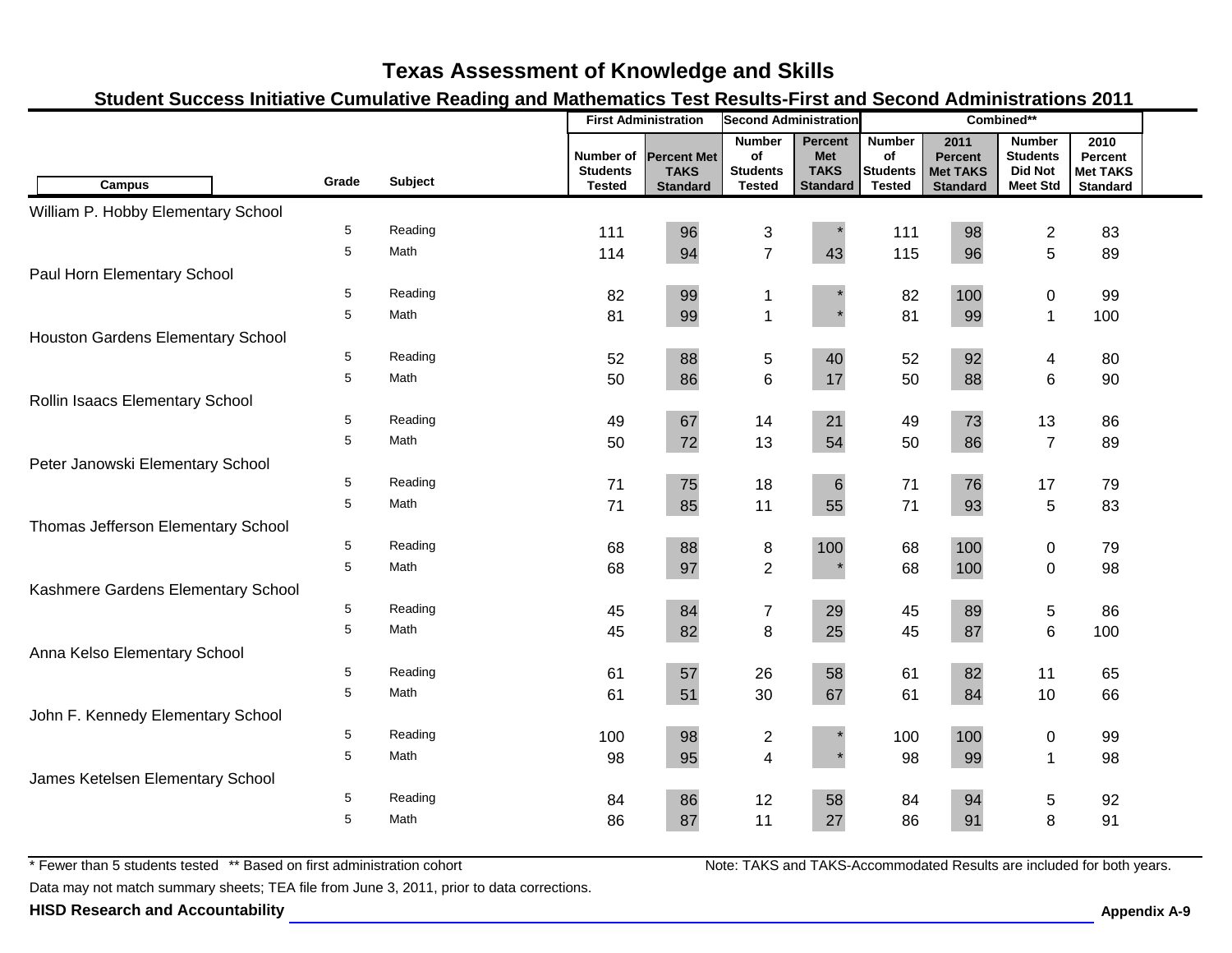### **Student Success Initiative Cumulative Reading and Mathematics Test Results-First and Second Administrations 2011**

|                                              |       |         | <b>First Administration</b><br><b>Second Administration</b> |                                                      | Combined**                                              |                                                         |                                                         |                                                              |                                                                       |                                                       |  |
|----------------------------------------------|-------|---------|-------------------------------------------------------------|------------------------------------------------------|---------------------------------------------------------|---------------------------------------------------------|---------------------------------------------------------|--------------------------------------------------------------|-----------------------------------------------------------------------|-------------------------------------------------------|--|
| <b>Campus</b>                                | Grade | Subject | Number of<br><b>Students</b><br><b>Tested</b>               | <b>Percent Met</b><br><b>TAKS</b><br><b>Standard</b> | <b>Number</b><br>of<br><b>Students</b><br><b>Tested</b> | Percent<br><b>Met</b><br><b>TAKS</b><br><b>Standard</b> | <b>Number</b><br>of<br><b>Students</b><br><b>Tested</b> | 2011<br><b>Percent</b><br><b>Met TAKS</b><br><b>Standard</b> | <b>Number</b><br><b>Students</b><br><b>Did Not</b><br><b>Meet Std</b> | 2010<br>Percent<br><b>Met TAKS</b><br><b>Standard</b> |  |
| Jennie Kolter Elementary School              |       |         |                                                             |                                                      |                                                         |                                                         |                                                         |                                                              |                                                                       |                                                       |  |
|                                              | 5     | Reading | 90                                                          | 100                                                  | 0                                                       |                                                         | 90                                                      | 100                                                          | 0                                                                     | 99                                                    |  |
|                                              | 5     | Math    | 89                                                          | 98                                                   | $\overline{2}$                                          |                                                         | 89                                                      | 99                                                           | $\mathbf{1}$                                                          | 97                                                    |  |
| Dora Lantrip Elementary School               |       |         |                                                             |                                                      |                                                         |                                                         |                                                         |                                                              |                                                                       |                                                       |  |
|                                              | 5     | Reading | 85                                                          | 89                                                   | 9                                                       | 33                                                      | 85                                                      | 93                                                           | 6                                                                     | 94                                                    |  |
|                                              | 5     | Math    | 86                                                          | 94                                                   | 5                                                       | 20                                                      | 86                                                      | 95                                                           | $\overline{\mathbf{4}}$                                               | 99                                                    |  |
| James Law Elementary School                  |       |         |                                                             |                                                      |                                                         |                                                         |                                                         |                                                              |                                                                       |                                                       |  |
|                                              | 5     | Reading | 65                                                          | 74                                                   | 15                                                      | 53                                                      | 65                                                      | 86                                                           | 9                                                                     | 86                                                    |  |
|                                              | 5     | Math    | 63                                                          | 70                                                   | 17                                                      | 41                                                      | 63                                                      | 81                                                           | 12                                                                    | 86                                                    |  |
| Judd Lewis Elementary School                 |       |         |                                                             |                                                      |                                                         |                                                         |                                                         |                                                              |                                                                       |                                                       |  |
|                                              | 5     | Reading | 154                                                         | 56                                                   | 64                                                      | 27                                                      | 154                                                     | 68                                                           | 50                                                                    | 69                                                    |  |
|                                              | 5     | Math    | 152                                                         | 65                                                   | 49                                                      | 20                                                      | 153                                                     | 71                                                           | 44                                                                    | 75                                                    |  |
| Lucian Lockhart Elementary School            |       |         |                                                             |                                                      |                                                         |                                                         |                                                         |                                                              |                                                                       |                                                       |  |
|                                              | 5     | Reading | 90                                                          | 88                                                   | 11                                                      | 55                                                      | 90                                                      | 94                                                           | 5                                                                     | 99                                                    |  |
|                                              | 5     | Math    | 91                                                          | 91                                                   | 8                                                       | 38                                                      | 91                                                      | 95                                                           | 5                                                                     | 99                                                    |  |
| Henry Wadsworth Longfellow Elementary School |       |         |                                                             |                                                      |                                                         |                                                         |                                                         |                                                              |                                                                       |                                                       |  |
|                                              |       | Reading | 107                                                         | 86                                                   | 17                                                      | 35                                                      | 109                                                     | 90                                                           | 11                                                                    | 89                                                    |  |
|                                              | 5     | Math    | 108                                                         | 75                                                   | 27                                                      | 37                                                      | 109                                                     | 83                                                           | 18                                                                    | 88                                                    |  |
| Adele Looscan Elementary School              |       |         |                                                             |                                                      |                                                         |                                                         |                                                         |                                                              |                                                                       |                                                       |  |
|                                              | 5     | Reading | 57                                                          | 93                                                   | 4                                                       |                                                         | 57                                                      | 96                                                           | $\overline{c}$                                                        | 97                                                    |  |
|                                              | 5     | Math    | 56                                                          | 93                                                   | $\overline{\mathbf{4}}$                                 |                                                         | 56                                                      | 98                                                           | $\mathbf{1}$                                                          | 100                                                   |  |
| William Love Elementary School               |       |         |                                                             |                                                      |                                                         |                                                         |                                                         |                                                              |                                                                       |                                                       |  |
|                                              | 5     | Reading | 45                                                          | 87                                                   | 6                                                       | $\pmb{0}$                                               | 45                                                      | 87                                                           | 6                                                                     | 92                                                    |  |
|                                              | 5     | Math    | 46                                                          | 89                                                   | $\sqrt{5}$                                              | 20                                                      | 46                                                      | 91                                                           | 4                                                                     | 96                                                    |  |
| <b>Edgar Lovett Elementary School</b>        |       |         |                                                             |                                                      |                                                         |                                                         |                                                         |                                                              |                                                                       |                                                       |  |
|                                              | 5     | Reading | 99                                                          | 99                                                   | $\mathbf{1}$                                            | $\star$                                                 | 99                                                      | 99                                                           | $\mathbf{1}$                                                          | 100                                                   |  |
|                                              | 5     | Math    | 100                                                         | 91                                                   | $\boldsymbol{9}$                                        | 33                                                      | 100                                                     | 94                                                           | 6                                                                     | 99                                                    |  |
| E. A. "Squatty" Lyons Elementary School      |       |         |                                                             |                                                      |                                                         |                                                         |                                                         |                                                              |                                                                       |                                                       |  |
|                                              | 5     | Reading | 126                                                         | 96                                                   | $\sqrt{5}$                                              | 100                                                     | 126                                                     | 100                                                          | 0                                                                     | 100                                                   |  |
|                                              | 5     | Math    | 126                                                         | 98                                                   | 3                                                       |                                                         | 126                                                     | 100                                                          | $\mathbf 0$                                                           | 100                                                   |  |
|                                              |       |         |                                                             |                                                      |                                                         |                                                         |                                                         |                                                              |                                                                       |                                                       |  |

\* Fewer than 5 students tested \*\* Based on first administration cohort

Data may not match summary sheets; TEA file from June 3, 2011, prior to data corrections.

**HISD Research and Accountability Allowski School School School Appendix A-10 Appendix A-10**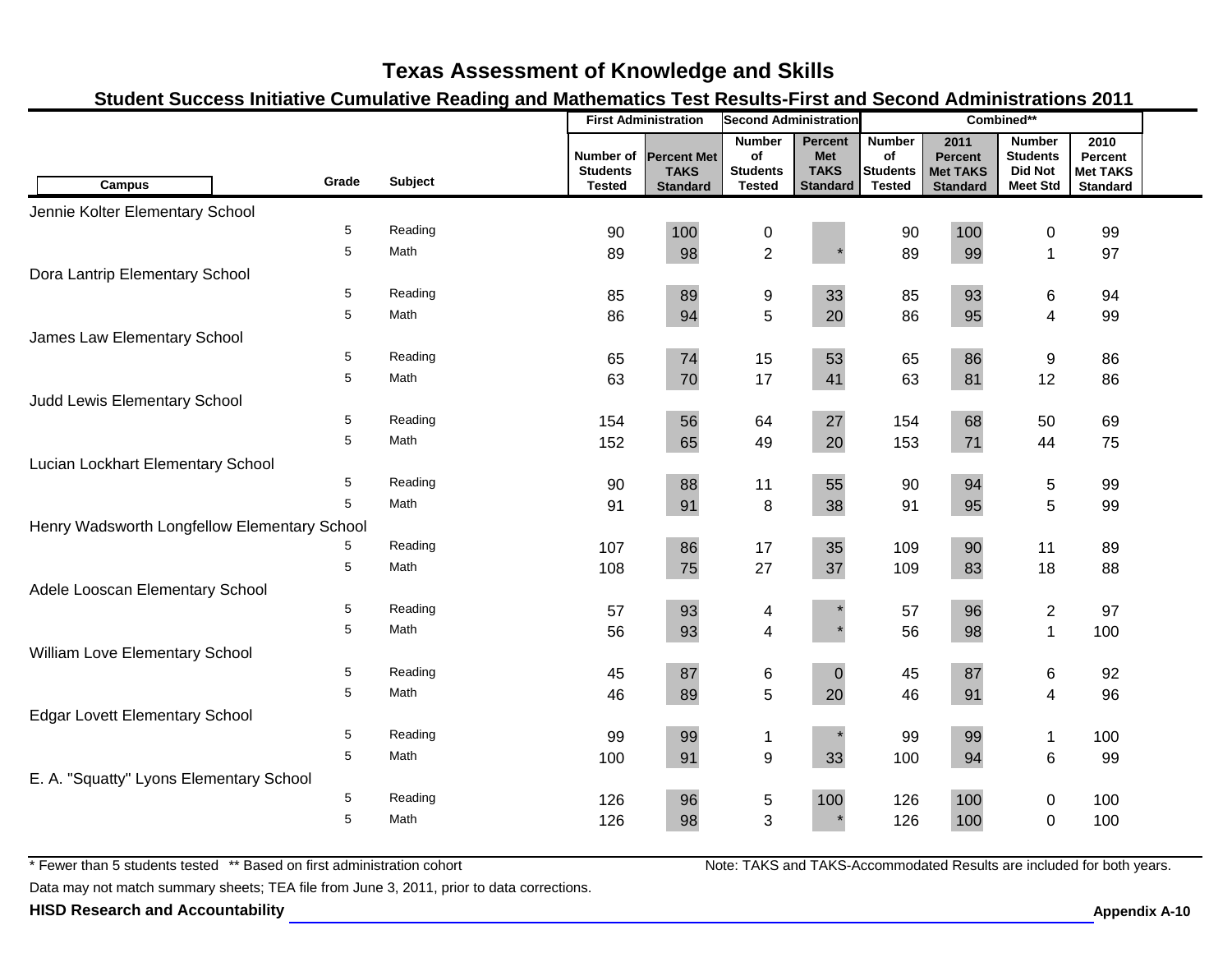### **Student Success Initiative Cumulative Reading and Mathematics Test Results-First and Second Administrations 2011**

|                                            |       |         | <b>First Administration</b><br><b>Second Administration</b> |                                                      | Combined**                                              |                                                         |                                                         |                                                              |                                                                       |                                                       |  |
|--------------------------------------------|-------|---------|-------------------------------------------------------------|------------------------------------------------------|---------------------------------------------------------|---------------------------------------------------------|---------------------------------------------------------|--------------------------------------------------------------|-----------------------------------------------------------------------|-------------------------------------------------------|--|
| <b>Campus</b>                              | Grade | Subject | Number of<br><b>Students</b><br><b>Tested</b>               | <b>Percent Met</b><br><b>TAKS</b><br><b>Standard</b> | <b>Number</b><br>of<br><b>Students</b><br><b>Tested</b> | Percent<br><b>Met</b><br><b>TAKS</b><br><b>Standard</b> | <b>Number</b><br>of<br><b>Students</b><br><b>Tested</b> | 2011<br><b>Percent</b><br><b>Met TAKS</b><br><b>Standard</b> | <b>Number</b><br><b>Students</b><br><b>Did Not</b><br><b>Meet Std</b> | 2010<br>Percent<br><b>Met TAKS</b><br><b>Standard</b> |  |
| Henry MacGregor Elementary School          |       |         |                                                             |                                                      |                                                         |                                                         |                                                         |                                                              |                                                                       |                                                       |  |
|                                            | 5     | Reading | 55                                                          | 91                                                   | $\sqrt{5}$                                              | 100                                                     | 55                                                      | 100                                                          | 0                                                                     | 100                                                   |  |
|                                            | 5     | Math    | 55                                                          | 89                                                   | $\,6\,$                                                 | 67                                                      | 55                                                      | 96                                                           | $\overline{2}$                                                        | 100                                                   |  |
| Reagan Mading Elementary School            |       |         |                                                             |                                                      |                                                         |                                                         |                                                         |                                                              |                                                                       |                                                       |  |
|                                            | 5     | Reading | 60                                                          | 92                                                   | $\mathbf 5$                                             | 60                                                      | 60                                                      | 97                                                           | $\mathbf{2}$                                                          | 96                                                    |  |
|                                            | 5     | Math    | 60                                                          | 88                                                   | $\overline{7}$                                          | 86                                                      | 60                                                      | 98                                                           | $\mathbf{1}$                                                          | 97                                                    |  |
| <b>Clemente Martínez Elementary School</b> |       |         |                                                             |                                                      |                                                         |                                                         |                                                         |                                                              |                                                                       |                                                       |  |
|                                            | 5     | Reading | 79                                                          | 81                                                   | 15                                                      | 67                                                      | 79                                                      | 94                                                           | 5                                                                     | 93                                                    |  |
|                                            | 5     | Math    | 79                                                          | 84                                                   | 13                                                      | 92                                                      | 79                                                      | 99                                                           | 1                                                                     | 90                                                    |  |
| Raul C. Martínez Elementary School         |       |         |                                                             |                                                      |                                                         |                                                         |                                                         |                                                              |                                                                       |                                                       |  |
|                                            | 5     | Reading | 48                                                          | 85                                                   | $\boldsymbol{7}$                                        | 29                                                      | 48                                                      | 90                                                           | 5                                                                     | 85                                                    |  |
|                                            | 5     | Math    | 51                                                          | 94                                                   | $\sqrt{3}$                                              | $\star$                                                 | 51                                                      | 96                                                           | $\overline{2}$                                                        | 90                                                    |  |
| Jesse McDade Elementary School             |       |         |                                                             |                                                      |                                                         |                                                         |                                                         |                                                              |                                                                       |                                                       |  |
|                                            | 5     | Reading | 39                                                          | $77\,$                                               | 8                                                       | 75                                                      | 39                                                      | 92                                                           | 3                                                                     | 94                                                    |  |
|                                            | 5     | Math    | 39                                                          | 67                                                   | 13                                                      | 69                                                      | 39                                                      | 90                                                           | $\overline{4}$                                                        | 97                                                    |  |
| Ila McNamara Elementary School             |       |         |                                                             |                                                      |                                                         |                                                         |                                                         |                                                              |                                                                       |                                                       |  |
|                                            | 5     | Reading | 80                                                          | $71$                                                 | 23                                                      | 22                                                      | 80                                                      | 78                                                           | 18                                                                    |                                                       |  |
|                                            | 5     | Math    | 80                                                          | 86                                                   | 11                                                      | 36                                                      | 80                                                      | 91                                                           | $\overline{7}$                                                        |                                                       |  |
| <b>Memorial Elementary School</b>          |       |         |                                                             |                                                      |                                                         |                                                         |                                                         |                                                              |                                                                       |                                                       |  |
|                                            | 5     | Reading | 43                                                          | 81                                                   | 8                                                       | 38                                                      | 43                                                      | 88                                                           | 5                                                                     | 86                                                    |  |
|                                            | 5     | Math    | 43                                                          | 86                                                   | $\,6$                                                   | 33                                                      | 43                                                      | 91                                                           | $\overline{\mathbf{4}}$                                               | 80                                                    |  |
| A. A. Milne Elementary School              |       |         |                                                             |                                                      |                                                         |                                                         |                                                         |                                                              |                                                                       |                                                       |  |
|                                            | 5     | Reading | 76                                                          | 86                                                   | 11                                                      | 36                                                      | 76                                                      | 91                                                           | $\boldsymbol{7}$                                                      | 92                                                    |  |
|                                            | 5     | Math    | 74                                                          | 82                                                   | 13                                                      | 38                                                      | 74                                                      | 89                                                           | 8                                                                     | 89                                                    |  |
| James Mitchell Elementary School           |       |         |                                                             |                                                      |                                                         |                                                         |                                                         |                                                              |                                                                       |                                                       |  |
|                                            | 5     | Reading | 150                                                         | $77 \,$                                              | 34                                                      | 18                                                      | 150                                                     | 81                                                           | 29                                                                    | 80                                                    |  |
|                                            | 5     | Math    | 150                                                         | 80                                                   | 28                                                      | 32                                                      | 150                                                     | 86                                                           | 21                                                                    | 88                                                    |  |
| James Montgomery Elementary School         |       |         |                                                             |                                                      |                                                         |                                                         |                                                         |                                                              |                                                                       |                                                       |  |
|                                            | 5     | Reading | 92                                                          | 73                                                   | 23                                                      | 57                                                      | 92                                                      | 87                                                           | 12                                                                    | 88                                                    |  |
|                                            | 5     | Math    | 92                                                          | 77                                                   | 20                                                      | 30                                                      | 92                                                      | 84                                                           | 15                                                                    | 86                                                    |  |

\* Fewer than 5 students tested \*\* Based on first administration cohort

Data may not match summary sheets; TEA file from June 3, 2011, prior to data corrections.

**HISD Research and Accountability Allowski School School School School Appendix A-11 Appendix A-11**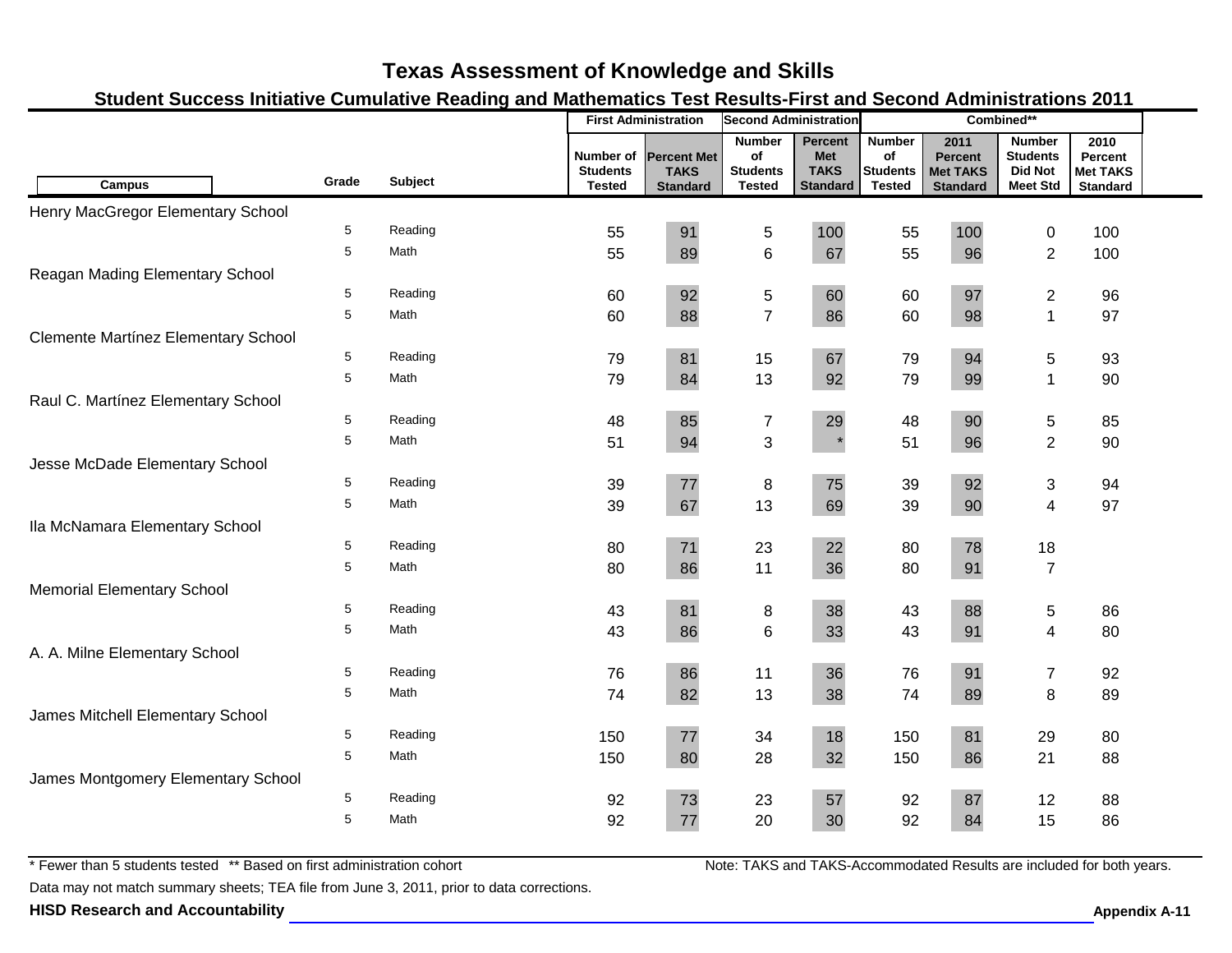### **Student Success Initiative Cumulative Reading and Mathematics Test Results-First and Second Administrations 2011**

|                                    |       |         | <b>First Administration</b><br><b>Second Administration</b> |                                                      |                                                         | Combined**                                              |                                                         |                                                              |                                                                       |                                                       |  |
|------------------------------------|-------|---------|-------------------------------------------------------------|------------------------------------------------------|---------------------------------------------------------|---------------------------------------------------------|---------------------------------------------------------|--------------------------------------------------------------|-----------------------------------------------------------------------|-------------------------------------------------------|--|
| <b>Campus</b>                      | Grade | Subject | Number of<br><b>Students</b><br><b>Tested</b>               | <b>Percent Met</b><br><b>TAKS</b><br><b>Standard</b> | <b>Number</b><br>of<br><b>Students</b><br><b>Tested</b> | Percent<br><b>Met</b><br><b>TAKS</b><br><b>Standard</b> | <b>Number</b><br>of<br><b>Students</b><br><b>Tested</b> | 2011<br><b>Percent</b><br><b>Met TAKS</b><br><b>Standard</b> | <b>Number</b><br><b>Students</b><br><b>Did Not</b><br><b>Meet Std</b> | 2010<br>Percent<br><b>Met TAKS</b><br><b>Standard</b> |  |
| Joe Moreno Elementary School       |       |         |                                                             |                                                      |                                                         |                                                         |                                                         |                                                              |                                                                       |                                                       |  |
|                                    | 5     | Reading | 97                                                          | 91                                                   | 9                                                       | 78                                                      | 97                                                      | 98                                                           | $\overline{c}$                                                        | 93                                                    |  |
|                                    | 5     | Math    | 99                                                          | 96                                                   | 4                                                       | $\star$                                                 | 99                                                      | 98                                                           | $\overline{2}$                                                        | 96                                                    |  |
| Pat Neff Elementary School         |       |         |                                                             |                                                      |                                                         |                                                         |                                                         |                                                              |                                                                       |                                                       |  |
|                                    | 5     | Reading | 125                                                         | 79                                                   | 26                                                      | 62                                                      | 125                                                     | 92                                                           | 10                                                                    | 90                                                    |  |
|                                    | 5     | Math    | 122                                                         | 89                                                   | 13                                                      | 54                                                      | 122                                                     | 95                                                           | $\,6$                                                                 | 93                                                    |  |
| Northline Elementary School        |       |         |                                                             |                                                      |                                                         |                                                         |                                                         |                                                              |                                                                       |                                                       |  |
|                                    | 5     | Reading | 97                                                          | 75                                                   | 24                                                      | 46                                                      | 97                                                      | 87                                                           | 13                                                                    | 87                                                    |  |
|                                    | 5     | Math    | 97                                                          | 82                                                   | 17                                                      | 24                                                      | 97                                                      | 87                                                           | 13                                                                    | 90                                                    |  |
| Oak Forest Elementary School       |       |         |                                                             |                                                      |                                                         |                                                         |                                                         |                                                              |                                                                       |                                                       |  |
|                                    | 5     | Reading | 118                                                         | 99                                                   | $\mathbf{1}$                                            |                                                         | 118                                                     | 100                                                          | $\pmb{0}$                                                             | 99                                                    |  |
|                                    | 5     | Math    | 120                                                         | 97                                                   | $\overline{\mathbf{4}}$                                 |                                                         | 120                                                     | 98                                                           | $\overline{2}$                                                        | 100                                                   |  |
| James W. Oates Elementary School   |       |         |                                                             |                                                      |                                                         |                                                         |                                                         |                                                              |                                                                       |                                                       |  |
|                                    | 5     | Reading | 54                                                          | 93                                                   | 4                                                       |                                                         | 54                                                      | 98                                                           | $\mathbf 1$                                                           | 93                                                    |  |
|                                    | 5     | Math    | 55                                                          | 93                                                   | 3                                                       |                                                         | 55                                                      | 96                                                           | $\overline{2}$                                                        | 94                                                    |  |
| John G. Osborne Elementary         |       |         |                                                             |                                                      |                                                         |                                                         |                                                         |                                                              |                                                                       |                                                       |  |
|                                    | 5     | Reading | 49                                                          | 94                                                   | 3                                                       |                                                         | 49                                                      | 94                                                           | $\sqrt{3}$                                                            | 100                                                   |  |
|                                    | 5     | Math    | 49                                                          | 92                                                   | $\overline{\mathbf{4}}$                                 |                                                         | 49                                                      | 94                                                           | $\mathfrak{S}$                                                        | 94                                                    |  |
| Roderick Paige Elementary School   |       |         |                                                             |                                                      |                                                         |                                                         |                                                         |                                                              |                                                                       |                                                       |  |
|                                    | 5     | Reading | 31                                                          | 87                                                   | 4                                                       |                                                         | 31                                                      | 87                                                           | 4                                                                     | 83                                                    |  |
|                                    | 5     | Math    | 31                                                          | 84                                                   | 5                                                       | 60                                                      | 31                                                      | 94                                                           | $\overline{2}$                                                        | 93                                                    |  |
| Park Place Elementary School       |       |         |                                                             |                                                      |                                                         |                                                         |                                                         |                                                              |                                                                       |                                                       |  |
|                                    | 5     | Reading | 132                                                         | 92                                                   | 9                                                       | 44                                                      | 132                                                     | 95                                                           | $\boldsymbol{7}$                                                      | 90                                                    |  |
|                                    | 5     | Math    | 138                                                         | 95                                                   | $\overline{7}$                                          | 71                                                      | 138                                                     | 99                                                           | $\overline{2}$                                                        | 96                                                    |  |
| Cynthia Parker Elementary School   |       |         |                                                             |                                                      |                                                         |                                                         |                                                         |                                                              |                                                                       |                                                       |  |
|                                    | 5     | Reading | 114                                                         | 89                                                   | 11                                                      | 55                                                      | 114                                                     | 95                                                           | $\,6$                                                                 | 98                                                    |  |
|                                    | 5     | Math    | 114                                                         | 90                                                   | 11                                                      | 73                                                      | 114                                                     | 97                                                           | $\mathbf{3}$                                                          | 98                                                    |  |
| Robert Patterson Elementary School |       |         |                                                             |                                                      |                                                         |                                                         |                                                         |                                                              |                                                                       |                                                       |  |
|                                    | 5     | Reading | 97                                                          | 89                                                   | 10                                                      | 30                                                      | 97                                                      | 92                                                           | 8                                                                     | 89                                                    |  |
|                                    | 5     | Math    | 97                                                          | 90                                                   | 9                                                       | 78                                                      | 97                                                      | 97                                                           | 3                                                                     | 98                                                    |  |

\* Fewer than 5 students tested \*\* Based on first administration cohort

Data may not match summary sheets; TEA file from June 3, 2011, prior to data corrections.

**HISD Research and Accountability Allowski School School School Appendix A-12 Appendix A-12**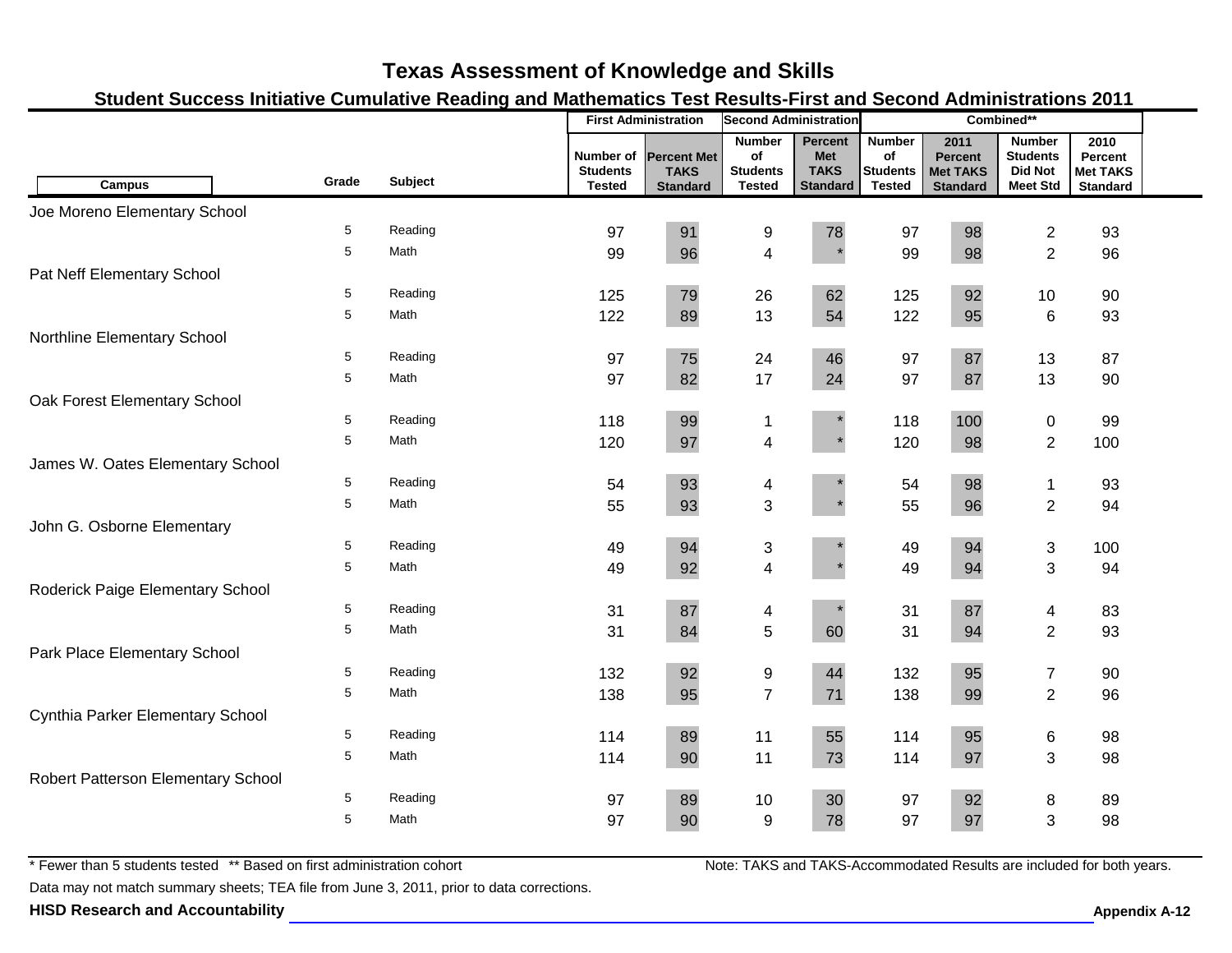### **Student Success Initiative Cumulative Reading and Mathematics Test Results-First and Second Administrations 2011**

|                                      |       |                |                                               | <b>First Administration</b>                          | <b>Second Administration</b>                            |                                                                |                                                         |                                                              | Combined**                                                            |                                                       |  |
|--------------------------------------|-------|----------------|-----------------------------------------------|------------------------------------------------------|---------------------------------------------------------|----------------------------------------------------------------|---------------------------------------------------------|--------------------------------------------------------------|-----------------------------------------------------------------------|-------------------------------------------------------|--|
| <b>Campus</b>                        | Grade | <b>Subject</b> | Number of<br><b>Students</b><br><b>Tested</b> | <b>Percent Met</b><br><b>TAKS</b><br><b>Standard</b> | <b>Number</b><br>of<br><b>Students</b><br><b>Tested</b> | <b>Percent</b><br><b>Met</b><br><b>TAKS</b><br><b>Standard</b> | <b>Number</b><br>of<br><b>Students</b><br><b>Tested</b> | 2011<br><b>Percent</b><br><b>Met TAKS</b><br><b>Standard</b> | <b>Number</b><br><b>Students</b><br><b>Did Not</b><br><b>Meet Std</b> | 2010<br>Percent<br><b>Met TAKS</b><br><b>Standard</b> |  |
| Lora Peck Elementary School          |       |                |                                               |                                                      |                                                         |                                                                |                                                         |                                                              |                                                                       |                                                       |  |
|                                      | 5     | Reading        | 57                                            | 75                                                   | 14                                                      | 50                                                             | 57                                                      | 88                                                           | $\overline{7}$                                                        | 85                                                    |  |
|                                      | 5     | Math           | 57                                            | 96                                                   | $\overline{2}$                                          | $\star$                                                        | 57                                                      | 98                                                           | $\mathbf{1}$                                                          | 89                                                    |  |
| Henry Petersen Elementary School     |       |                |                                               |                                                      |                                                         |                                                                |                                                         |                                                              |                                                                       |                                                       |  |
|                                      | 5     | Reading        | 100                                           | 74                                                   | 26                                                      | 35                                                             | 100                                                     | 83                                                           | 17                                                                    | 80                                                    |  |
|                                      | 5     | Math           | 101                                           | 83                                                   | 17                                                      | 59                                                             | 101                                                     | 93                                                           | $\overline{7}$                                                        | 83                                                    |  |
| Thomas Pilgrim Academy               |       |                |                                               |                                                      |                                                         |                                                                |                                                         |                                                              |                                                                       |                                                       |  |
|                                      | 5     | Reading        | 90                                            | 77                                                   | 21                                                      | 29                                                             | 90                                                      | 83                                                           | 15                                                                    | 83                                                    |  |
|                                      | 5     | Math           | 90                                            | 91                                                   | 8                                                       | 75                                                             | 90                                                      | 98                                                           | $\sqrt{2}$                                                            | 93                                                    |  |
|                                      | 8     | Reading        | 63                                            | 89                                                   | $\overline{7}$                                          | 43                                                             | 63                                                      | 94                                                           | 4                                                                     | 94                                                    |  |
|                                      | 8     | Math           | 62                                            | 94                                                   | 5                                                       | 20                                                             | 63                                                      | 94                                                           | $\overline{4}$                                                        | 98                                                    |  |
| <b>Piney Point Elementary School</b> |       |                |                                               |                                                      |                                                         |                                                                |                                                         |                                                              |                                                                       |                                                       |  |
|                                      | 5     | Reading        | 109                                           | 81                                                   | 21                                                      | 19                                                             | 109                                                     | 84                                                           | 17                                                                    | 83                                                    |  |
|                                      | 5     | Math           | 108                                           | 73                                                   | 29                                                      | 24                                                             | 108                                                     | 80                                                           | 22                                                                    | 92                                                    |  |
| Pleasantville Elementary School      |       |                |                                               |                                                      |                                                         |                                                                |                                                         |                                                              |                                                                       |                                                       |  |
|                                      | 5     | Reading        | 43                                            | 88                                                   | $\,$ 5 $\,$                                             | 80                                                             | 43                                                      | 98                                                           | 1                                                                     | 94                                                    |  |
|                                      | 5     | Math           | 44                                            | 86                                                   | $\,6$                                                   | 67                                                             | 44                                                      | 95                                                           | $\overline{2}$                                                        | 94                                                    |  |
| Edgar Allan Poe Elementary School    |       |                |                                               |                                                      |                                                         |                                                                |                                                         |                                                              |                                                                       |                                                       |  |
|                                      | 5     | Reading        | 111                                           | 94                                                   | $\boldsymbol{7}$                                        | 43                                                             | 111                                                     | 96                                                           | 4                                                                     | 90                                                    |  |
|                                      | 5     | Math           | 111                                           | 95                                                   | $\overline{5}$                                          | 20                                                             | 111                                                     | 96                                                           | $\overline{4}$                                                        | 92                                                    |  |
| Port Houston Elementary School       |       |                |                                               |                                                      |                                                         |                                                                |                                                         |                                                              |                                                                       |                                                       |  |
|                                      | 5     | Reading        | 34                                            | $97\,$                                               | 1                                                       |                                                                | 34                                                      | 97                                                           | $\mathbf{1}$                                                          | 95                                                    |  |
|                                      | 5     | Math           | 34                                            | 97                                                   | $\mathbf{1}$                                            |                                                                | 34                                                      | 100                                                          | $\pmb{0}$                                                             | 95                                                    |  |
| Project Chrysalis Middle School      |       |                |                                               |                                                      |                                                         |                                                                |                                                         |                                                              |                                                                       |                                                       |  |
|                                      | 8     | Reading        | 46                                            | 100                                                  | $\pmb{0}$                                               |                                                                | 46                                                      | 100                                                          | $\pmb{0}$                                                             | 100                                                   |  |
|                                      | 8     | Math           | 46                                            | 98                                                   | $\mathbf{1}$                                            |                                                                | 46                                                      | 100                                                          | $\mathbf 0$                                                           | 100                                                   |  |
| Leeona Pugh Elementary School        |       |                |                                               |                                                      |                                                         |                                                                |                                                         |                                                              |                                                                       |                                                       |  |
|                                      | 5     | Reading        | 60                                            | 83                                                   | 10                                                      | 30                                                             | 60                                                      | 88                                                           | $\overline{7}$                                                        | 92                                                    |  |
|                                      | 5     | Math           | 60                                            | 87                                                   | 8                                                       | 63                                                             | 60                                                      | 95                                                           | 3                                                                     | 79                                                    |  |

\* Fewer than 5 students tested \*\* Based on first administration cohort

Note: TAKS and TAKS-Accommodated Results are included for both years.

Data may not match summary sheets; TEA file from June 3, 2011, prior to data corrections.

**HISD Research and Accountability A-13** Appendix A-13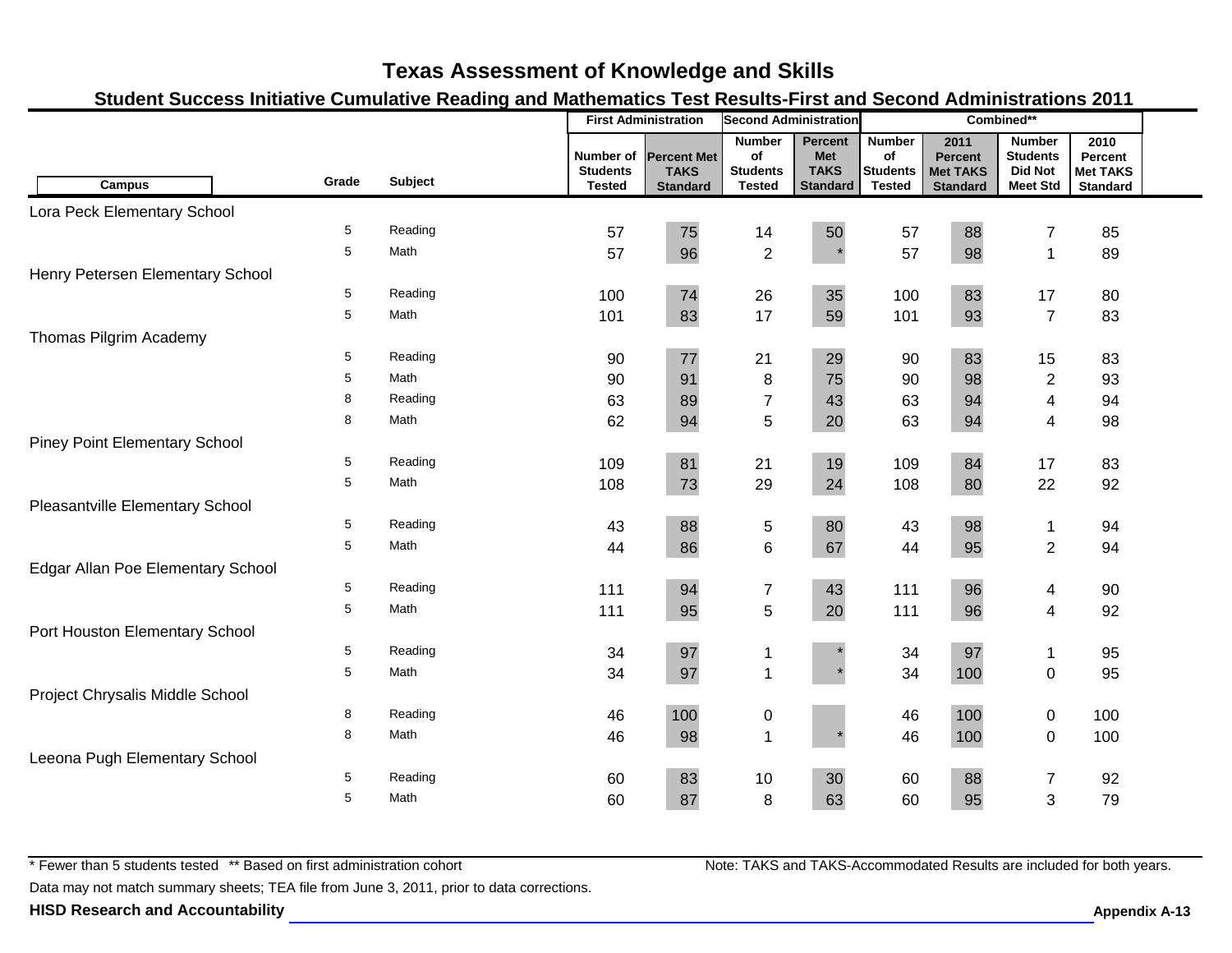### **Student Success Initiative Cumulative Reading and Mathematics Test Results-First and Second Administrations 2011**

|                                                   |         | <b>First Administration</b><br><b>Second Administration</b> |                                                      | Combined**                                              |                                                                |                                                  |                                                              |                                                                       |                                                       |  |
|---------------------------------------------------|---------|-------------------------------------------------------------|------------------------------------------------------|---------------------------------------------------------|----------------------------------------------------------------|--------------------------------------------------|--------------------------------------------------------------|-----------------------------------------------------------------------|-------------------------------------------------------|--|
| Grade<br><b>Campus</b>                            | Subject | Number of<br><b>Students</b><br><b>Tested</b>               | <b>Percent Met</b><br><b>TAKS</b><br><b>Standard</b> | <b>Number</b><br>of<br><b>Students</b><br><b>Tested</b> | <b>Percent</b><br><b>Met</b><br><b>TAKS</b><br><b>Standard</b> | <b>Number</b><br>of<br>Students<br><b>Tested</b> | 2011<br><b>Percent</b><br><b>Met TAKS</b><br><b>Standard</b> | <b>Number</b><br><b>Students</b><br><b>Did Not</b><br><b>Meet Std</b> | 2010<br>Percent<br><b>Met TAKS</b><br><b>Standard</b> |  |
| Samuel Red Elementary School                      |         |                                                             |                                                      |                                                         |                                                                |                                                  |                                                              |                                                                       |                                                       |  |
| 5                                                 | Reading | 63                                                          | 84                                                   | 10                                                      | 60                                                             | 63                                               | 94                                                           | 4                                                                     | 98                                                    |  |
| 5                                                 | Math    | 63                                                          | 73                                                   | 17                                                      | 71                                                             | 63                                               | 92                                                           | 5                                                                     | 97                                                    |  |
| James Reynolds Elementary School                  |         |                                                             |                                                      |                                                         |                                                                |                                                  |                                                              |                                                                       |                                                       |  |
| 5                                                 | Reading | 69                                                          | 80                                                   | 13                                                      | 77                                                             | 69                                               | 94                                                           | 4                                                                     | 92                                                    |  |
| 5                                                 | Math    | 69                                                          | 77                                                   | 14                                                      | 36                                                             | 69                                               | 84                                                           | 11                                                                    | 88                                                    |  |
| Joseph Rhoads Elementary School                   |         |                                                             |                                                      |                                                         |                                                                |                                                  |                                                              |                                                                       |                                                       |  |
| 5                                                 | Reading | 42                                                          | 88                                                   | 5                                                       | 80                                                             | 42                                               | 98                                                           | 1                                                                     | 96                                                    |  |
| 5                                                 | Math    | 42                                                          | 98                                                   | $\mathbf 1$                                             |                                                                | 42                                               | 98                                                           | $\mathbf 1$                                                           | 96                                                    |  |
| The Rice School/La Escuela Rice Elementary School |         |                                                             |                                                      |                                                         |                                                                |                                                  |                                                              |                                                                       |                                                       |  |
| 5                                                 | Reading | 122                                                         | 94                                                   | $\overline{7}$                                          | 29                                                             | 122                                              | 96                                                           | 5                                                                     | 95                                                    |  |
| 5                                                 | Math    | 123                                                         | 99                                                   | $\mathbf{1}$                                            |                                                                | 123                                              | 99                                                           | 1                                                                     | 97                                                    |  |
| The Rice School/La Escuela Rice Middle School     |         |                                                             |                                                      |                                                         |                                                                |                                                  |                                                              |                                                                       |                                                       |  |
| 8                                                 | Reading | 154                                                         | 98                                                   | 3                                                       |                                                                | 154                                              | 99                                                           | 2                                                                     | 100                                                   |  |
| 8                                                 | Math    | 154                                                         | 86                                                   | 21                                                      | 71                                                             | 154                                              | 96                                                           | 6                                                                     | 93                                                    |  |
| <b>River Oaks Elementary School</b>               |         |                                                             |                                                      |                                                         |                                                                |                                                  |                                                              |                                                                       |                                                       |  |
| 5                                                 | Reading | 127                                                         | 100                                                  | 0                                                       |                                                                | 127                                              | 100                                                          | 0                                                                     | 100                                                   |  |
| 5                                                 | Math    | 127                                                         | 100                                                  | $\pmb{0}$                                               |                                                                | 127                                              | 100                                                          | $\mathbf 0$                                                           | 98                                                    |  |
| Oran Roberts Elementary School                    |         |                                                             |                                                      |                                                         |                                                                |                                                  |                                                              |                                                                       |                                                       |  |
| 5                                                 | Reading | 100                                                         | 97                                                   | 3                                                       |                                                                | 100                                              | 99                                                           | $\mathbf 1$                                                           | 100                                                   |  |
| 5                                                 | Math    | 101                                                         | 97                                                   | 3                                                       |                                                                | 101                                              | 98                                                           | $\overline{2}$                                                        | 100                                                   |  |
| Judson Robinson Elementary School                 |         |                                                             |                                                      |                                                         |                                                                |                                                  |                                                              |                                                                       |                                                       |  |
| 5                                                 | Reading | 76                                                          | 88                                                   | 8                                                       | 25                                                             | 76                                               | 91                                                           | $\overline{7}$                                                        | 80                                                    |  |
| 5                                                 | Math    | 77                                                          | 86                                                   | 9                                                       | 56                                                             | 77                                               | 92                                                           | 6                                                                     | 89                                                    |  |
| Sylvan Rodríguez Elementary School                |         |                                                             |                                                      |                                                         |                                                                |                                                  |                                                              |                                                                       |                                                       |  |
| 5                                                 | Reading | 125                                                         | 75                                                   | 30                                                      | 80                                                             | 125                                              | 94                                                           | $\overline{7}$                                                        | 83                                                    |  |
| 5                                                 | Math    | 123                                                         | 89                                                   | 13                                                      | 46                                                             | 123                                              | 94                                                           | $\overline{7}$                                                        | 90                                                    |  |
| Thomas Horace Rogers Elementary School            |         |                                                             |                                                      |                                                         |                                                                |                                                  |                                                              |                                                                       |                                                       |  |
| 5                                                 | Reading | 50                                                          | 100                                                  | 0                                                       |                                                                | 50                                               | 100                                                          | 0                                                                     | 100                                                   |  |
| 5                                                 | Math    | 50                                                          | 100                                                  | $\overline{0}$                                          |                                                                | 50                                               | 100                                                          | 0                                                                     | 100                                                   |  |

\* Fewer than 5 students tested \*\* Based on first administration cohort

Data may not match summary sheets; TEA file from June 3, 2011, prior to data corrections.

**HISD Research and Accountability A-14 Appendix A-14 Appendix A-14 Appendix A-14 Appendix A-14 Appendix A-14 Appendix A-14 Appendix A-14 Appendix A-14 Appendix A-14 Appendix A-14 Appendix A-14 App**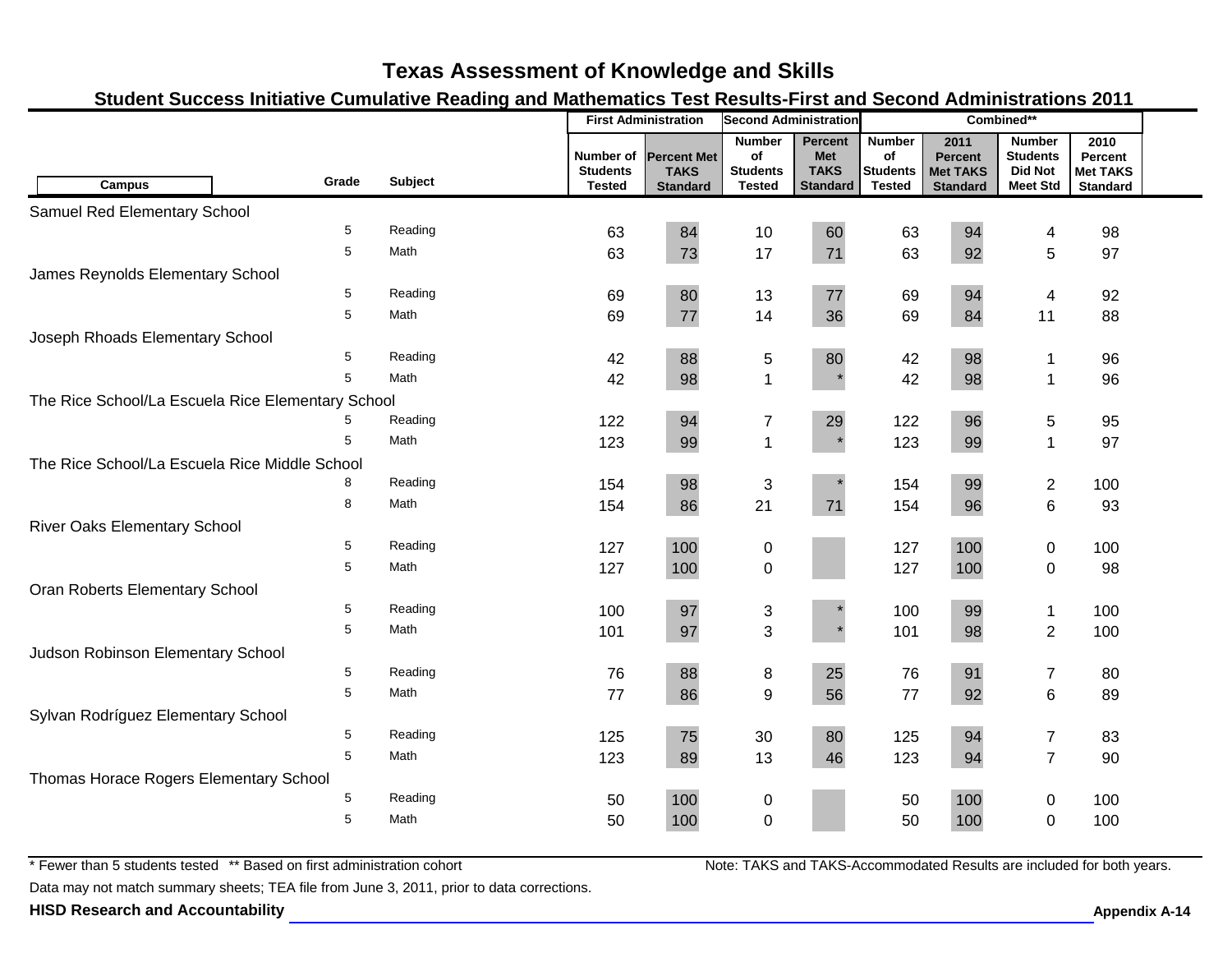### **Student Success Initiative Cumulative Reading and Mathematics Test Results-First and Second Administrations 2011**

|                                       |       |                |                                               | <b>First Administration</b>                          | <b>Second Administration</b>                            |                                                                |                                                         |                                                              | Combined**                                                            |                                                       |  |
|---------------------------------------|-------|----------------|-----------------------------------------------|------------------------------------------------------|---------------------------------------------------------|----------------------------------------------------------------|---------------------------------------------------------|--------------------------------------------------------------|-----------------------------------------------------------------------|-------------------------------------------------------|--|
| <b>Campus</b>                         | Grade | <b>Subject</b> | Number of<br><b>Students</b><br><b>Tested</b> | <b>Percent Met</b><br><b>TAKS</b><br><b>Standard</b> | <b>Number</b><br>of<br><b>Students</b><br><b>Tested</b> | <b>Percent</b><br><b>Met</b><br><b>TAKS</b><br><b>Standard</b> | <b>Number</b><br>of<br><b>Students</b><br><b>Tested</b> | 2011<br><b>Percent</b><br><b>Met TAKS</b><br><b>Standard</b> | <b>Number</b><br><b>Students</b><br><b>Did Not</b><br><b>Meet Std</b> | 2010<br>Percent<br><b>Met TAKS</b><br><b>Standard</b> |  |
| Thomas Horace Rogers Middle School    |       |                |                                               |                                                      |                                                         |                                                                |                                                         |                                                              |                                                                       |                                                       |  |
|                                       | 8     | Reading        | 117                                           | 100                                                  | $\pmb{0}$                                               |                                                                | 117                                                     | 100                                                          | 0                                                                     | 100                                                   |  |
|                                       | 8     | Math           | 118                                           | 99                                                   | $\mathbf{1}$                                            |                                                                | 118                                                     | 99                                                           | $\mathbf{1}$                                                          | 100                                                   |  |
| Theodore Roosevelt Elementary School  |       |                |                                               |                                                      |                                                         |                                                                |                                                         |                                                              |                                                                       |                                                       |  |
|                                       | 5     | Reading        | 82                                            | 85                                                   | 12                                                      | 25                                                             | 82                                                      | 89                                                           | 9                                                                     | 91                                                    |  |
|                                       | 5     | Math           | 83                                            | 81                                                   | 16                                                      | 38                                                             | 83                                                      | 88                                                           | 10                                                                    | 89                                                    |  |
| <b>Betsy Ross Elementary School</b>   |       |                |                                               |                                                      |                                                         |                                                                |                                                         |                                                              |                                                                       |                                                       |  |
|                                       | 5     | Reading        | 50                                            | 100                                                  | $\pmb{0}$                                               |                                                                | 50                                                      | 100                                                          | 0                                                                     | 100                                                   |  |
|                                       | 5     | Math           | 50                                            | 96                                                   | $\overline{2}$                                          |                                                                | 50                                                      | 100                                                          | $\mathbf 0$                                                           | 98                                                    |  |
| Pearl Rucker Elementary School        |       |                |                                               |                                                      |                                                         |                                                                |                                                         |                                                              |                                                                       |                                                       |  |
|                                       | 5     | Reading        | 92                                            | 77                                                   | 21                                                      | 71                                                             | 92                                                      | 93                                                           | 6                                                                     | 82                                                    |  |
|                                       | 5     | Math           | 97                                            | 89                                                   | $\overline{7}$                                          | 100                                                            | 97                                                      | 96                                                           | 4                                                                     | 90                                                    |  |
| <b>Thomas Rusk School</b>             |       |                |                                               |                                                      |                                                         |                                                                |                                                         |                                                              |                                                                       |                                                       |  |
|                                       | 5     | Reading        | 56                                            | 75                                                   | 12                                                      | 42                                                             | 56                                                      | 84                                                           | 9                                                                     | 82                                                    |  |
|                                       | 5     | Math           | 56                                            | 84                                                   | $\bf 8$                                                 | 25                                                             | 56                                                      | 88                                                           | $\overline{7}$                                                        | 87                                                    |  |
|                                       | 8     | Reading        | 57                                            | 96                                                   | $\overline{\mathbf{c}}$                                 |                                                                | 57                                                      | 98                                                           | 1                                                                     | 100                                                   |  |
|                                       | 8     | Math           | 57                                            | 93                                                   | $\overline{\mathbf{4}}$                                 |                                                                | 57                                                      | 100                                                          | $\mathbf 0$                                                           | 97                                                    |  |
| School at St. George Place            |       |                |                                               |                                                      |                                                         |                                                                |                                                         |                                                              |                                                                       |                                                       |  |
|                                       | 5     | Reading        | 68                                            | 96                                                   | $\sqrt{3}$                                              |                                                                | 68                                                      | 97                                                           | $\overline{\mathbf{c}}$                                               | 96                                                    |  |
|                                       | 5     | Math           | 68                                            | 96                                                   | 3                                                       |                                                                | 68                                                      | 97                                                           | $\overline{2}$                                                        | 98                                                    |  |
| George Sánchez Elementary School      |       |                |                                               |                                                      |                                                         |                                                                |                                                         |                                                              |                                                                       |                                                       |  |
|                                       | 5     | Reading        | 79                                            | 80                                                   | 16                                                      | 19                                                             | 79                                                      | 84                                                           | 13                                                                    | 78                                                    |  |
|                                       | 5     | Math           | 79                                            | 86                                                   | 11                                                      | 27                                                             | 79                                                      | 90                                                           | $\, 8$                                                                | 97                                                    |  |
| Walter Scarborough Elementary School  |       |                |                                               |                                                      |                                                         |                                                                |                                                         |                                                              |                                                                       |                                                       |  |
|                                       | 5     | Reading        | 105                                           | $70\,$                                               | 30                                                      | 47                                                             | 105                                                     | 84                                                           | 17                                                                    | 75                                                    |  |
|                                       | 5     | Math           | 109                                           | 79                                                   | 23                                                      | 26                                                             | 109                                                     | 84                                                           | 17                                                                    | 82                                                    |  |
| <b>Emmett Scott Elementary School</b> |       |                |                                               |                                                      |                                                         |                                                                |                                                         |                                                              |                                                                       |                                                       |  |
|                                       | 5     | Reading        | 40                                            | 100                                                  | 0                                                       |                                                                | 40                                                      | 100                                                          | 0                                                                     | 97                                                    |  |
|                                       | 5     | Math           | 43                                            | 100                                                  | $\mathbf 0$                                             |                                                                | 43                                                      | 100                                                          | $\mathbf 0$                                                           | 100                                                   |  |

\* Fewer than 5 students tested \*\* Based on first administration cohort

Data may not match summary sheets; TEA file from June 3, 2011, prior to data corrections.

**HISD Research and Accountability Allowski School School School Appendix A-15** Appendix A-15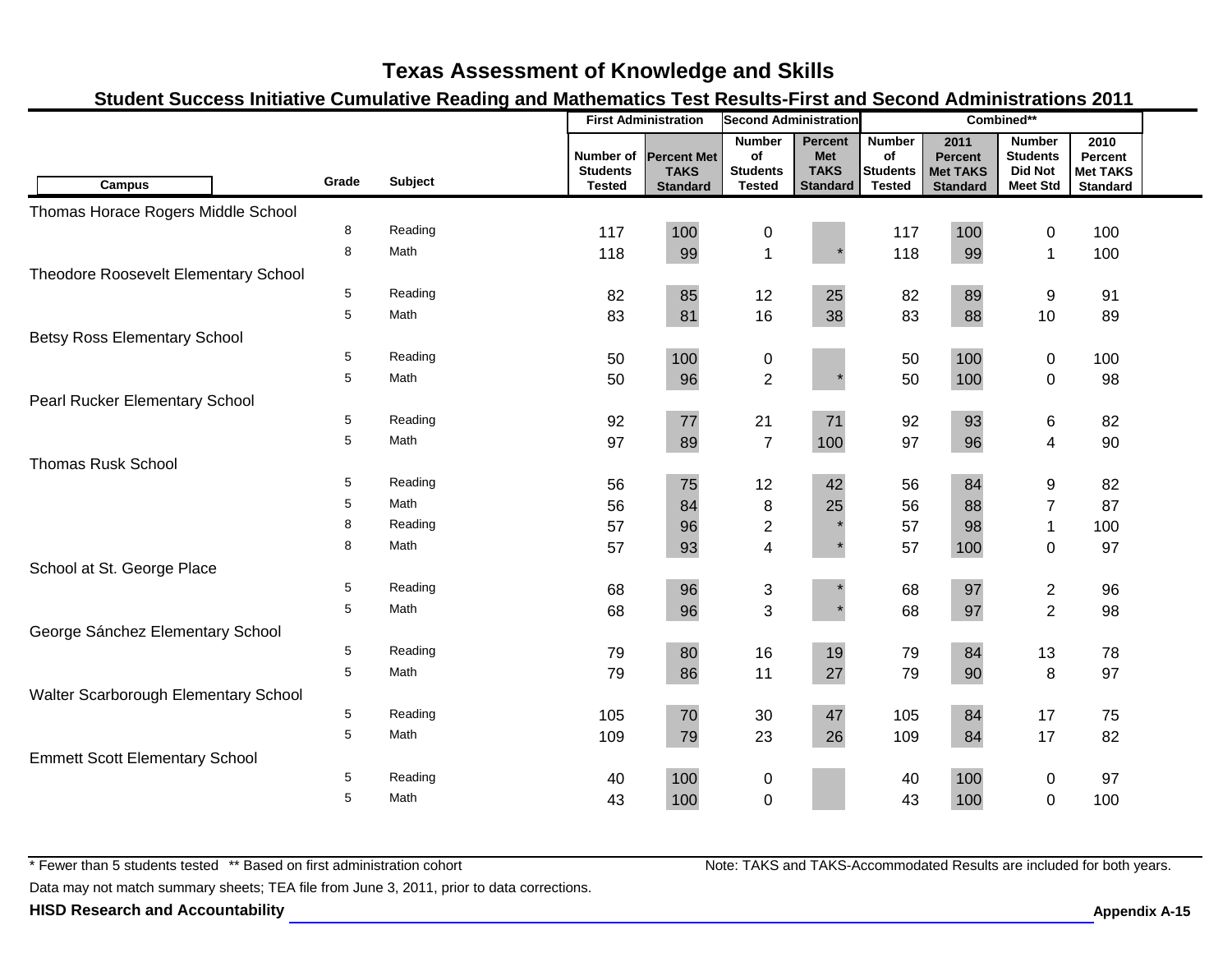### **Student Success Initiative Cumulative Reading and Mathematics Test Results-First and Second Administrations 2011**

| 2011<br>2010<br><b>Number</b><br><b>Percent</b><br><b>Number</b><br><b>Number</b><br>Number of<br><b>Percent Met</b><br>of<br><b>Met</b><br>of<br><b>Students</b><br><b>Percent</b><br>Percent<br><b>TAKS</b><br><b>Students</b><br><b>Students</b><br><b>Did Not</b><br><b>Students</b><br><b>TAKS</b><br><b>Met TAKS</b><br><b>Met TAKS</b><br><b>Subject</b><br>Grade<br><b>Campus</b><br><b>Tested</b><br><b>Tested</b><br><b>Standard</b><br><b>Tested</b><br><b>Meet Std</b><br><b>Standard</b><br><b>Standard</b><br><b>Standard</b><br>Mary Scroggins Elementary School<br>5<br>Reading<br>92<br>95<br>50<br>87<br>87<br>6<br>98<br>4<br>5<br>Math<br>8<br>5<br>90<br>89<br>63<br>90<br>94<br>97<br>Juan Seguin Elementary School<br>5<br>Reading<br>95<br>96<br>$\ensuremath{\mathsf{3}}$<br>6<br>50<br>83<br>96<br>81<br>5<br>$\mathbf{1}$<br>Math<br>83<br>99<br>83<br>99<br>$\mathbf{1}$<br>100<br>Shadowbriar Elementary School<br>5<br>Reading<br>89<br>16<br>44<br>130<br>93<br>92<br>128<br>9<br>8<br>5<br>Math<br>13<br>132<br>91<br>38<br>133<br>94<br>89<br><b>Charles Shearn Elementary School</b><br>5<br>Reading<br>74<br>11<br>45<br>43<br>86<br>6<br>87<br>43<br>$\overline{2}$<br>84<br>$\overline{7}$<br>$71$<br>5<br>Math<br>45<br>96<br>45<br>96<br>Sidney Sherman Elementary School<br>5<br>92<br>Reading<br>78<br>64<br>14<br>5<br>64<br>64<br>88<br>5<br>Math<br>10<br>$\overline{\mathbf{4}}$<br>64<br>84<br>64<br>94<br>93<br>60<br>Thomas Sinclair Elementary School<br>88<br>93<br>5<br>Reading<br>$\boldsymbol{7}$<br>43<br>69<br>$\mathbf 5$<br>69<br>95<br>$\overline{2}$<br>$\pmb{0}$<br>5<br>Math<br>97<br>97<br>69<br>69<br>98<br>Katherine Smith Elementary School<br>5<br>81<br>90<br>Reading<br>53<br>94<br>17<br>9<br>85<br>94<br>5<br>5<br>Math<br>56<br>95<br>95<br>89<br>9<br>95<br>95<br>Joanna Southmayd Elementary School<br>5<br>Reading<br>91<br>96<br>87<br>12<br>67<br>91<br>95<br>$\overline{\mathcal{A}}$<br>5<br>5<br>Math<br>87<br>92<br>11<br>55<br>91<br>95<br>96<br>Lulu Stevens Elementary School<br>5<br>Reading<br>87<br>75<br>97<br>$\overline{2}$<br>61<br>8<br>61<br>90<br>5<br>10<br>$\overline{\mathbf{4}}$<br>Math<br>83<br>60<br>60<br>93<br>60<br>90<br>Robert Louis Stevenson Elementary School<br>92<br>5<br>Reading<br>98<br>51<br>97<br>51<br>4<br>1<br>$\overline{7}$<br>5<br>51<br>Math<br>51<br>86<br>86<br>98<br>100<br>$\mathbf 1$ |  | <b>First Administration</b><br><b>Second Administration</b> |  |  | Combined** |  |  |  |  |  |
|----------------------------------------------------------------------------------------------------------------------------------------------------------------------------------------------------------------------------------------------------------------------------------------------------------------------------------------------------------------------------------------------------------------------------------------------------------------------------------------------------------------------------------------------------------------------------------------------------------------------------------------------------------------------------------------------------------------------------------------------------------------------------------------------------------------------------------------------------------------------------------------------------------------------------------------------------------------------------------------------------------------------------------------------------------------------------------------------------------------------------------------------------------------------------------------------------------------------------------------------------------------------------------------------------------------------------------------------------------------------------------------------------------------------------------------------------------------------------------------------------------------------------------------------------------------------------------------------------------------------------------------------------------------------------------------------------------------------------------------------------------------------------------------------------------------------------------------------------------------------------------------------------------------------------------------------------------------------------------------------------------------------------------------------------------------------------------------------------------------------------------------------------------------------------------------------------------------------------------------------------------------------------------------------------------------------------------------------------------------------------------------------------------------------|--|-------------------------------------------------------------|--|--|------------|--|--|--|--|--|
|                                                                                                                                                                                                                                                                                                                                                                                                                                                                                                                                                                                                                                                                                                                                                                                                                                                                                                                                                                                                                                                                                                                                                                                                                                                                                                                                                                                                                                                                                                                                                                                                                                                                                                                                                                                                                                                                                                                                                                                                                                                                                                                                                                                                                                                                                                                                                                                                                      |  |                                                             |  |  |            |  |  |  |  |  |
|                                                                                                                                                                                                                                                                                                                                                                                                                                                                                                                                                                                                                                                                                                                                                                                                                                                                                                                                                                                                                                                                                                                                                                                                                                                                                                                                                                                                                                                                                                                                                                                                                                                                                                                                                                                                                                                                                                                                                                                                                                                                                                                                                                                                                                                                                                                                                                                                                      |  |                                                             |  |  |            |  |  |  |  |  |
|                                                                                                                                                                                                                                                                                                                                                                                                                                                                                                                                                                                                                                                                                                                                                                                                                                                                                                                                                                                                                                                                                                                                                                                                                                                                                                                                                                                                                                                                                                                                                                                                                                                                                                                                                                                                                                                                                                                                                                                                                                                                                                                                                                                                                                                                                                                                                                                                                      |  |                                                             |  |  |            |  |  |  |  |  |
|                                                                                                                                                                                                                                                                                                                                                                                                                                                                                                                                                                                                                                                                                                                                                                                                                                                                                                                                                                                                                                                                                                                                                                                                                                                                                                                                                                                                                                                                                                                                                                                                                                                                                                                                                                                                                                                                                                                                                                                                                                                                                                                                                                                                                                                                                                                                                                                                                      |  |                                                             |  |  |            |  |  |  |  |  |
|                                                                                                                                                                                                                                                                                                                                                                                                                                                                                                                                                                                                                                                                                                                                                                                                                                                                                                                                                                                                                                                                                                                                                                                                                                                                                                                                                                                                                                                                                                                                                                                                                                                                                                                                                                                                                                                                                                                                                                                                                                                                                                                                                                                                                                                                                                                                                                                                                      |  |                                                             |  |  |            |  |  |  |  |  |
|                                                                                                                                                                                                                                                                                                                                                                                                                                                                                                                                                                                                                                                                                                                                                                                                                                                                                                                                                                                                                                                                                                                                                                                                                                                                                                                                                                                                                                                                                                                                                                                                                                                                                                                                                                                                                                                                                                                                                                                                                                                                                                                                                                                                                                                                                                                                                                                                                      |  |                                                             |  |  |            |  |  |  |  |  |
|                                                                                                                                                                                                                                                                                                                                                                                                                                                                                                                                                                                                                                                                                                                                                                                                                                                                                                                                                                                                                                                                                                                                                                                                                                                                                                                                                                                                                                                                                                                                                                                                                                                                                                                                                                                                                                                                                                                                                                                                                                                                                                                                                                                                                                                                                                                                                                                                                      |  |                                                             |  |  |            |  |  |  |  |  |
|                                                                                                                                                                                                                                                                                                                                                                                                                                                                                                                                                                                                                                                                                                                                                                                                                                                                                                                                                                                                                                                                                                                                                                                                                                                                                                                                                                                                                                                                                                                                                                                                                                                                                                                                                                                                                                                                                                                                                                                                                                                                                                                                                                                                                                                                                                                                                                                                                      |  |                                                             |  |  |            |  |  |  |  |  |
|                                                                                                                                                                                                                                                                                                                                                                                                                                                                                                                                                                                                                                                                                                                                                                                                                                                                                                                                                                                                                                                                                                                                                                                                                                                                                                                                                                                                                                                                                                                                                                                                                                                                                                                                                                                                                                                                                                                                                                                                                                                                                                                                                                                                                                                                                                                                                                                                                      |  |                                                             |  |  |            |  |  |  |  |  |
|                                                                                                                                                                                                                                                                                                                                                                                                                                                                                                                                                                                                                                                                                                                                                                                                                                                                                                                                                                                                                                                                                                                                                                                                                                                                                                                                                                                                                                                                                                                                                                                                                                                                                                                                                                                                                                                                                                                                                                                                                                                                                                                                                                                                                                                                                                                                                                                                                      |  |                                                             |  |  |            |  |  |  |  |  |
|                                                                                                                                                                                                                                                                                                                                                                                                                                                                                                                                                                                                                                                                                                                                                                                                                                                                                                                                                                                                                                                                                                                                                                                                                                                                                                                                                                                                                                                                                                                                                                                                                                                                                                                                                                                                                                                                                                                                                                                                                                                                                                                                                                                                                                                                                                                                                                                                                      |  |                                                             |  |  |            |  |  |  |  |  |
|                                                                                                                                                                                                                                                                                                                                                                                                                                                                                                                                                                                                                                                                                                                                                                                                                                                                                                                                                                                                                                                                                                                                                                                                                                                                                                                                                                                                                                                                                                                                                                                                                                                                                                                                                                                                                                                                                                                                                                                                                                                                                                                                                                                                                                                                                                                                                                                                                      |  |                                                             |  |  |            |  |  |  |  |  |
|                                                                                                                                                                                                                                                                                                                                                                                                                                                                                                                                                                                                                                                                                                                                                                                                                                                                                                                                                                                                                                                                                                                                                                                                                                                                                                                                                                                                                                                                                                                                                                                                                                                                                                                                                                                                                                                                                                                                                                                                                                                                                                                                                                                                                                                                                                                                                                                                                      |  |                                                             |  |  |            |  |  |  |  |  |
|                                                                                                                                                                                                                                                                                                                                                                                                                                                                                                                                                                                                                                                                                                                                                                                                                                                                                                                                                                                                                                                                                                                                                                                                                                                                                                                                                                                                                                                                                                                                                                                                                                                                                                                                                                                                                                                                                                                                                                                                                                                                                                                                                                                                                                                                                                                                                                                                                      |  |                                                             |  |  |            |  |  |  |  |  |
|                                                                                                                                                                                                                                                                                                                                                                                                                                                                                                                                                                                                                                                                                                                                                                                                                                                                                                                                                                                                                                                                                                                                                                                                                                                                                                                                                                                                                                                                                                                                                                                                                                                                                                                                                                                                                                                                                                                                                                                                                                                                                                                                                                                                                                                                                                                                                                                                                      |  |                                                             |  |  |            |  |  |  |  |  |
|                                                                                                                                                                                                                                                                                                                                                                                                                                                                                                                                                                                                                                                                                                                                                                                                                                                                                                                                                                                                                                                                                                                                                                                                                                                                                                                                                                                                                                                                                                                                                                                                                                                                                                                                                                                                                                                                                                                                                                                                                                                                                                                                                                                                                                                                                                                                                                                                                      |  |                                                             |  |  |            |  |  |  |  |  |
|                                                                                                                                                                                                                                                                                                                                                                                                                                                                                                                                                                                                                                                                                                                                                                                                                                                                                                                                                                                                                                                                                                                                                                                                                                                                                                                                                                                                                                                                                                                                                                                                                                                                                                                                                                                                                                                                                                                                                                                                                                                                                                                                                                                                                                                                                                                                                                                                                      |  |                                                             |  |  |            |  |  |  |  |  |
|                                                                                                                                                                                                                                                                                                                                                                                                                                                                                                                                                                                                                                                                                                                                                                                                                                                                                                                                                                                                                                                                                                                                                                                                                                                                                                                                                                                                                                                                                                                                                                                                                                                                                                                                                                                                                                                                                                                                                                                                                                                                                                                                                                                                                                                                                                                                                                                                                      |  |                                                             |  |  |            |  |  |  |  |  |
|                                                                                                                                                                                                                                                                                                                                                                                                                                                                                                                                                                                                                                                                                                                                                                                                                                                                                                                                                                                                                                                                                                                                                                                                                                                                                                                                                                                                                                                                                                                                                                                                                                                                                                                                                                                                                                                                                                                                                                                                                                                                                                                                                                                                                                                                                                                                                                                                                      |  |                                                             |  |  |            |  |  |  |  |  |
|                                                                                                                                                                                                                                                                                                                                                                                                                                                                                                                                                                                                                                                                                                                                                                                                                                                                                                                                                                                                                                                                                                                                                                                                                                                                                                                                                                                                                                                                                                                                                                                                                                                                                                                                                                                                                                                                                                                                                                                                                                                                                                                                                                                                                                                                                                                                                                                                                      |  |                                                             |  |  |            |  |  |  |  |  |
|                                                                                                                                                                                                                                                                                                                                                                                                                                                                                                                                                                                                                                                                                                                                                                                                                                                                                                                                                                                                                                                                                                                                                                                                                                                                                                                                                                                                                                                                                                                                                                                                                                                                                                                                                                                                                                                                                                                                                                                                                                                                                                                                                                                                                                                                                                                                                                                                                      |  |                                                             |  |  |            |  |  |  |  |  |
|                                                                                                                                                                                                                                                                                                                                                                                                                                                                                                                                                                                                                                                                                                                                                                                                                                                                                                                                                                                                                                                                                                                                                                                                                                                                                                                                                                                                                                                                                                                                                                                                                                                                                                                                                                                                                                                                                                                                                                                                                                                                                                                                                                                                                                                                                                                                                                                                                      |  |                                                             |  |  |            |  |  |  |  |  |
|                                                                                                                                                                                                                                                                                                                                                                                                                                                                                                                                                                                                                                                                                                                                                                                                                                                                                                                                                                                                                                                                                                                                                                                                                                                                                                                                                                                                                                                                                                                                                                                                                                                                                                                                                                                                                                                                                                                                                                                                                                                                                                                                                                                                                                                                                                                                                                                                                      |  |                                                             |  |  |            |  |  |  |  |  |
|                                                                                                                                                                                                                                                                                                                                                                                                                                                                                                                                                                                                                                                                                                                                                                                                                                                                                                                                                                                                                                                                                                                                                                                                                                                                                                                                                                                                                                                                                                                                                                                                                                                                                                                                                                                                                                                                                                                                                                                                                                                                                                                                                                                                                                                                                                                                                                                                                      |  |                                                             |  |  |            |  |  |  |  |  |
|                                                                                                                                                                                                                                                                                                                                                                                                                                                                                                                                                                                                                                                                                                                                                                                                                                                                                                                                                                                                                                                                                                                                                                                                                                                                                                                                                                                                                                                                                                                                                                                                                                                                                                                                                                                                                                                                                                                                                                                                                                                                                                                                                                                                                                                                                                                                                                                                                      |  |                                                             |  |  |            |  |  |  |  |  |
|                                                                                                                                                                                                                                                                                                                                                                                                                                                                                                                                                                                                                                                                                                                                                                                                                                                                                                                                                                                                                                                                                                                                                                                                                                                                                                                                                                                                                                                                                                                                                                                                                                                                                                                                                                                                                                                                                                                                                                                                                                                                                                                                                                                                                                                                                                                                                                                                                      |  |                                                             |  |  |            |  |  |  |  |  |
|                                                                                                                                                                                                                                                                                                                                                                                                                                                                                                                                                                                                                                                                                                                                                                                                                                                                                                                                                                                                                                                                                                                                                                                                                                                                                                                                                                                                                                                                                                                                                                                                                                                                                                                                                                                                                                                                                                                                                                                                                                                                                                                                                                                                                                                                                                                                                                                                                      |  |                                                             |  |  |            |  |  |  |  |  |
|                                                                                                                                                                                                                                                                                                                                                                                                                                                                                                                                                                                                                                                                                                                                                                                                                                                                                                                                                                                                                                                                                                                                                                                                                                                                                                                                                                                                                                                                                                                                                                                                                                                                                                                                                                                                                                                                                                                                                                                                                                                                                                                                                                                                                                                                                                                                                                                                                      |  |                                                             |  |  |            |  |  |  |  |  |
|                                                                                                                                                                                                                                                                                                                                                                                                                                                                                                                                                                                                                                                                                                                                                                                                                                                                                                                                                                                                                                                                                                                                                                                                                                                                                                                                                                                                                                                                                                                                                                                                                                                                                                                                                                                                                                                                                                                                                                                                                                                                                                                                                                                                                                                                                                                                                                                                                      |  |                                                             |  |  |            |  |  |  |  |  |
|                                                                                                                                                                                                                                                                                                                                                                                                                                                                                                                                                                                                                                                                                                                                                                                                                                                                                                                                                                                                                                                                                                                                                                                                                                                                                                                                                                                                                                                                                                                                                                                                                                                                                                                                                                                                                                                                                                                                                                                                                                                                                                                                                                                                                                                                                                                                                                                                                      |  |                                                             |  |  |            |  |  |  |  |  |
|                                                                                                                                                                                                                                                                                                                                                                                                                                                                                                                                                                                                                                                                                                                                                                                                                                                                                                                                                                                                                                                                                                                                                                                                                                                                                                                                                                                                                                                                                                                                                                                                                                                                                                                                                                                                                                                                                                                                                                                                                                                                                                                                                                                                                                                                                                                                                                                                                      |  |                                                             |  |  |            |  |  |  |  |  |

\* Fewer than 5 students tested \*\* Based on first administration cohort

Data may not match summary sheets; TEA file from June 3, 2011, prior to data corrections.

**HISD Research and Accountability Allowski School School School Appendix A-16** Appendix A-16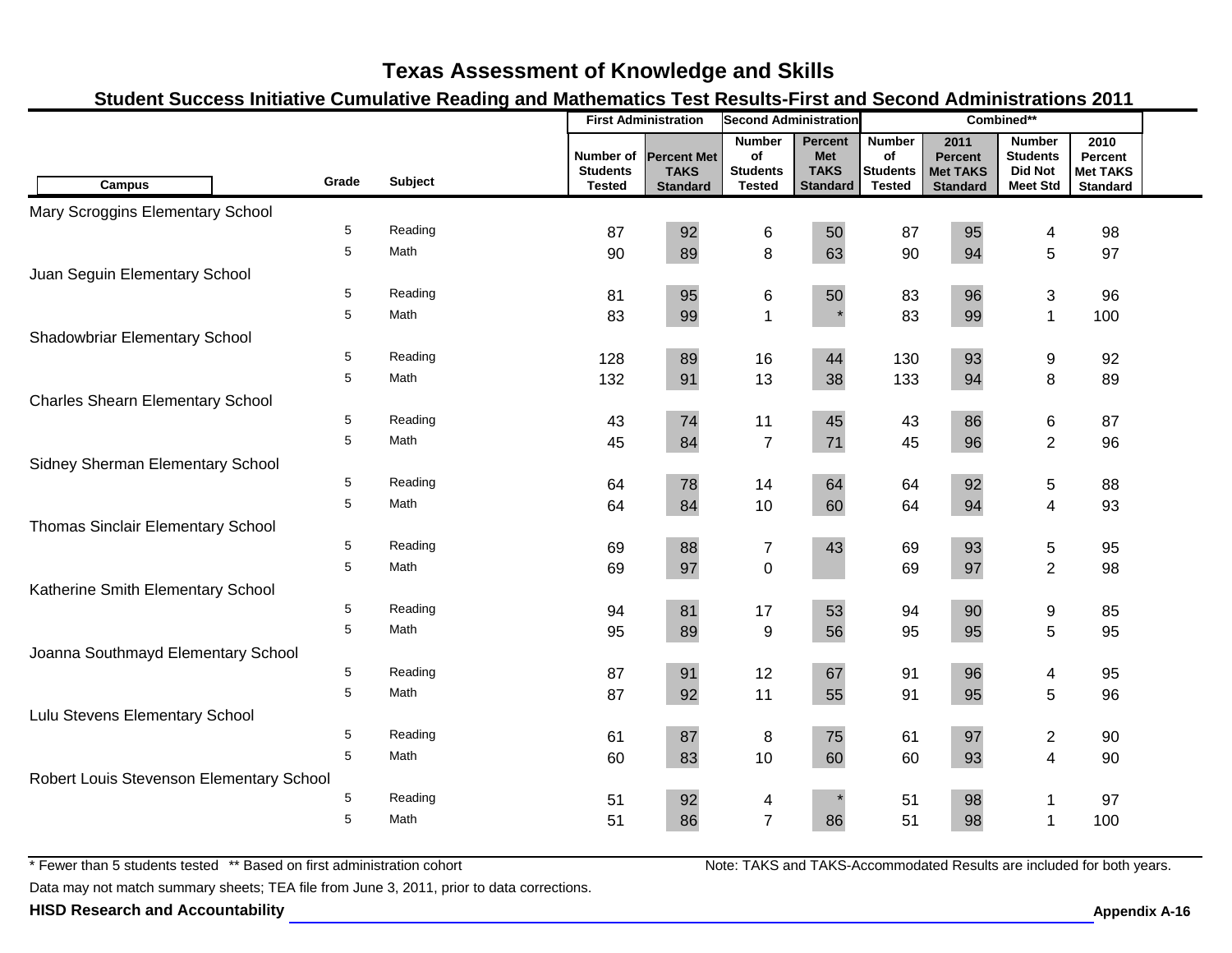### **Student Success Initiative Cumulative Reading and Mathematics Test Results-First and Second Administrations 2011**

|                                          |             |                |                                               | <b>First Administration</b>                          | <b>Second Administration</b>                            |                                                                | Combined**                                              |                                                              |                                                                       |                                                       |  |
|------------------------------------------|-------------|----------------|-----------------------------------------------|------------------------------------------------------|---------------------------------------------------------|----------------------------------------------------------------|---------------------------------------------------------|--------------------------------------------------------------|-----------------------------------------------------------------------|-------------------------------------------------------|--|
| <b>Campus</b>                            | Grade       | <b>Subject</b> | Number of<br><b>Students</b><br><b>Tested</b> | <b>Percent Met</b><br><b>TAKS</b><br><b>Standard</b> | <b>Number</b><br>of<br><b>Students</b><br><b>Tested</b> | <b>Percent</b><br><b>Met</b><br><b>TAKS</b><br><b>Standard</b> | <b>Number</b><br>Οf<br><b>Students</b><br><b>Tested</b> | 2011<br><b>Percent</b><br><b>Met TAKS</b><br><b>Standard</b> | <b>Number</b><br><b>Students</b><br><b>Did Not</b><br><b>Meet Std</b> | 2010<br>Percent<br><b>Met TAKS</b><br><b>Standard</b> |  |
| William Sutton Elementary School         |             |                |                                               |                                                      |                                                         |                                                                |                                                         |                                                              |                                                                       |                                                       |  |
|                                          | 5           | Reading        | 126                                           | 88                                                   | 15                                                      | 27                                                             | 126                                                     | 91                                                           | 11                                                                    | 93                                                    |  |
|                                          | 5           | Math           | 126                                           | 94                                                   | $\overline{7}$                                          | 100                                                            | 126                                                     | 100                                                          | $\mathbf 0$                                                           | 98                                                    |  |
| Ruby Thompson Elementary School          |             |                |                                               |                                                      |                                                         |                                                                |                                                         |                                                              |                                                                       |                                                       |  |
|                                          | 5           | Reading        | 51                                            | 84                                                   | 8                                                       | 75                                                             | 51                                                      | 96                                                           | $\boldsymbol{2}$                                                      | 87                                                    |  |
|                                          | 5           | Math           | 52                                            | 83                                                   | $\boldsymbol{9}$                                        | 44                                                             | 52                                                      | 90                                                           | 5                                                                     | 90                                                    |  |
| Felix Tijerina Elementary School         |             |                |                                               |                                                      |                                                         |                                                                |                                                         |                                                              |                                                                       |                                                       |  |
|                                          | 5           | Reading        | 67                                            | 75                                                   | 17                                                      | 29                                                             | 67                                                      | 82                                                           | 12                                                                    | 85                                                    |  |
|                                          | 5           | Math           | 67                                            | 79                                                   | 14                                                      | 29                                                             | 67                                                      | 85                                                           | 10                                                                    | 92                                                    |  |
| <b>Eleanor Tinsley Elementary School</b> |             |                |                                               |                                                      |                                                         |                                                                |                                                         |                                                              |                                                                       |                                                       |  |
|                                          | 5           | Reading        | 121                                           | 70                                                   | 37                                                      | 22                                                             | 122                                                     | 76                                                           | 29                                                                    | 80                                                    |  |
|                                          | 5           | Math           | 120                                           | 75                                                   | 31                                                      | 26                                                             | 121                                                     | 81                                                           | 23                                                                    | 73                                                    |  |
| William B. Travis Elementary School      |             |                |                                               |                                                      |                                                         |                                                                |                                                         |                                                              |                                                                       |                                                       |  |
|                                          | 5           | Reading        | 103                                           | 94                                                   | 6                                                       | 83                                                             | 103                                                     | 99                                                           | 1                                                                     | 96                                                    |  |
|                                          | 5           | Math           | 104                                           | 95                                                   | 5                                                       | 40                                                             | 104                                                     | 97                                                           | 3                                                                     | 96                                                    |  |
| Mark Twain Elementary School             |             |                |                                               |                                                      |                                                         |                                                                |                                                         |                                                              |                                                                       |                                                       |  |
|                                          | 5           | Reading        | 109                                           | 99                                                   | 1                                                       |                                                                | 109                                                     | 99                                                           | 1                                                                     | 99                                                    |  |
|                                          | 5           | Math           | 108                                           | 99                                                   | $\overline{1}$                                          |                                                                | 108                                                     | 99                                                           | $\mathbf{1}$                                                          | 98                                                    |  |
| Valley West Elementary School            |             |                |                                               |                                                      |                                                         |                                                                |                                                         |                                                              |                                                                       |                                                       |  |
|                                          | 5           | Reading        | 86                                            | 99                                                   | -1                                                      |                                                                | 86                                                      | 99                                                           | $\mathbf 1$                                                           | 93                                                    |  |
|                                          | 5           | Math           | 90                                            | 90                                                   | $\boldsymbol{9}$                                        | 67                                                             | 90                                                      | 97                                                           | 3                                                                     | 95                                                    |  |
| Jonathan Wainwright Elementary School    |             |                |                                               |                                                      |                                                         |                                                                |                                                         |                                                              |                                                                       |                                                       |  |
|                                          | $\,$ 5 $\,$ | Reading        | 103                                           | 76                                                   | 25                                                      | 40                                                             | 103                                                     | 85                                                           | 15                                                                    | 85                                                    |  |
|                                          | 5           | Math           | 107                                           | 80                                                   | 19                                                      | 47                                                             | 107                                                     | 89                                                           | 12                                                                    | 90                                                    |  |
| Walnut Bend Elementary School            |             |                |                                               |                                                      |                                                         |                                                                |                                                         |                                                              |                                                                       |                                                       |  |
|                                          | 5           | Reading        | 93                                            | 73                                                   | 24                                                      | 25                                                             | 93                                                      | 80                                                           | 19                                                                    | 82                                                    |  |
|                                          | 5           | Math           | 94                                            | 80                                                   | 18                                                      | 17                                                             | 94                                                      | 83                                                           | 16                                                                    | 82                                                    |  |
| Mabel Wesley Elementary School           |             |                |                                               |                                                      |                                                         |                                                                |                                                         |                                                              |                                                                       |                                                       |  |
|                                          | 5           | Reading        | 41                                            | 90                                                   | 4                                                       |                                                                | 41                                                      | 100                                                          | 0                                                                     | 98                                                    |  |
|                                          | 5           | Math           | 41                                            | 85                                                   | $6\phantom{1}$                                          | 50                                                             | 41                                                      | 93                                                           | 3                                                                     | 92                                                    |  |
|                                          |             |                |                                               |                                                      |                                                         |                                                                |                                                         |                                                              |                                                                       |                                                       |  |

\* Fewer than 5 students tested \*\* Based on first administration cohort

Data may not match summary sheets; TEA file from June 3, 2011, prior to data corrections.

**HISD Research and Accountability A-17 Appendix A-17 Appendix A-17 Appendix A-17**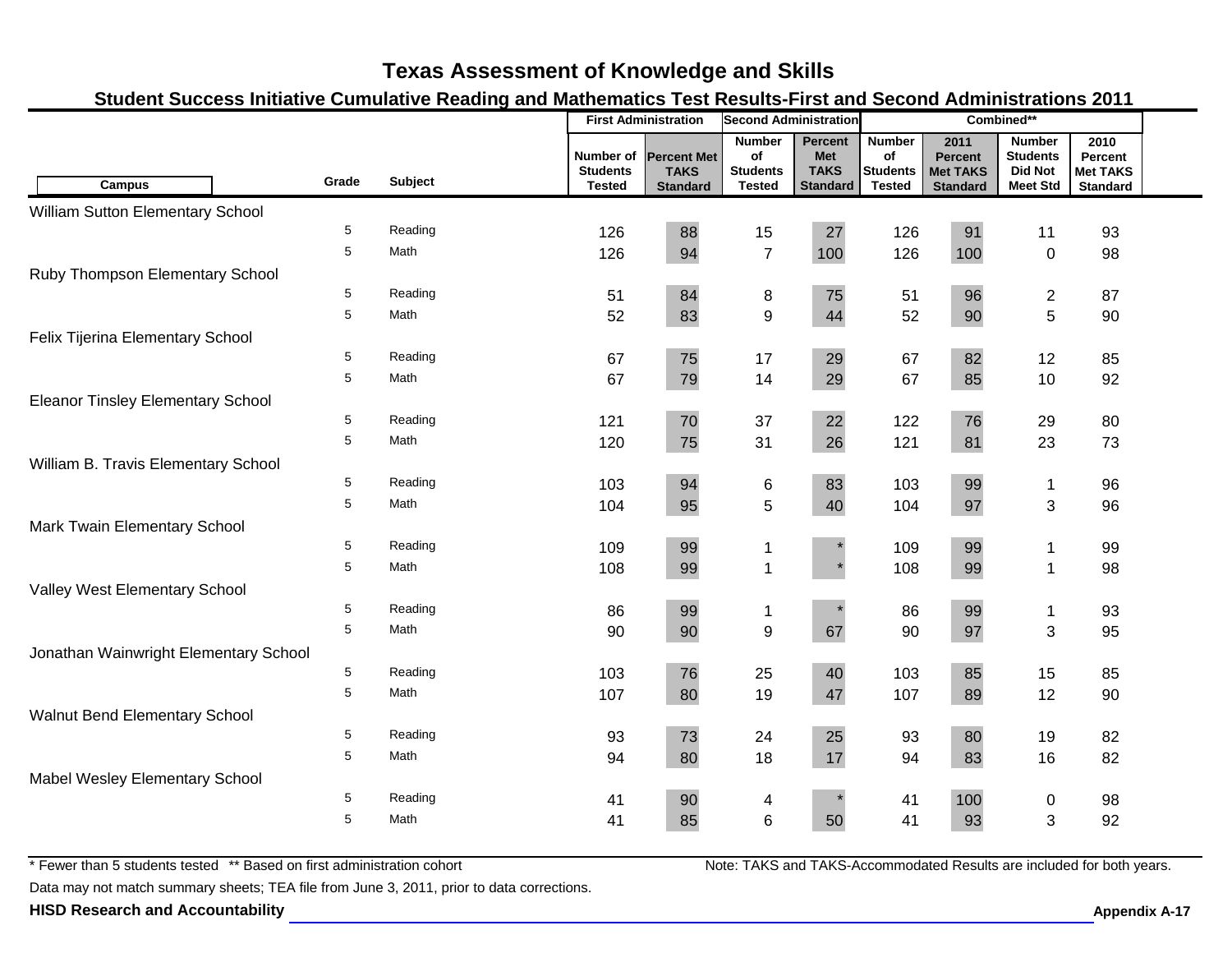### **Student Success Initiative Cumulative Reading and Mathematics Test Results-First and Second Administrations 2011**

|                                                                        |       |                |                                               | <b>First Administration</b>                          | <b>Second Administration</b>                            |                                                                |                                                         | Combined**                                                            |                                                                       |                                                       |  |
|------------------------------------------------------------------------|-------|----------------|-----------------------------------------------|------------------------------------------------------|---------------------------------------------------------|----------------------------------------------------------------|---------------------------------------------------------|-----------------------------------------------------------------------|-----------------------------------------------------------------------|-------------------------------------------------------|--|
| Campus                                                                 | Grade | <b>Subject</b> | Number of<br><b>Students</b><br><b>Tested</b> | <b>Percent Met</b><br><b>TAKS</b><br><b>Standard</b> | <b>Number</b><br>of<br><b>Students</b><br><b>Tested</b> | <b>Percent</b><br><b>Met</b><br><b>TAKS</b><br><b>Standard</b> | <b>Number</b><br>of<br><b>Students</b><br><b>Tested</b> | 2011<br><b>Percent</b><br><b>Met TAKS</b><br><b>Standard</b>          | <b>Number</b><br><b>Students</b><br><b>Did Not</b><br><b>Meet Std</b> | 2010<br>Percent<br><b>Met TAKS</b><br><b>Standard</b> |  |
| <b>West University Elementary School</b>                               |       |                |                                               |                                                      |                                                         |                                                                |                                                         |                                                                       |                                                                       |                                                       |  |
|                                                                        | 5     | Reading        | 147                                           | 99                                                   | 1                                                       |                                                                | 147                                                     | 100                                                                   | 0                                                                     | 99                                                    |  |
|                                                                        | 5     | Math           | 147                                           | 98                                                   | $\mathfrak{S}$                                          |                                                                | 147                                                     | 100                                                                   | $\pmb{0}$                                                             | 100                                                   |  |
| William Wharton Dual Language Academy                                  |       |                |                                               |                                                      |                                                         |                                                                |                                                         |                                                                       |                                                                       |                                                       |  |
|                                                                        | 5     | Reading        | 32                                            | 84                                                   | 6                                                       | 33                                                             | 33                                                      | 88                                                                    | 4                                                                     | 85                                                    |  |
|                                                                        | 5     | Math           | 34                                            | 91                                                   | 3                                                       |                                                                | 34                                                      | 91                                                                    | 3                                                                     | 92                                                    |  |
|                                                                        | 8     | Reading        | 19                                            | 100                                                  | $\pmb{0}$                                               |                                                                | 19                                                      | 100                                                                   | 0                                                                     | 100                                                   |  |
|                                                                        | 8     | Math           | 19                                            | 95                                                   | 1                                                       |                                                                | 19                                                      | 100                                                                   | 0                                                                     | 100                                                   |  |
| Tina Whidby Elementary School                                          |       |                |                                               |                                                      |                                                         |                                                                |                                                         |                                                                       |                                                                       |                                                       |  |
|                                                                        | 5     | Reading        | 57                                            | 77                                                   | 11                                                      | 36                                                             | 57                                                      | 84                                                                    | 9                                                                     | 81                                                    |  |
|                                                                        | 5     | Math           | 56                                            | 86                                                   | 6                                                       | 33                                                             | 56                                                      | 89                                                                    | 6                                                                     | 88                                                    |  |
| <b>Edward White Elementary School</b>                                  |       |                |                                               |                                                      |                                                         |                                                                |                                                         |                                                                       |                                                                       |                                                       |  |
|                                                                        | 5     | Reading        | 98                                            | 93                                                   | 8                                                       | 38                                                             | 99                                                      | 95                                                                    | 5                                                                     | 91                                                    |  |
|                                                                        | 5     | Math           | 99                                            | 90                                                   | 10                                                      | 40                                                             | 99                                                      | 94                                                                    | 6                                                                     | 95                                                    |  |
| John Greenleaf Whittier Elementary School                              |       |                |                                               |                                                      |                                                         |                                                                |                                                         |                                                                       |                                                                       |                                                       |  |
|                                                                        | 5     | Reading        | 61                                            | 85                                                   | 9                                                       | 56                                                             | 61                                                      | 93                                                                    | 4                                                                     | 95                                                    |  |
|                                                                        | 5     | Math           | 61                                            | 77                                                   | 14                                                      | 79                                                             | 61                                                      | 95                                                                    | 3                                                                     | 98                                                    |  |
| Woodrow Wilson Montessori School                                       |       |                |                                               |                                                      |                                                         |                                                                |                                                         |                                                                       |                                                                       |                                                       |  |
|                                                                        | 5     | Reading        | 38                                            | 76                                                   | 9                                                       | 33                                                             | 38                                                      | 84                                                                    | 6                                                                     | 85                                                    |  |
|                                                                        | 5     | Math           | 38                                            | 63                                                   | 14                                                      | 57                                                             | 38                                                      | 84                                                                    | 6                                                                     | 88                                                    |  |
|                                                                        | 8     | Reading        | 5                                             | 100                                                  | $\pmb{0}$                                               |                                                                | $\sqrt{5}$                                              | 100                                                                   | 0                                                                     | $\star$                                               |  |
|                                                                        | 8     | Math           | 5                                             | 80                                                   | 1                                                       |                                                                | 5                                                       | 100                                                                   | $\mathbf 0$                                                           | $\star$                                               |  |
| Windsor Village Elementary School                                      |       |                |                                               |                                                      |                                                         |                                                                |                                                         |                                                                       |                                                                       |                                                       |  |
|                                                                        | 5     | Reading        | 88                                            | 91                                                   | 8                                                       | 38                                                             | 88                                                      | 94                                                                    | 5                                                                     | 86                                                    |  |
|                                                                        | 5     | Math           | 89                                            | 93                                                   | $6\phantom{a}$                                          | 67                                                             | 89                                                      | 98                                                                    | $\overline{2}$                                                        | 86                                                    |  |
| <b>Ethel Young Elementary School</b>                                   |       |                |                                               |                                                      |                                                         |                                                                |                                                         |                                                                       |                                                                       |                                                       |  |
|                                                                        | 5     | Reading        | 57                                            | 84                                                   | $\overline{7}$                                          | 14                                                             | 57                                                      | 86                                                                    | 8                                                                     | 84                                                    |  |
|                                                                        | 5     | Math           | 57                                            | 84                                                   | $6\phantom{1}$                                          | 17                                                             | 57                                                      | 86                                                                    | 8                                                                     | 86                                                    |  |
| Crispus Attucks Middle School                                          |       |                |                                               |                                                      |                                                         |                                                                |                                                         |                                                                       |                                                                       |                                                       |  |
|                                                                        | 8     | Reading        | 155                                           | 78                                                   | 29                                                      | 41                                                             | 157                                                     | 85                                                                    | 24                                                                    | 83                                                    |  |
|                                                                        | 8     | Math           | 155                                           | 57                                                   | 56                                                      | 39                                                             | 158                                                     | 70                                                                    | 47                                                                    | 79                                                    |  |
| * Fewer than 5 students tested ** Based on first administration cohort |       |                |                                               |                                                      |                                                         |                                                                |                                                         | Note: TAKS and TAKS-Accommodated Results are included for both years. |                                                                       |                                                       |  |

\* Fewer than 5 students tested \*\* Based on first administration cohort

Data may not match summary sheets; TEA file from June 3, 2011, prior to data corrections.

**HISD Research and Accountability Allowski School School School Appendix A-18** Appendix A-18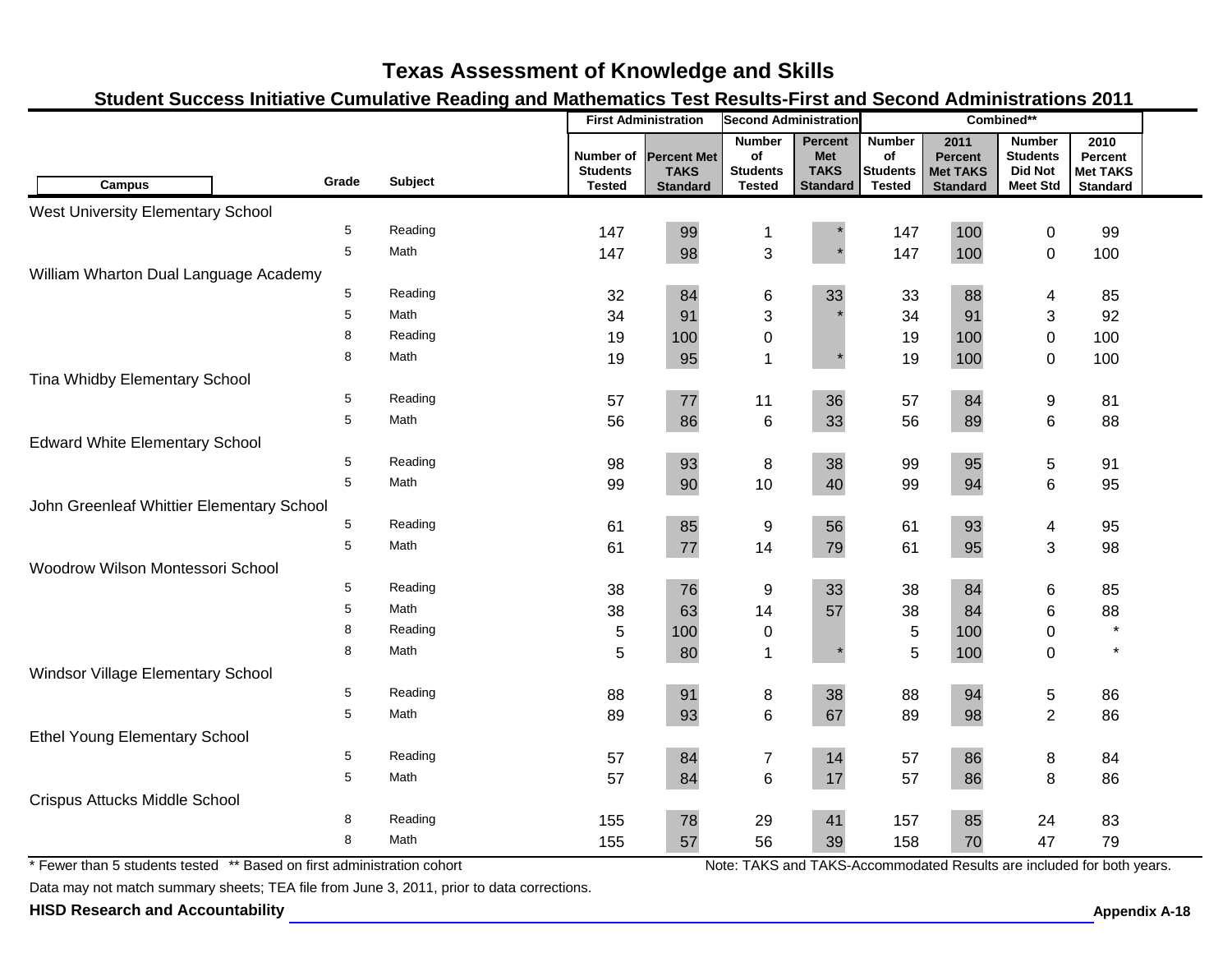### **Student Success Initiative Cumulative Reading and Mathematics Test Results-First and Second Administrations 2011**

|                                       |        |                 |                                               | <b>First Administration</b>                          | <b>Second Administration</b>                            |                                                         | Combined**                                              |                                                              |                                                                       |                                                       |  |
|---------------------------------------|--------|-----------------|-----------------------------------------------|------------------------------------------------------|---------------------------------------------------------|---------------------------------------------------------|---------------------------------------------------------|--------------------------------------------------------------|-----------------------------------------------------------------------|-------------------------------------------------------|--|
| <b>Campus</b>                         | Grade  | Subject         | Number of<br><b>Students</b><br><b>Tested</b> | <b>Percent Met</b><br><b>TAKS</b><br><b>Standard</b> | <b>Number</b><br>of<br><b>Students</b><br><b>Tested</b> | Percent<br><b>Met</b><br><b>TAKS</b><br><b>Standard</b> | <b>Number</b><br>of<br><b>Students</b><br><b>Tested</b> | 2011<br><b>Percent</b><br><b>Met TAKS</b><br><b>Standard</b> | <b>Number</b><br><b>Students</b><br><b>Did Not</b><br><b>Meet Std</b> | 2010<br>Percent<br><b>Met TAKS</b><br><b>Standard</b> |  |
| Frank Black Middle School             |        |                 |                                               |                                                      |                                                         |                                                         |                                                         |                                                              |                                                                       |                                                       |  |
|                                       | 8      | Reading         | 131                                           | 81                                                   | 21                                                      | 29                                                      | 131                                                     | 85                                                           | 19                                                                    | 90                                                    |  |
|                                       | 8      | Math            | 129                                           | 78                                                   | 21                                                      | 14                                                      | 129                                                     | 81                                                           | 25                                                                    | 76                                                    |  |
| Luther Burbank Middle School          |        |                 |                                               |                                                      |                                                         |                                                         |                                                         |                                                              |                                                                       |                                                       |  |
|                                       | 8      | Reading         | 354                                           | 90                                                   | 34                                                      | 47                                                      | 355                                                     | 94                                                           | 20                                                                    | 95                                                    |  |
|                                       | 8      | Math            | 356                                           | 90                                                   | 32                                                      | 31                                                      | 357                                                     | 93                                                           | 25                                                                    | 93                                                    |  |
| Ruby Clifton Middle School            |        |                 |                                               |                                                      |                                                         |                                                         |                                                         |                                                              |                                                                       |                                                       |  |
|                                       | 8      | Reading         | 270                                           | 93                                                   | 16                                                      | 50                                                      | 271                                                     | 96                                                           | 11                                                                    | 97                                                    |  |
|                                       | 8      | Math            | 269                                           | 90                                                   | 25                                                      | 60                                                      | 269                                                     | 96                                                           | 11                                                                    | 93                                                    |  |
| Ezekiel Cullen Middle School          |        |                 |                                               |                                                      |                                                         |                                                         |                                                         |                                                              |                                                                       |                                                       |  |
|                                       | 8      | Reading         | 182                                           | 81                                                   | 34                                                      | 38                                                      | 183                                                     | 87                                                           | 23                                                                    | 87                                                    |  |
|                                       | 8      | Math            | 182                                           | 58                                                   | 71                                                      | 23                                                      | 182                                                     | 66                                                           | 61                                                                    | 69                                                    |  |
| James Deady Middle School             |        |                 |                                               |                                                      |                                                         |                                                         |                                                         |                                                              |                                                                       |                                                       |  |
|                                       | 8<br>8 | Reading<br>Math | 249                                           | 88                                                   | 39                                                      | 49                                                      | 257                                                     | 92                                                           | 20                                                                    | 79                                                    |  |
|                                       |        |                 | 255                                           | 82                                                   | 41                                                      | 44                                                      | 255                                                     | 89                                                           | 27                                                                    | 76                                                    |  |
| <b>Richard Dowling Middle School</b>  | 8      | Reading         |                                               | 82                                                   | 68                                                      | 54                                                      |                                                         | 91                                                           | 37                                                                    | 89                                                    |  |
|                                       | 8      | Math            | 398<br>397                                    | 69                                                   | 118                                                     | 39                                                      | 401<br>399                                              | 80                                                           | 81                                                                    | 79                                                    |  |
| Thomas Alva Edison Middle School      |        |                 |                                               |                                                      |                                                         |                                                         |                                                         |                                                              |                                                                       |                                                       |  |
|                                       | 8      | Reading         | 264                                           | 83                                                   | 42                                                      | 40                                                      | 264                                                     | 89                                                           | 29                                                                    | 87                                                    |  |
|                                       | 8      | Math            | 263                                           | 78                                                   | 54                                                      | 39                                                      | 264                                                     | 86                                                           | 37                                                                    | 77                                                    |  |
| Lamar Fleming Middle School           |        |                 |                                               |                                                      |                                                         |                                                         |                                                         |                                                              |                                                                       |                                                       |  |
|                                       | 8      | Reading         | 166                                           | 85                                                   | 24                                                      | 58                                                      | 166                                                     | 93                                                           | 11                                                                    | 97                                                    |  |
|                                       | 8      | Math            | 162                                           | 86                                                   | 19                                                      | 42                                                      | 162                                                     | 91                                                           | 14                                                                    | 88                                                    |  |
| Walter Fondren Middle School          |        |                 |                                               |                                                      |                                                         |                                                         |                                                         |                                                              |                                                                       |                                                       |  |
|                                       | 8      | Reading         | 183                                           | 86                                                   | 21                                                      | 52                                                      | 183                                                     | 92                                                           | 15                                                                    | 92                                                    |  |
|                                       | 8      | Math            | 181                                           | 75                                                   | 43                                                      | 47                                                      | 184                                                     | 85                                                           | 28                                                                    | 86                                                    |  |
| <b>Richard Fonville Middle School</b> |        |                 |                                               |                                                      |                                                         |                                                         |                                                         |                                                              |                                                                       |                                                       |  |
|                                       | 8      | Reading         | 358                                           | 78                                                   | 77                                                      | 47                                                      | 362                                                     | 87                                                           | 47                                                                    | 88                                                    |  |
|                                       | 8      | Math            | 364                                           | 72                                                   | 99                                                      | 37                                                      | 365                                                     | 82                                                           | 67                                                                    | 78                                                    |  |
|                                       |        |                 |                                               |                                                      |                                                         |                                                         |                                                         |                                                              |                                                                       |                                                       |  |

\* Fewer than 5 students tested \*\* Based on first administration cohort

Data may not match summary sheets; TEA file from June 3, 2011, prior to data corrections.

**HISD Research and Accountability Allowski School School School Appendix A-19 Appendix A-19**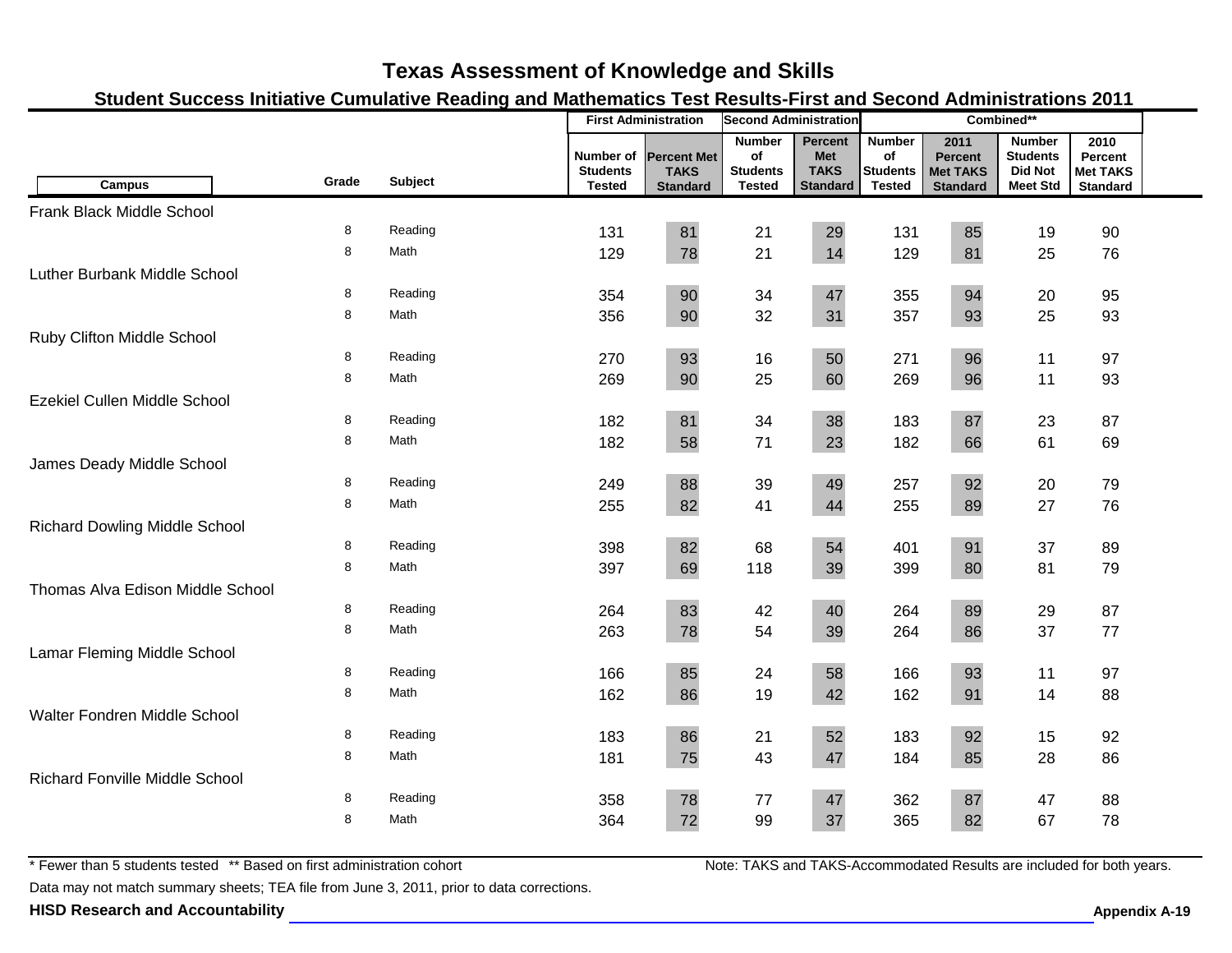### **Student Success Initiative Cumulative Reading and Mathematics Test Results-First and Second Administrations 2011**

|                                          |       |         |                                               | <b>First Administration</b>                          | <b>Second Administration</b>                            |                                                         | Combined**                                       |                                                              |                                                                       |                                                       |  |
|------------------------------------------|-------|---------|-----------------------------------------------|------------------------------------------------------|---------------------------------------------------------|---------------------------------------------------------|--------------------------------------------------|--------------------------------------------------------------|-----------------------------------------------------------------------|-------------------------------------------------------|--|
| <b>Campus</b>                            | Grade | Subject | Number of<br><b>Students</b><br><b>Tested</b> | <b>Percent Met</b><br><b>TAKS</b><br><b>Standard</b> | <b>Number</b><br>of<br><b>Students</b><br><b>Tested</b> | Percent<br><b>Met</b><br><b>TAKS</b><br><b>Standard</b> | <b>Number</b><br>of<br><b>Students</b><br>Tested | 2011<br><b>Percent</b><br><b>Met TAKS</b><br><b>Standard</b> | <b>Number</b><br><b>Students</b><br><b>Did Not</b><br><b>Meet Std</b> | 2010<br>Percent<br><b>Met TAKS</b><br><b>Standard</b> |  |
| Henry Grady Middle School                |       |         |                                               |                                                      |                                                         |                                                         |                                                  |                                                              |                                                                       |                                                       |  |
|                                          | 8     | Reading | 147                                           | 97                                                   | 4                                                       |                                                         | 147                                              | 98                                                           | 3                                                                     | 99                                                    |  |
|                                          | 8     | Math    | 142                                           | 92                                                   | 11                                                      | 36                                                      | 142                                              | 95                                                           | $\overline{7}$                                                        | 93                                                    |  |
| Alexander Hamilton Middle School         |       |         |                                               |                                                      |                                                         |                                                         |                                                  |                                                              |                                                                       |                                                       |  |
|                                          | 8     | Reading | 425                                           | 90                                                   | 43                                                      | 44                                                      | 427                                              | 94                                                           | 27                                                                    | 95                                                    |  |
|                                          | 8     | Math    | 423                                           | $77 \,$                                              | 95                                                      | 40                                                      | 423                                              | 86                                                           | 58                                                                    | 84                                                    |  |
| Charles Hartman Middle School            |       |         |                                               |                                                      |                                                         |                                                         |                                                  |                                                              |                                                                       |                                                       |  |
|                                          | 8     | Reading | 473                                           | 84                                                   | 75                                                      | 56                                                      | 479                                              | 91                                                           | 41                                                                    | 92                                                    |  |
|                                          | 8     | Math    | 471                                           | 84                                                   | 75                                                      | 36                                                      | 479                                              | 88                                                           | 58                                                                    | 85                                                    |  |
| Patrick Henry Middle School              |       |         |                                               |                                                      |                                                         |                                                         |                                                  |                                                              |                                                                       |                                                       |  |
|                                          | 8     | Reading | 310                                           | 78                                                   | 66                                                      | 27                                                      | 311                                              | 84                                                           | 51                                                                    | 85                                                    |  |
|                                          | 8     | Math    | 315                                           | 65                                                   | 108                                                     | 37                                                      | 316                                              | 78                                                           | 70                                                                    | 78                                                    |  |
| <b>High School Ahead Academy</b>         |       |         |                                               |                                                      |                                                         |                                                         |                                                  |                                                              |                                                                       |                                                       |  |
| New School for 2010-2011                 | 8     | Reading | 104                                           | 45                                                   | 45                                                      | 22                                                      | 104                                              | 55                                                           | 47                                                                    |                                                       |  |
|                                          | 8     | Math    | 102                                           | $\bf 8$                                              | 79                                                      | 6                                                       | 104                                              | 13                                                           | 91                                                                    |                                                       |  |
| James Hogg Middle School                 |       |         |                                               |                                                      |                                                         |                                                         |                                                  |                                                              |                                                                       |                                                       |  |
|                                          | 8     | Reading | 239                                           | 85                                                   | 34                                                      | 44                                                      | 239                                              | 91                                                           | 21                                                                    | 86                                                    |  |
|                                          | 8     | Math    | 236                                           | 67                                                   | 75                                                      | 47                                                      | 236                                              | 81                                                           | 44                                                                    | 75                                                    |  |
| William S. Holland Middle School         |       |         |                                               |                                                      |                                                         |                                                         |                                                  |                                                              |                                                                       |                                                       |  |
|                                          | 8     | Reading | 241                                           | 83                                                   | 35                                                      | 26                                                      | 241                                              | 87                                                           | 31                                                                    | 86                                                    |  |
|                                          | 8     | Math    | 241                                           | 72                                                   | 62                                                      | 34                                                      | 241                                              | 80                                                           | 47                                                                    | 69                                                    |  |
| Thomas "Stonewall" Jackson Middle School |       |         |                                               |                                                      |                                                         |                                                         |                                                  |                                                              |                                                                       |                                                       |  |
|                                          | 8     | Reading | 312                                           | 89                                                   | 35                                                      | 57                                                      | 312                                              | 95                                                           | 15                                                                    | 89                                                    |  |
|                                          | 8     | Math    | 311                                           | 87                                                   | 38                                                      | 58                                                      | 311                                              | 94                                                           | 19                                                                    | 87                                                    |  |
| Albert Sidney Johnston Middle School     |       |         |                                               |                                                      |                                                         |                                                         |                                                  |                                                              |                                                                       |                                                       |  |
|                                          | 8     | Reading | 410                                           | 96                                                   | 16                                                      | 81                                                      | 410                                              | 99                                                           | 5                                                                     | 98                                                    |  |
|                                          | 8     | Math    | 409                                           | 90                                                   | 40                                                      | 58                                                      | 409                                              | 95                                                           | 19                                                                    | 95                                                    |  |
| Kaleidoscope Middle School               |       |         |                                               |                                                      |                                                         |                                                         |                                                  |                                                              |                                                                       |                                                       |  |
|                                          | 8     | Reading | 36                                            | 100                                                  | 0                                                       |                                                         | 36                                               | 100                                                          | 0                                                                     | 97                                                    |  |
|                                          | 8     | Math    | 36                                            | 97                                                   | $\overline{1}$                                          |                                                         | 36                                               | 100                                                          | $\overline{0}$                                                        | 93                                                    |  |
|                                          |       |         |                                               |                                                      |                                                         |                                                         |                                                  |                                                              |                                                                       |                                                       |  |

\* Fewer than 5 students tested \*\* Based on first administration cohort

Data may not match summary sheets; TEA file from June 3, 2011, prior to data corrections.

**HISD Research and Accountability A-20 Appendix A-20 Appendix A-20**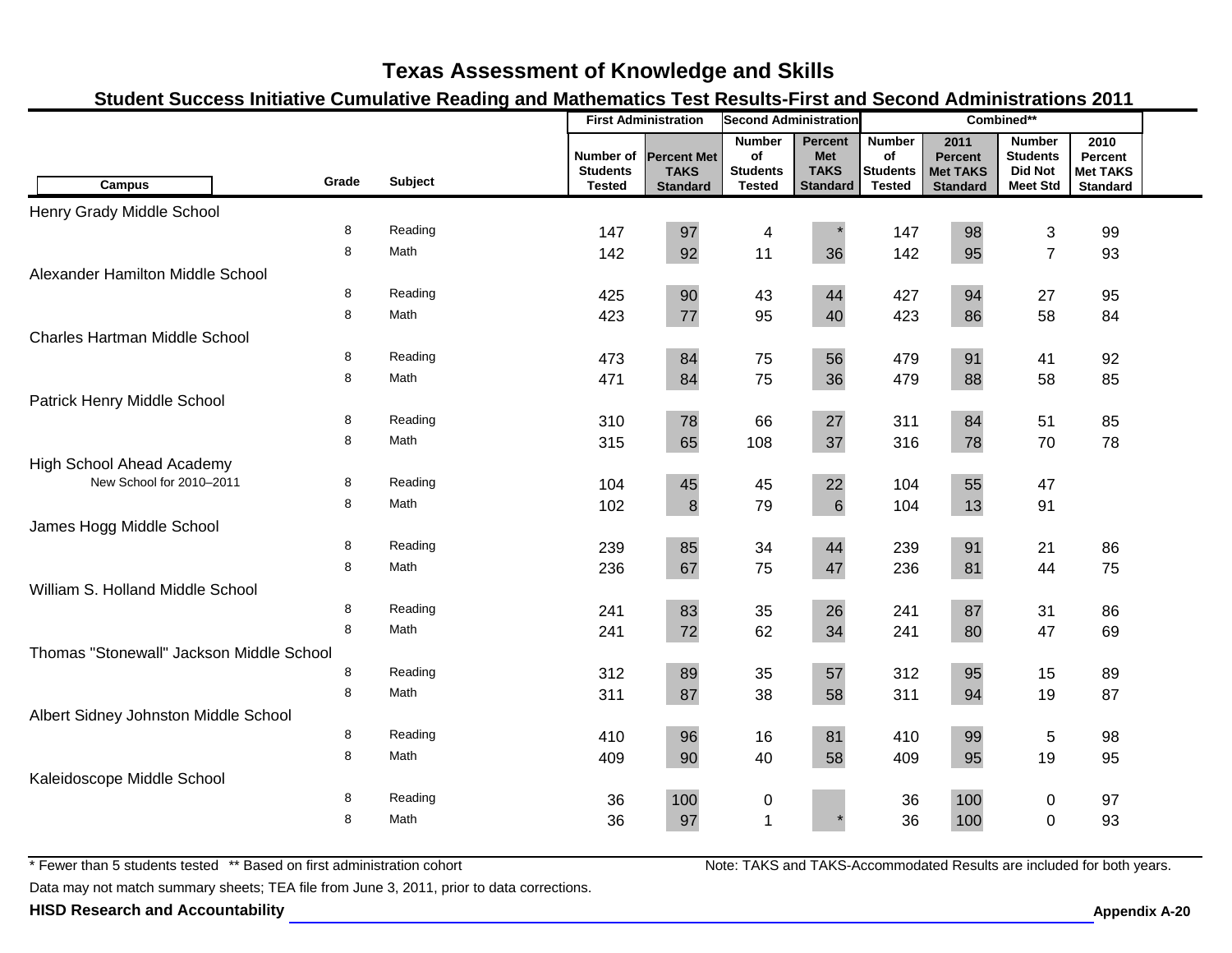### **Student Success Initiative Cumulative Reading and Mathematics Test Results-First and Second Administrations 2011**

|                                 |        |         |                                               | <b>First Administration</b>                          | <b>Second Administration</b>                            |                                                         | Combined**                                              |                                                              |                                                                       |                                                       |  |
|---------------------------------|--------|---------|-----------------------------------------------|------------------------------------------------------|---------------------------------------------------------|---------------------------------------------------------|---------------------------------------------------------|--------------------------------------------------------------|-----------------------------------------------------------------------|-------------------------------------------------------|--|
| <b>Campus</b>                   | Grade  | Subject | Number of<br><b>Students</b><br><b>Tested</b> | <b>Percent Met</b><br><b>TAKS</b><br><b>Standard</b> | <b>Number</b><br>of<br><b>Students</b><br><b>Tested</b> | Percent<br><b>Met</b><br><b>TAKS</b><br><b>Standard</b> | <b>Number</b><br>of<br><b>Students</b><br><b>Tested</b> | 2011<br><b>Percent</b><br><b>Met TAKS</b><br><b>Standard</b> | <b>Number</b><br><b>Students</b><br><b>Did Not</b><br><b>Meet Std</b> | 2010<br>Percent<br><b>Met TAKS</b><br><b>Standard</b> |  |
| Francis Scott Key Middle School |        |         |                                               |                                                      |                                                         |                                                         |                                                         |                                                              |                                                                       |                                                       |  |
|                                 | 8      | Reading | 138                                           | 78                                                   | 26                                                      | 15                                                      | 138                                                     | 80                                                           | 27                                                                    | 71                                                    |  |
|                                 | 8      | Math    | 134                                           | 56                                                   | 54                                                      | 35                                                      | 135                                                     | 70                                                           | 41                                                                    | 37                                                    |  |
| Sidney Lanier Middle School     |        |         |                                               |                                                      |                                                         |                                                         |                                                         |                                                              |                                                                       |                                                       |  |
|                                 | 8      | Reading | 448                                           | 96                                                   | 18                                                      | 72                                                      | 451                                                     | 98                                                           | $\boldsymbol{7}$                                                      | 98                                                    |  |
|                                 | 8      | Math    | 449                                           | 90                                                   | 47                                                      | 47                                                      | 451                                                     | 94                                                           | 27                                                                    | 96                                                    |  |
| Las Américas Middle School      |        |         |                                               |                                                      |                                                         |                                                         |                                                         |                                                              |                                                                       |                                                       |  |
|                                 | 8      | Reading | 13                                            | $77\,$                                               | 3                                                       |                                                         | 13                                                      | 92                                                           | $\mathbf 1$                                                           | 89                                                    |  |
|                                 | 8      | Math    | 13                                            | 92                                                   | $\overline{1}$                                          |                                                         | 13                                                      | 92                                                           | $\mathbf{1}$                                                          | 78                                                    |  |
| Jane Long Middle School         |        |         |                                               |                                                      |                                                         |                                                         |                                                         |                                                              |                                                                       |                                                       |  |
|                                 | 8      | Reading | 222                                           | $77\,$                                               | 47                                                      | 49                                                      | 222                                                     | 87                                                           | 28                                                                    | 82                                                    |  |
|                                 | 8      | Math    | 223                                           | 70                                                   | 63                                                      | 32                                                      | 223                                                     | 79                                                           | 47                                                                    | 77                                                    |  |
| John Marshall Middle School     |        |         |                                               |                                                      |                                                         |                                                         |                                                         |                                                              |                                                                       |                                                       |  |
|                                 | 8      | Reading | 302                                           | 81                                                   | 56                                                      | 52                                                      | 304                                                     | 90                                                           | 30                                                                    | 91                                                    |  |
|                                 | 8      | Math    | 306                                           | 80                                                   | 58                                                      | 45                                                      | 306                                                     | 89                                                           | 35                                                                    | 74                                                    |  |
| John McReynolds Middle School   |        |         |                                               |                                                      |                                                         |                                                         |                                                         |                                                              |                                                                       |                                                       |  |
|                                 | 8      | Reading | 180                                           | 87                                                   | 23                                                      | 30                                                      | 181                                                     | 90                                                           | 18                                                                    | 92                                                    |  |
|                                 | 8      | Math    | 180                                           | 78                                                   | 40                                                      | 28                                                      | 181                                                     | 84                                                           | 29                                                                    | 80                                                    |  |
| Daniel Ortíz Jr. Middle School  |        |         |                                               |                                                      |                                                         |                                                         |                                                         |                                                              |                                                                       |                                                       |  |
|                                 | 8      | Reading | 332                                           | 84                                                   | 52                                                      | 46                                                      | 333                                                     | 91                                                           | 31                                                                    | 86                                                    |  |
|                                 | 8      | Math    | 329                                           | 79                                                   | 67                                                      | 39                                                      | 333                                                     | 86                                                           | 47                                                                    | 77                                                    |  |
| John J. Pershing Middle School  |        |         |                                               |                                                      |                                                         |                                                         |                                                         |                                                              |                                                                       |                                                       |  |
|                                 | 8      | Reading | 623                                           | 96                                                   | 25                                                      | 40                                                      | 623                                                     | 97                                                           | 16                                                                    | 96                                                    |  |
|                                 | 8      | Math    | 622                                           | 90                                                   | 58                                                      | 40                                                      | 622                                                     | 94                                                           | 39                                                                    | 91                                                    |  |
| Pin Oak Middle School           |        |         |                                               |                                                      |                                                         |                                                         |                                                         |                                                              |                                                                       |                                                       |  |
|                                 | 8      | Reading | 371                                           | 98                                                   | $\,$ 5 $\,$                                             | 40                                                      | 371                                                     | 99                                                           | 4                                                                     | 100                                                   |  |
|                                 | 8      | Math    | 372                                           | 95                                                   | 17                                                      | 59                                                      | 372                                                     | 98                                                           | 8                                                                     | 98                                                    |  |
| Paul Revere Middle School       |        |         |                                               |                                                      |                                                         |                                                         |                                                         |                                                              |                                                                       |                                                       |  |
|                                 | 8<br>8 | Reading | 274                                           | 88                                                   | 33                                                      | 39                                                      | 274                                                     | 92                                                           | 21                                                                    | 92                                                    |  |
|                                 |        | Math    | 272                                           | 85                                                   | 36                                                      | 39                                                      | 272                                                     | 90                                                           | 28                                                                    | 86                                                    |  |

\* Fewer than 5 students tested \*\* Based on first administration cohort

Data may not match summary sheets; TEA file from June 3, 2011, prior to data corrections.

**HISD Research and Accountability A-21 Appendix A-21 Appendix A-21 Appendix A-21**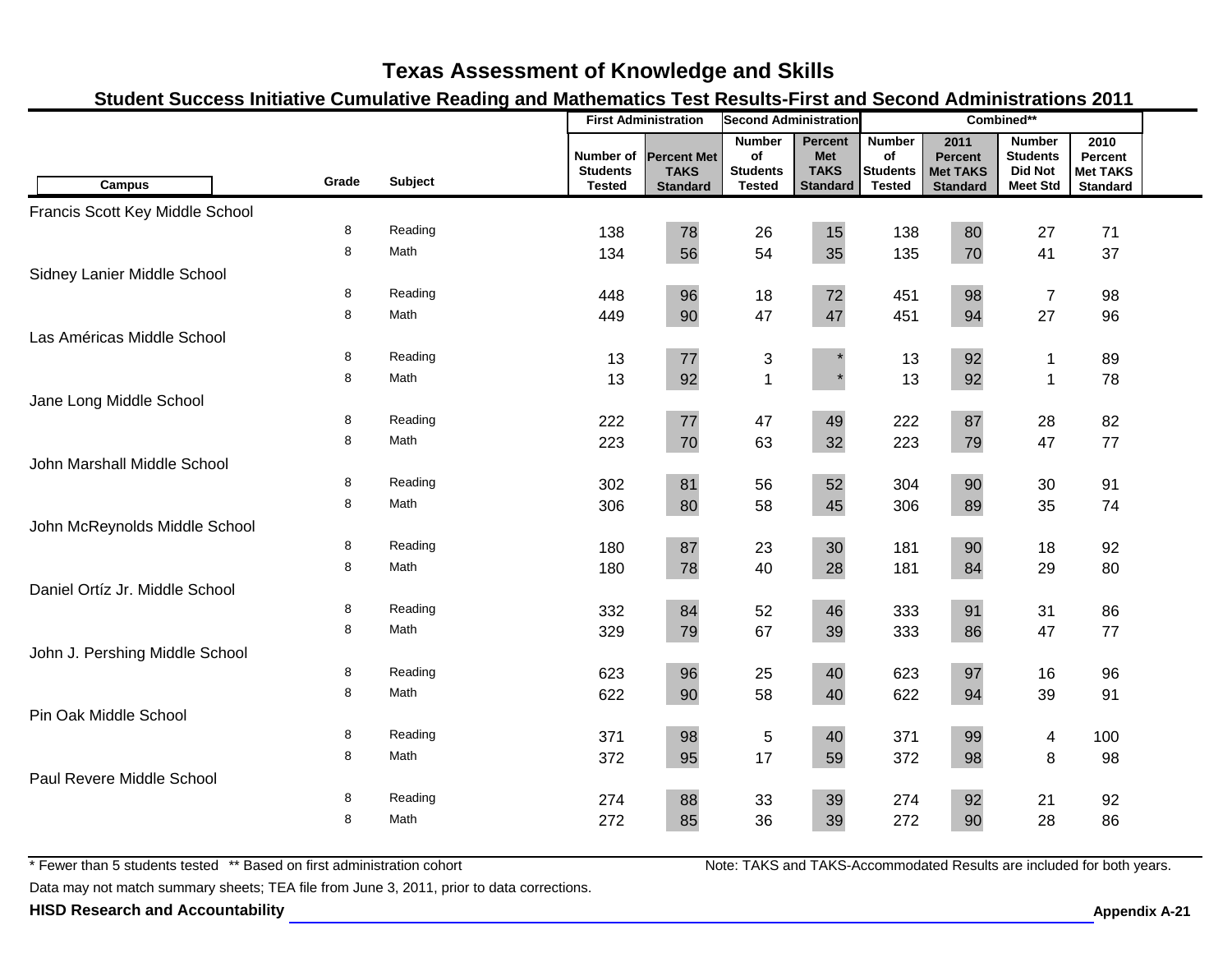### **Student Success Initiative Cumulative Reading and Mathematics Test Results-First and Second Administrations 2011**

|                                                    |       |                |                                               | <b>First Administration</b>                          | <b>Second Administration</b>                            |                                                         | Combined**                                              |                                                              |                                                                       |                                                       |  |
|----------------------------------------------------|-------|----------------|-----------------------------------------------|------------------------------------------------------|---------------------------------------------------------|---------------------------------------------------------|---------------------------------------------------------|--------------------------------------------------------------|-----------------------------------------------------------------------|-------------------------------------------------------|--|
| <b>Campus</b>                                      | Grade | <b>Subject</b> | Number of<br><b>Students</b><br><b>Tested</b> | <b>Percent Met</b><br><b>TAKS</b><br><b>Standard</b> | <b>Number</b><br>of<br><b>Students</b><br><b>Tested</b> | Percent<br><b>Met</b><br><b>TAKS</b><br><b>Standard</b> | <b>Number</b><br>of<br><b>Students</b><br><b>Tested</b> | 2011<br><b>Percent</b><br><b>Met TAKS</b><br><b>Standard</b> | <b>Number</b><br><b>Students</b><br><b>Did Not</b><br><b>Meet Std</b> | 2010<br>Percent<br><b>Met TAKS</b><br><b>Standard</b> |  |
| James Ryan Middle School                           |       |                |                                               |                                                      |                                                         |                                                         |                                                         |                                                              |                                                                       |                                                       |  |
|                                                    | 8     | Reading        | 81                                            | 79                                                   | 15                                                      | 33                                                      | 81                                                      | 85                                                           | 12                                                                    | 93                                                    |  |
|                                                    | 8     | Math           | 83                                            | 69                                                   | 18                                                      | 33                                                      | 83                                                      | 76                                                           | 20                                                                    | 73                                                    |  |
| Sharpstown Middle School                           |       |                |                                               |                                                      |                                                         |                                                         |                                                         |                                                              |                                                                       |                                                       |  |
|                                                    | 8     | Reading        | 258                                           | 83                                                   | 40                                                      | 38                                                      | 258                                                     | 89                                                           | 28                                                                    | 84                                                    |  |
|                                                    | 8     | Math           | 255                                           | 83                                                   | 42                                                      | 17                                                      | 255                                                     | 85                                                           | 37                                                                    | 77                                                    |  |
| Ernest O. Smith Education Center Elementary School |       |                |                                               |                                                      |                                                         |                                                         |                                                         |                                                              |                                                                       |                                                       |  |
|                                                    |       | Reading        | 19                                            | 68                                                   | 5                                                       | 80                                                      | 19                                                      | 89                                                           | $\overline{2}$                                                        | 92                                                    |  |
|                                                    | 5     | Math           | 20                                            | 80                                                   | 3                                                       |                                                         | 20                                                      | 95                                                           | $\mathbf{1}$                                                          | 100                                                   |  |
| Ernest O. Smith Education Center Middle School     |       |                |                                               |                                                      |                                                         |                                                         |                                                         |                                                              |                                                                       |                                                       |  |
|                                                    | 8     | Reading        | 73                                            | 62                                                   | 23                                                      | 17                                                      | 73                                                      | 67                                                           | 24                                                                    | 77                                                    |  |
|                                                    | 8     | Math           | 73                                            | 52                                                   | 29                                                      | 17                                                      | 73                                                      | 59                                                           | 30                                                                    | 69                                                    |  |
| William Stevenson Middle School                    |       |                |                                               |                                                      |                                                         |                                                         |                                                         |                                                              |                                                                       |                                                       |  |
|                                                    | 8     | Reading        | 455                                           | 87                                                   | 45                                                      | 33                                                      | 457                                                     | 90                                                           | 46                                                                    | 94                                                    |  |
|                                                    | 8     | Math           | 456                                           | 80                                                   | 74                                                      | 39                                                      | 457                                                     | 86                                                           | 62                                                                    | 93                                                    |  |
| <b>Sugar Grove Middle School</b>                   |       |                |                                               |                                                      |                                                         |                                                         |                                                         |                                                              |                                                                       |                                                       |  |
|                                                    | 5     | Reading        | 40                                            | 68                                                   | 12                                                      | 33                                                      | 40                                                      | 78                                                           | 9                                                                     | 85                                                    |  |
|                                                    | 5     | Math           | 40                                            | 98                                                   | $\mathbf{1}$                                            |                                                         | 40                                                      | 98                                                           | $\mathbf{1}$                                                          | 97                                                    |  |
| Albert Thomas Middle School                        |       |                |                                               |                                                      |                                                         |                                                         |                                                         |                                                              |                                                                       |                                                       |  |
|                                                    | 8     | Reading        | 158                                           | 79                                                   | 33                                                      | 27                                                      | 161                                                     | 83                                                           | 27                                                                    | 86                                                    |  |
|                                                    | 8     | Math           | 160                                           | 71                                                   | 47                                                      | 15                                                      | 163                                                     | 74                                                           | 43                                                                    | 78                                                    |  |
| Louie Welch Middle School                          |       |                |                                               |                                                      |                                                         |                                                         |                                                         |                                                              |                                                                       |                                                       |  |
|                                                    | 8     | Reading        | 368                                           | 86                                                   | 47                                                      | 28                                                      | 368                                                     | 90                                                           | 38                                                                    | 92                                                    |  |
|                                                    | 8     | Math           | 371                                           | 69                                                   | 104                                                     | 37                                                      | 371                                                     | 79                                                           | 77                                                                    | 77                                                    |  |
| West Briar Middle School                           |       |                |                                               |                                                      |                                                         |                                                         |                                                         |                                                              |                                                                       |                                                       |  |
|                                                    | 8     | Reading        | 368                                           | 95                                                   | 19                                                      | 53                                                      | 368                                                     | 98                                                           | 9                                                                     | 96                                                    |  |
|                                                    | 8     | Math           | 360                                           | 81                                                   | 68                                                      | 41                                                      | 361                                                     | 89                                                           | 41                                                                    | 88                                                    |  |
| McKinley Williams Middle School                    |       |                |                                               |                                                      |                                                         |                                                         |                                                         |                                                              |                                                                       |                                                       |  |
|                                                    | 8     | Reading        | 111                                           | 85                                                   | 16                                                      | 44                                                      | 112                                                     | 90                                                           | 11                                                                    | 90                                                    |  |
|                                                    | 8     | Math           | 106                                           | 75                                                   | 26                                                      | 23                                                      | 108                                                     | 80                                                           | 22                                                                    | 79                                                    |  |

\* Fewer than 5 students tested \*\* Based on first administration cohort

Data may not match summary sheets; TEA file from June 3, 2011, prior to data corrections.

**HISD Research and Accountability A-22 Appendix A-22**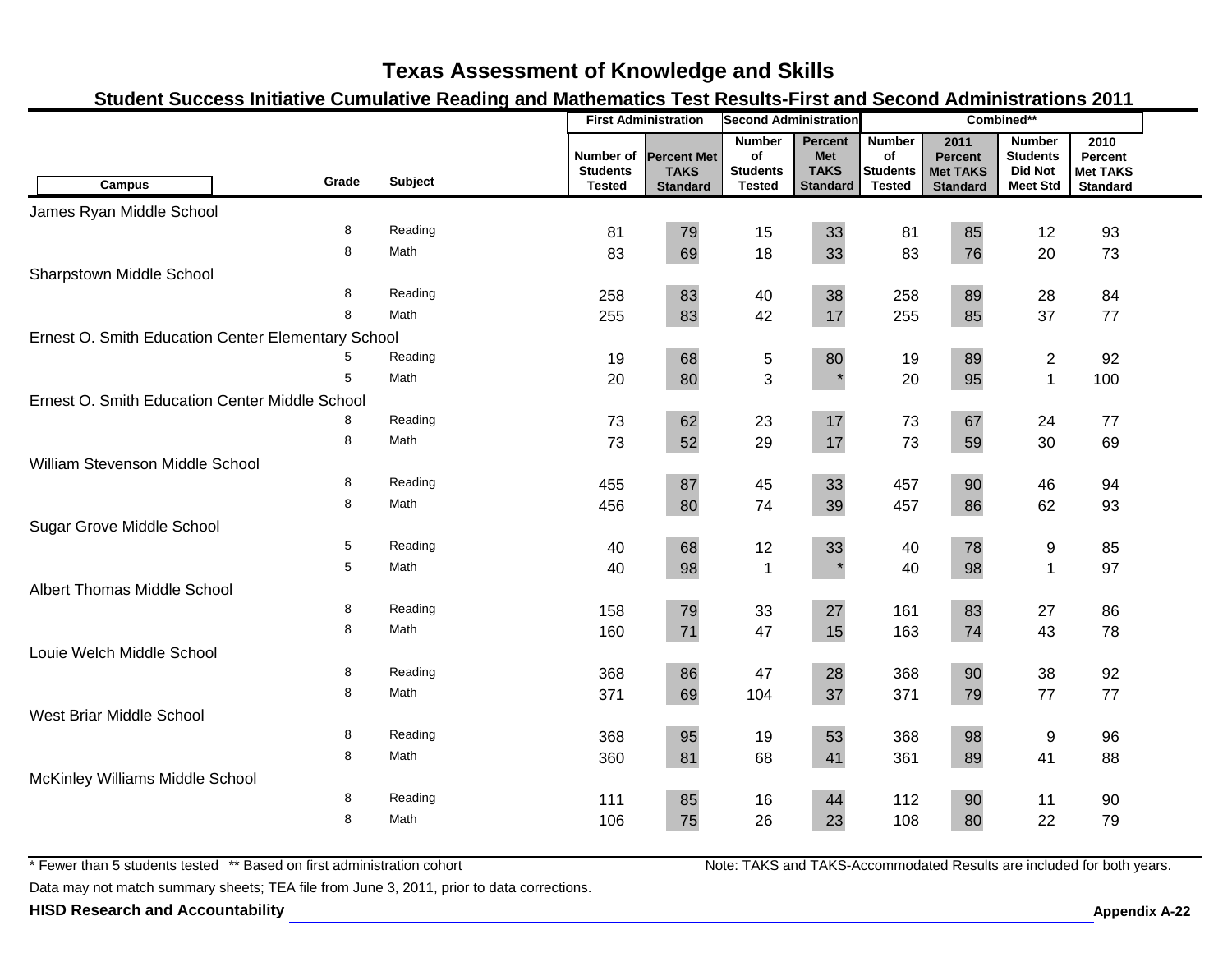### **Student Success Initiative Cumulative Reading and Mathematics Test Results-First and Second Administrations 2011**

|                                                   |            |                |                                               |                                                      | <b>Second Administration</b>                     |                                                                | Combined**                                              |                                                              |                                                                       |                                                       |  |
|---------------------------------------------------|------------|----------------|-----------------------------------------------|------------------------------------------------------|--------------------------------------------------|----------------------------------------------------------------|---------------------------------------------------------|--------------------------------------------------------------|-----------------------------------------------------------------------|-------------------------------------------------------|--|
| <b>Campus</b>                                     | Grade      | <b>Subject</b> | Number of<br><b>Students</b><br><b>Tested</b> | <b>Percent Met</b><br><b>TAKS</b><br><b>Standard</b> | <b>Number</b><br>of<br><b>Students</b><br>Tested | <b>Percent</b><br><b>Met</b><br><b>TAKS</b><br><b>Standard</b> | <b>Number</b><br>of<br><b>Students</b><br><b>Tested</b> | 2011<br><b>Percent</b><br><b>Met TAKS</b><br><b>Standard</b> | <b>Number</b><br><b>Students</b><br><b>Did Not</b><br><b>Meet Std</b> | 2010<br>Percent<br><b>Met TAKS</b><br><b>Standard</b> |  |
|                                                   |            |                |                                               |                                                      |                                                  |                                                                |                                                         |                                                              |                                                                       |                                                       |  |
| Carter Woodson Elementary School                  |            |                |                                               |                                                      |                                                  |                                                                |                                                         |                                                              |                                                                       |                                                       |  |
|                                                   | $\sqrt{5}$ | Reading        | 32                                            | 50                                                   | 13                                               | 69                                                             | 32                                                      | 78                                                           | 7                                                                     | 88                                                    |  |
|                                                   | 5          | Math           | 32                                            | 41                                                   | 17                                               | 94                                                             | 32                                                      | 91                                                           | 3                                                                     | 94                                                    |  |
| Carter Woodson Middle School                      |            |                |                                               |                                                      |                                                  |                                                                |                                                         |                                                              |                                                                       |                                                       |  |
|                                                   | 8          | Reading        | 146                                           | 66                                                   | 44                                               | 41                                                             | 146                                                     | 79                                                           | 31                                                                    | 86                                                    |  |
|                                                   | 8          | Math           | 146                                           | 49                                                   | 68                                               | 32                                                             | 146                                                     | 64                                                           | 53                                                                    | 71                                                    |  |
| <b>Community Education Partners Southwest</b>     |            |                |                                               |                                                      |                                                  |                                                                |                                                         |                                                              |                                                                       |                                                       |  |
|                                                   | $\bf 8$    | Reading        |                                               |                                                      | 0                                                |                                                                |                                                         |                                                              | $\star$                                                               |                                                       |  |
|                                                   | 8          | Math           | $\overline{1}$                                |                                                      | $\mathbf 0$                                      |                                                                | 1                                                       |                                                              | $\star$                                                               |                                                       |  |
| <b>Community Services</b>                         |            |                |                                               |                                                      |                                                  |                                                                |                                                         |                                                              |                                                                       |                                                       |  |
|                                                   | 5          | Reading        | $\overline{\mathbf{c}}$                       |                                                      | 1                                                |                                                                | $\overline{c}$                                          |                                                              | $\star$                                                               | 40                                                    |  |
|                                                   | 5          | Math           | $\overline{2}$                                |                                                      | 1                                                |                                                                | $\overline{2}$                                          |                                                              | $\star$                                                               | 17                                                    |  |
|                                                   | 8          | Reading        | 15                                            | 67                                                   | $\overline{\mathbf{c}}$                          |                                                                | 16                                                      | 63                                                           | 6                                                                     | 40                                                    |  |
|                                                   | 8          | Math           | 15                                            | 33                                                   | 3                                                |                                                                | 16                                                      | 31                                                           | 11                                                                    | 13                                                    |  |
| Contemporary Learning Center High School          |            |                |                                               |                                                      |                                                  |                                                                |                                                         |                                                              |                                                                       |                                                       |  |
|                                                   | 8          | Reading        |                                               |                                                      | $\pmb{0}$                                        |                                                                |                                                         |                                                              | $\ast$                                                                |                                                       |  |
|                                                   | 8          | Math           | 1                                             |                                                      | $\mathbf 0$                                      |                                                                | $\overline{ }$                                          |                                                              | $\star$                                                               |                                                       |  |
| Contemporary Learning Center Middle School        |            |                |                                               |                                                      |                                                  |                                                                |                                                         |                                                              |                                                                       |                                                       |  |
|                                                   | 8          | Reading        | 26                                            | 58                                                   | 9                                                | 78                                                             | 26                                                      | 85                                                           | 4                                                                     | 82                                                    |  |
|                                                   | 8          | Math           | 26                                            | 15                                                   | 21                                               | 33                                                             | 26                                                      | 42                                                           | 15                                                                    | 30                                                    |  |
| Dominion Academy                                  |            |                |                                               |                                                      |                                                  |                                                                |                                                         |                                                              |                                                                       |                                                       |  |
|                                                   | 8          | Reading        | 12                                            | 100                                                  | $\pmb{0}$                                        |                                                                | 12                                                      | 100                                                          | 0                                                                     | 73                                                    |  |
|                                                   | 8          | Math           | 12                                            | 58                                                   | 5                                                | 40                                                             | 12                                                      | 75                                                           | $\mathbf{3}$                                                          | 73                                                    |  |
| <b>Energized for Excellence Elementary School</b> |            |                |                                               |                                                      |                                                  |                                                                |                                                         |                                                              |                                                                       |                                                       |  |
|                                                   | 5          | Reading        | 162                                           | $77\,$                                               | 38                                               | 45                                                             | 162                                                     | 87                                                           | 21                                                                    | 84                                                    |  |
|                                                   | 5          | Math           | 161                                           | 81                                                   | 32                                               | 50                                                             | 162                                                     | 90                                                           | 16                                                                    | 96                                                    |  |
| Energized for Excellence Middle School            |            |                |                                               |                                                      |                                                  |                                                                |                                                         |                                                              |                                                                       |                                                       |  |
|                                                   | 8          | Reading        | 95                                            | 99                                                   | 1                                                |                                                                | 95                                                      | 99                                                           | 1                                                                     | 99                                                    |  |
|                                                   | 8          | Math           | 95                                            | 99                                                   | 1                                                |                                                                | 95                                                      | 100                                                          | $\mathbf 0$                                                           | 100                                                   |  |
|                                                   |            |                |                                               |                                                      |                                                  |                                                                |                                                         |                                                              |                                                                       |                                                       |  |

\* Fewer than 5 students tested \*\* Based on first administration cohort

Data may not match summary sheets; TEA file from June 3, 2011, prior to data corrections.

**HISD Research and Accountability Appendix A-23 Appendix A-23**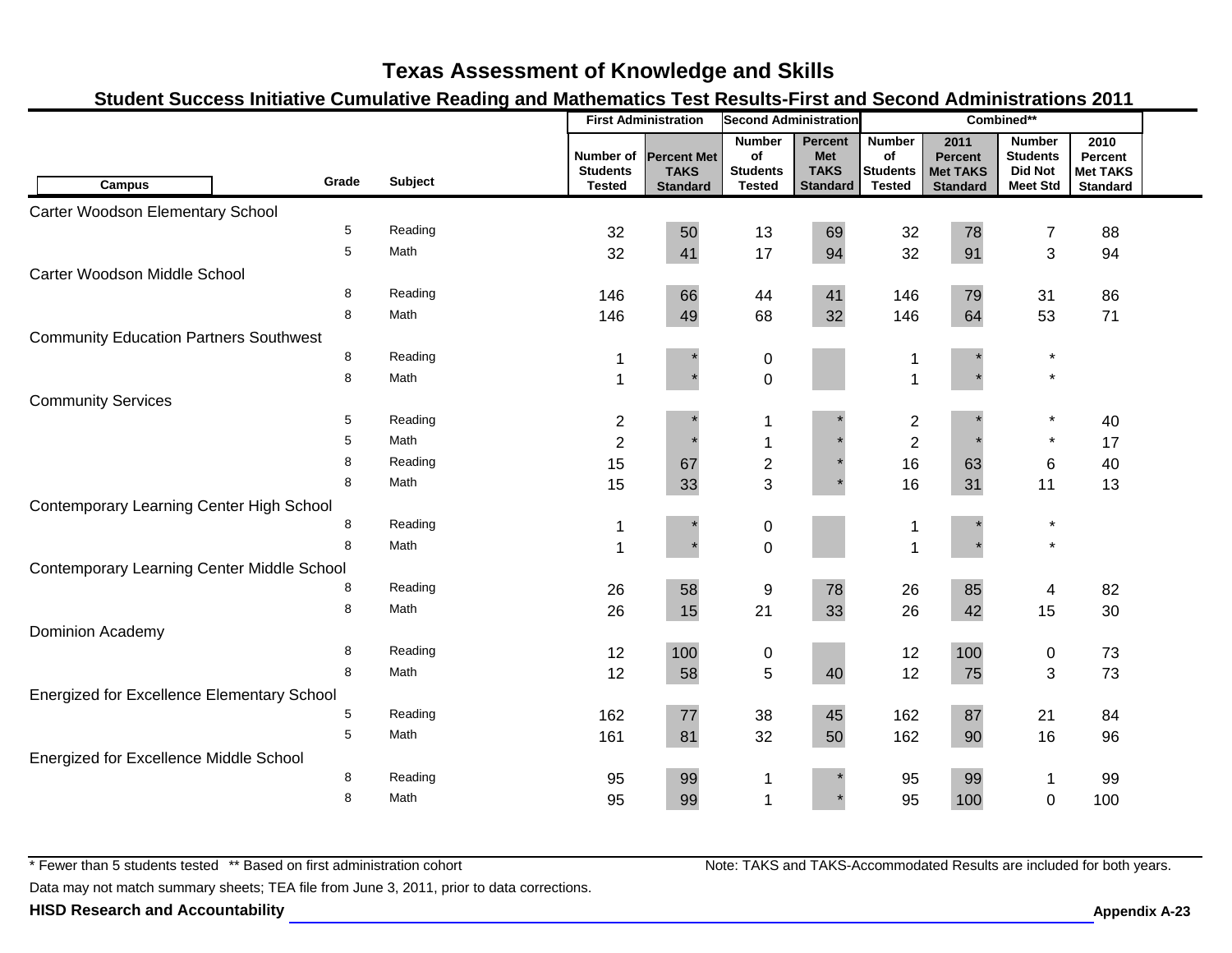### **Student Success Initiative Cumulative Reading and Mathematics Test Results-First and Second Administrations 2011**

|                                       |       |                |                                               | <b>First Administration</b>                          | <b>Second Administration</b>                            |                                                                | Combined**                                       |                                                       |                                                                       |                                                       |  |
|---------------------------------------|-------|----------------|-----------------------------------------------|------------------------------------------------------|---------------------------------------------------------|----------------------------------------------------------------|--------------------------------------------------|-------------------------------------------------------|-----------------------------------------------------------------------|-------------------------------------------------------|--|
| <b>Campus</b>                         | Grade | <b>Subject</b> | Number of<br><b>Students</b><br><b>Tested</b> | <b>Percent Met</b><br><b>TAKS</b><br><b>Standard</b> | <b>Number</b><br>of<br><b>Students</b><br><b>Tested</b> | <b>Percent</b><br><b>Met</b><br><b>TAKS</b><br><b>Standard</b> | <b>Number</b><br>of<br>Students<br><b>Tested</b> | 2011<br>Percent<br><b>Met TAKS</b><br><b>Standard</b> | <b>Number</b><br><b>Students</b><br><b>Did Not</b><br><b>Meet Std</b> | 2010<br>Percent<br><b>Met TAKS</b><br><b>Standard</b> |  |
| Ebbert Furr High School               |       |                |                                               |                                                      |                                                         |                                                                |                                                  |                                                       |                                                                       |                                                       |  |
|                                       | 8     | Reading        | 4                                             |                                                      | $\mathbf 0$                                             |                                                                | 4                                                |                                                       |                                                                       |                                                       |  |
|                                       | 8     | Math           | 4                                             |                                                      | $\overline{0}$                                          |                                                                | 4                                                |                                                       | $\star$                                                               |                                                       |  |
| Frances Harper Alternative School     |       |                |                                               |                                                      |                                                         |                                                                |                                                  |                                                       |                                                                       |                                                       |  |
|                                       | 8     | Reading        | 9                                             | 11                                                   | 6                                                       | 17                                                             | 9                                                | 22                                                    | $\overline{7}$                                                        |                                                       |  |
|                                       | 8     | Math           | $\overline{7}$                                | $\pmb{0}$                                            | $\overline{7}$                                          | $\mathbf 0$                                                    | $\overline{7}$                                   | $\mathbf 0$                                           | $\overline{7}$                                                        |                                                       |  |
| Inspired for Excellence Academy North |       |                |                                               |                                                      |                                                         |                                                                |                                                  |                                                       |                                                                       |                                                       |  |
|                                       | 5     | Reading        | 8                                             | $\pmb{0}$                                            | 8                                                       | 100                                                            | $\,8\,$                                          | 100                                                   | $\pmb{0}$                                                             | 58                                                    |  |
|                                       | 5     | Math           | 8                                             | $\pmb{0}$                                            | 8                                                       | 88                                                             | $\bf 8$                                          | 88                                                    | 1                                                                     | 50                                                    |  |
|                                       | 8     | Reading        | 15                                            | 60                                                   | $\,6$                                                   | 100                                                            | 15                                               | 100                                                   | 0                                                                     | 67                                                    |  |
|                                       | 8     | Math           | 15                                            | 20                                                   | 12                                                      | 92                                                             | 15                                               | 93                                                    | 1                                                                     | 81                                                    |  |
| Inspired for Excellence Academy West  |       |                |                                               |                                                      |                                                         |                                                                |                                                  |                                                       |                                                                       |                                                       |  |
|                                       | 5     | Reading        | 22                                            | 41                                                   | 13                                                      | 54                                                             | 22                                               | 73                                                    | 6                                                                     | 41                                                    |  |
|                                       | 5     | Math           | 22                                            | 36                                                   | 14                                                      | 57                                                             | 22                                               | 73                                                    | 6                                                                     | 59                                                    |  |
|                                       | 8     | Reading        | 32                                            | 56                                                   | 13                                                      | 77                                                             | 32                                               | 88                                                    | 4                                                                     | 89                                                    |  |
|                                       | 8     | Math           | 32                                            | 84                                                   | $\overline{4}$                                          |                                                                | 32                                               | 91                                                    | 3                                                                     | 39                                                    |  |
| Kandy Stripe Academy                  |       |                |                                               |                                                      |                                                         |                                                                |                                                  |                                                       |                                                                       |                                                       |  |
|                                       | 5     | Reading        | 37                                            | $70\,$                                               | 11                                                      | 36                                                             | 37                                               | 81                                                    | $\overline{7}$                                                        | 88                                                    |  |
|                                       | 5     | Math           | 37                                            | 49                                                   | 19                                                      | 32                                                             | 37                                               | 65                                                    | 13                                                                    | 71                                                    |  |
|                                       | 8     | Reading        | 33                                            | 82                                                   | $\,6$                                                   | 67                                                             | 33                                               | 94                                                    | $\overline{2}$                                                        | 91                                                    |  |
|                                       | 8     | Math           | 33                                            | 70                                                   | 10                                                      | 30                                                             | 33                                               | 79                                                    | $\overline{7}$                                                        | 79                                                    |  |
| Pro-Vision School                     |       |                |                                               |                                                      |                                                         |                                                                |                                                  |                                                       |                                                                       |                                                       |  |
|                                       | 5     | Reading        | 14                                            | 43                                                   | 8                                                       | 25                                                             | 14                                               | 57                                                    | 6                                                                     | 48                                                    |  |
|                                       | 5     | Math           | 14                                            | 57                                                   | 6                                                       | $\mathbf 0$                                                    | 14                                               | 57                                                    | $\,6$                                                                 | 43                                                    |  |
|                                       | 8     | Reading        | 44                                            | 66                                                   | 15                                                      | 33                                                             | 45                                               | 76                                                    | 11                                                                    | 89                                                    |  |
|                                       | 8     | Math           | 46                                            | 43                                                   | 24                                                      | 21                                                             | 46                                               | 54                                                    | 21                                                                    | 61                                                    |  |
| Texas Connections Academy at Houston  |       |                |                                               |                                                      |                                                         |                                                                |                                                  |                                                       |                                                                       |                                                       |  |
|                                       | 5     | Reading        | 168                                           | 83                                                   | 25                                                      | 68                                                             | 169                                              | 93                                                    | 12                                                                    | 87                                                    |  |
|                                       | 5     | Math           | 169                                           | 67                                                   | 49                                                      | 31                                                             | 169                                              | 76                                                    | 41                                                                    | 68                                                    |  |
|                                       | 8     | Reading        | 151                                           | 99                                                   | 4                                                       |                                                                | 153                                              | 99                                                    | $\mathbf 1$                                                           | 99                                                    |  |
|                                       | 8     | Math           | 151                                           | 71                                                   | 45                                                      | 51                                                             | 153                                              | 85                                                    | 23                                                                    | 68                                                    |  |

\* Fewer than 5 students tested \*\* Based on first administration cohort

Data may not match summary sheets; TEA file from June 3, 2011, prior to data corrections.

**HISD Research and Accountability A-24 Appendix A-24 Appendix A-24 Appendix A-24**